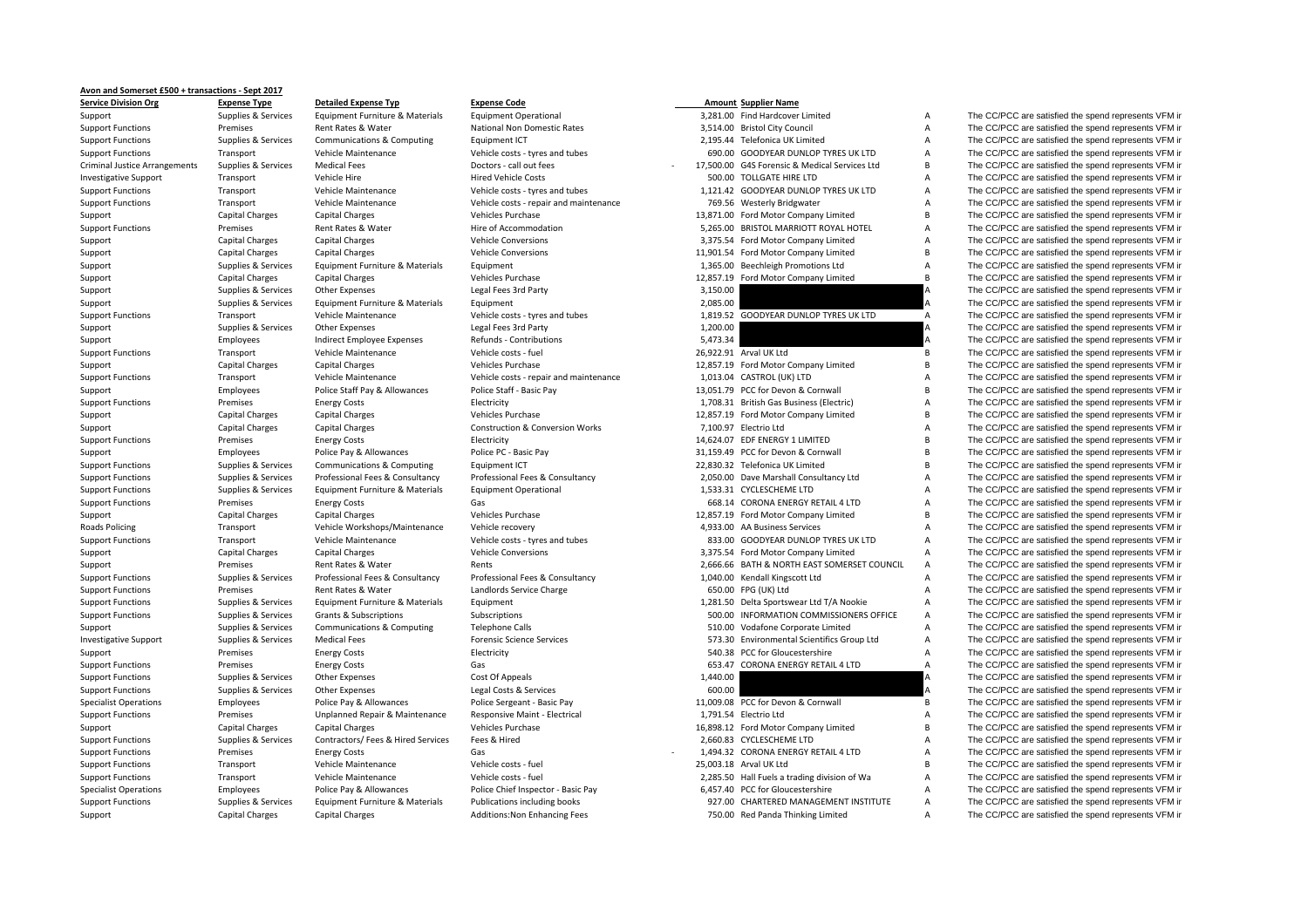| <b>Support Functions</b>             | Transport              | Vehicle Maintenance                   | Vehicle costs - Non-refundable Licences/Reg |          | 660.00 Corporate Support HQ Imprest          | A              | The CC/PCC are satisfied the spend represents VFM is    |
|--------------------------------------|------------------------|---------------------------------------|---------------------------------------------|----------|----------------------------------------------|----------------|---------------------------------------------------------|
| <b>Specialist Operations</b>         | Supplies & Services    | Subsistence & Conference              | Accommodation                               | 1,294.20 |                                              | А              | The CC/PCC are satisfied the spend represents VFM in    |
| <b>Support Functions</b>             | Premises               | Rent Rates & Water                    | Rents                                       | 7,318.00 |                                              | A              | The CC/PCC are satisfied the spend represents VFM in    |
| <b>Support Functions</b>             | Employees              | Indirect Employee Expenses            | <b>Advertising for Staff</b>                | 2,907.00 |                                              |                | The CC/PCC are satisfied the spend represents VFM ir    |
| <b>Operational Support</b>           | Supplies & Services    | Other Expenses                        | <b>Courses Fees</b>                         |          | 1,700.00 PCC for South Wales                 | A              | The CC/PCC are satisfied the spend represents VFM in    |
| <b>Support Functions</b>             | Employees              | Indirect Employee Expenses            | <b>Training - Course Fees</b>               | 829.00   |                                              |                | The CC/PCC are satisfied the spend represents VFM in    |
| <b>Support Functions</b>             | Premises               | Rent Rates & Water                    | <b>National Non Domestic Rates</b>          |          | 44,068.00 South Gloucestershire              | B              | The CC/PCC are satisfied the spend represents VFM ir    |
| <b>Operational Support</b>           | Supplies & Services    | Other Expenses                        | Dogs - Equipment                            |          | 3,100.00 AEML Ltd T/A Ultra Dog Kennels      | Α              | The CC/PCC are satisfied the spend represents VFM in    |
| <b>Investigative Support</b>         | Supplies & Services    | <b>Medical Fees</b>                   | Pathologists reports                        |          | 2,586.00 Dr A J Jeffery                      | A              | The CC/PCC are satisfied the spend represents VFM in    |
| <b>Support Functions</b>             | Supplies & Services    | Professional Fees & Consultancy       | Professional Fees & Consultancy             |          | 4,047.00 Securitas Security Services (UK) Lt | Α              | The CC/PCC are satisfied the spend represents VFM in    |
| Support                              | Capital Charges        | <b>Capital Charges</b>                | Other Plant & Equipment                     |          | 1,870.00 Prometheus Medical Ltd              | А              | The CC/PCC are satisfied the spend represents VFM in    |
| <b>Support Functions</b>             | Premises               | <b>Energy Costs</b>                   | Gas                                         |          | 1,372.26 CORONA ENERGY RETAIL 4 LTD          | A              | The CC/PCC are satisfied the spend represents VFM in    |
| <b>Support Functions</b>             | Transport              | Vehicle Maintenance                   | Vehicle costs - commissioning               |          | 1.130.00 APD COMMUNICATIONS LTD              | A              | The CC/PCC are satisfied the spend represents VFM in    |
| <b>Support Functions</b>             | Premises               | Rent Rates & Water                    | National Non Domestic Rates                 |          | 18.442.00 North Somerset Council             | B              | The CC/PCC are satisfied the spend represents VFM in    |
| <b>Support Functions</b>             | Transport              | Vehicle Maintenance                   | Vehicle costs - fuel                        |          | 29.041.29 Arval UK Ltd                       | B              | The CC/PCC are satisfied the spend represents VFM in    |
| <b>Support Functions</b>             | Transport              | Vehicle Maintenance                   | Vehicle costs - Non-refundable Licences/Reg |          | 715.00 Corporate Support HQ Imprest          | Α              | The CC/PCC are satisfied the spend represents VFM in    |
| <b>Support Functions</b>             | Premises               | Planned Repair & Maintenance          | Repairs & Maint General                     |          | 43,396.35 Integral UK Ltd                    | B              | The CC/PCC are satisfied the spend represents VFM in    |
| <b>Investigative Support</b>         | Supplies & Services    | <b>Medical Fees</b>                   | <b>Forensic Science Services</b>            |          | 972.00 ORCHID CELLMARK LTD                   | A              | The CC/PCC are satisfied the spend represents VFM ir    |
|                                      | Premises               | Rent Rates & Water                    | National Non Domestic Rates                 |          | 1,200.00 Bath & North East Somerset          | Α              | The CC/PCC are satisfied the spend represents VFM in    |
| Support                              |                        |                                       |                                             |          |                                              | A              | The CC/PCC are satisfied the spend represents VFM in    |
| <b>Support Functions</b>             | Premises               | Unplanned Repair & Maintenance        | Responsive Maint - Sanitary Services        |          | 659.01 DRA Maintenance Ltd                   |                |                                                         |
| <b>Criminal Justice Arrangements</b> | Supplies & Services    | Clothing Uniforms & Laundry           | Laundry & Dry Cleaning                      |          | 1,030.00 Royal Devon and Exeter NHS Foundati | A              | The CC/PCC are satisfied the spend represents VFM in    |
| <b>Support Functions</b>             | Transport              | Vehicle Maintenance                   | Vehicle costs - commissioning               |          | 735.00 TGS (UK) Ltd T/A TGS Group            | A              | The CC/PCC are satisfied the spend represents VFM in    |
| <b>Support Functions</b>             | Supplies & Services    | <b>Communications &amp; Computing</b> | Equipment ICT Software                      |          | 763.00 Iken Business Ltd                     | A              | The CC/PCC are satisfied the spend represents VFM in    |
| <b>Support Functions</b>             | Premises               | Rent Rates & Water                    | <b>National Non Domestic Rates</b>          |          | 1,027.00 North Somerset Council              | Α              | The CC/PCC are satisfied the spend represents VFM in    |
| <b>Support Functions</b>             | Transport              | Vehicle Maintenance                   | Vehicle costs - tyres and tubes             |          | 863.15 GOODYEAR DUNLOP TYRES UK LTD          | А              | The CC/PCC are satisfied the spend represents VFM ir    |
| Support                              | Premises               | Rent Rates & Water                    | Rents                                       |          | 15,470.00 Kingsmead of Bath                  | B              | The CC/PCC are satisfied the spend represents VFM in    |
| <b>Support Functions</b>             | Premises               | Rent Rates & Water                    | National Non Domestic Rates                 |          | 559.00 Bristol City Council                  | $\overline{A}$ | The CC/PCC are satisfied the spend represents VFM in    |
| <b>Support Functions</b>             | Premises               | Rent Rates & Water                    | Rents                                       | 5,493.75 |                                              |                | The CC/PCC are satisfied the spend represents VFM in    |
| Support                              | Employees              | Police Pay & Allowances               | Police Chief Inspector - Basic Pay          |          | 6,259.99 PCC for Gloucestershire             | Α              | The CC/PCC are satisfied the spend represents VFM in    |
| Support                              | Employees              | Police Pay & Allowances               | Police Chief Inspector - Basic Pay          |          | 6.394.85 PCC for Devon & Cornwall            | A              | The CC/PCC are satisfied the spend represents VFM in    |
| <b>Support Functions</b>             | Transport              | Vehicle Maintenance                   | Vehicle costs - tyres and tubes             |          | 1,144.00 GOODYEAR DUNLOP TYRES UK LTD        | A              | The CC/PCC are satisfied the spend represents VFM in    |
| <b>Specialist Operations</b>         | Premises               | <b>Energy Costs</b>                   | Electricity                                 |          | 3,565.62 British Gas Business (Electric)     | A              | The CC/PCC are satisfied the spend represents VFM in    |
| <b>Support Functions</b>             | Supplies & Services    | Professional Fees & Consultancy       | Professional Fees & Consultancy             |          | 1,040.00 Kendall Kingscott Ltd               | Α              | The CC/PCC are satisfied the spend represents VFM in    |
| <b>Support Functions</b>             | Supplies & Services    | Communications & Computing            | Equipment ICT                               |          | 12,646.91 South West One Limited             | В              | The CC/PCC are satisfied the spend represents VFM in    |
| <b>Support Functions</b>             | Supplies & Services    | Communications & Computing            | Equipment ICT Repairs & Maintenance         |          | 2,430.83 Specialist Computer Centres         | A              | The CC/PCC are satisfied the spend represents VFM in    |
| Support                              | Employees              | Police Pay & Allowances               | Police PC - Basic Pay                       |          | 17,034.79 PCC for Dorset                     | B              | The CC/PCC are satisfied the spend represents VFM in    |
| Roads Policing                       | Supplies & Services    | Equipment Furniture & Materials       | <b>Equipment Operational</b>                |          | 1,520.00 Tele-Traffic (UK) Limited           | A              | The CC/PCC are satisfied the spend represents VFM in    |
| <b>Support Functions</b>             | Transport              | Vehicle Maintenance                   | Vehicle costs - fuel                        |          | 564.49 Arval UK Ltd                          | A              | The CC/PCC are satisfied the spend represents VFM in    |
| <b>Support Functions</b>             | Premises               | Rent Rates & Water                    | <b>National Non Domestic Rates</b>          |          | 548.00 South Somerset District Council       | A              | The CC/PCC are satisfied the spend represents VFM in    |
| Support                              | Capital Charges        | <b>Capital Charges</b>                | <b>Construction &amp; Conversion Works</b>  |          | 1,681.61 Sovereign Fire & Security Ltd       | A              | The CC/PCC are satisfied the spend represents VFM in    |
| Support                              | Capital Charges        | <b>Capital Charges</b>                | <b>Construction &amp; Conversion Works</b>  |          | 3,085.00 DRA Maintenance Ltd                 | А              | The CC/PCC are satisfied the spend represents VFM in    |
| Support                              | Supplies & Services    | Other Expenses                        | <b>Courses Fees</b>                         |          | 3,950.00 College of Policing Ltd             | А              | The CC/PCC are satisfied the spend represents VFM in    |
| Support                              | Employees              | Police Pay & Allowances               | Police Sergeant - Basic Pay                 |          | 4,420.28 PCC for Devon & Cornwall            | А              | The CC/PCC are satisfied the spend represents VFM ir    |
| Support                              | Capital Charges        | <b>Capital Charges</b>                | Vehicles Purchase                           |          | 12,857.19 Ford Motor Company Limited         | B              | The CC/PCC are satisfied the spend represents VFM in    |
| Support                              | Premises               | Rent Rates & Water                    | Rents                                       |          | 820.84 Summervale Surgery                    | A              | The CC/PCC are satisfied the spend represents VFM in    |
| <b>Support Functions</b>             | Premises               | Rent Rates & Water                    | National Non Domestic Rates                 |          | 73,287.00 Sedgemoor District Council         | Ċ              | The CC/PCC are satisfied the spend represents VFM in    |
| <b>Support Functions</b>             | Transport              | Vehicle Maintenance                   | Vehicle costs - fuel                        |          | 25,692.44 Arval UK Ltd                       | B              | The CC/PCC are satisfied the spend represents VFM in    |
| <b>Investigative Support</b>         | Supplies & Services    | <b>Medical Fees</b>                   | <b>Forensic Science Services</b>            |          | 9,134.00 Key Forensic Services Ltd           | A              | The CC/PCC are satisfied the spend represents VFM in    |
|                                      | Supplies & Services    |                                       |                                             | 1,850.00 |                                              |                | The CC/PCC are satisfied the spend represents VFM in    |
| <b>Support Functions</b>             |                        | Other Expenses                        | Cost Of Appeals                             |          |                                              |                |                                                         |
| <b>Specialist Operations</b>         | Employees              | Police Pay & Allowances               | Police Sergeant - Police Pension            |          | 861.28 PCC for Devon & Cornwall              | Α              | The CC/PCC are satisfied the spend represents VFM ir    |
| <b>Support Functions</b>             | Premises               | Rent Rates & Water                    | National Non Domestic Rates                 |          | 1,211.00 Mendip District Council             | Α              | The CC/PCC are satisfied the spend represents VFM in    |
| <b>Support Functions</b>             | Supplies & Services    | Printing Stationery & Office Exp      | Postage                                     |          | 787.00 ROYAL MAIL RETAIL                     | A              | The CC/PCC are satisfied the spend represents VFM in    |
| Support                              | <b>Capital Charges</b> | Capital Charges                       | <b>Vehicle Conversions</b>                  |          | 6,669.47 Ford Motor Company Limited          | A              | The CC/PCC are satisfied the spend represents VFM in    |
| <b>Support Functions</b>             | Transport              | Vehicle Maintenance                   | Vehicle costs - fuel                        |          | 29,312.68 Arval UK Ltd                       | B              | The CC/PCC are satisfied the spend represents VFM in    |
| <b>Investigative Support</b>         | Supplies & Services    | <b>Medical Fees</b>                   | <b>Forensic Science Services</b>            |          | 3,276.50 ORCHID CELLMARK LTD                 | A              | The CC/PCC are satisfied the spend represents VFM in    |
| <b>Investigative Support</b>         | Supplies & Services    | <b>Medical Fees</b>                   | <b>Forensic Science Services</b>            |          | 1,543.46 ORCHID CELLMARK LTD                 | Α              | The CC/PCC are satisfied the spend represents VFM in    |
| <b>Specialist Operations</b>         | Premises               | Planned Repair & Maintenance          | <b>Premises Costs</b>                       |          | 24,872.00 AVON ARMOUR LTD                    | B              | The CC/PCC are satisfied the spend represents VFM ir    |
| <b>Support Functions</b>             | Supplies & Services    | <b>Communications &amp; Computing</b> | Equipment ICT Repairs & Maintenance         |          | 2,084.00 Basware Holdings Limited            | A              | The CC/PCC are satisfied the spend represents VFM in    |
| Introduction Criminal                | Cunning P. Condons     | Modical Food                          | Foroncia Coionna Comúnac                    |          | 1.144.00 ODCUID CELLMANN LTD                 |                | The CC/DCC are estiglished the appeal represents VEM in |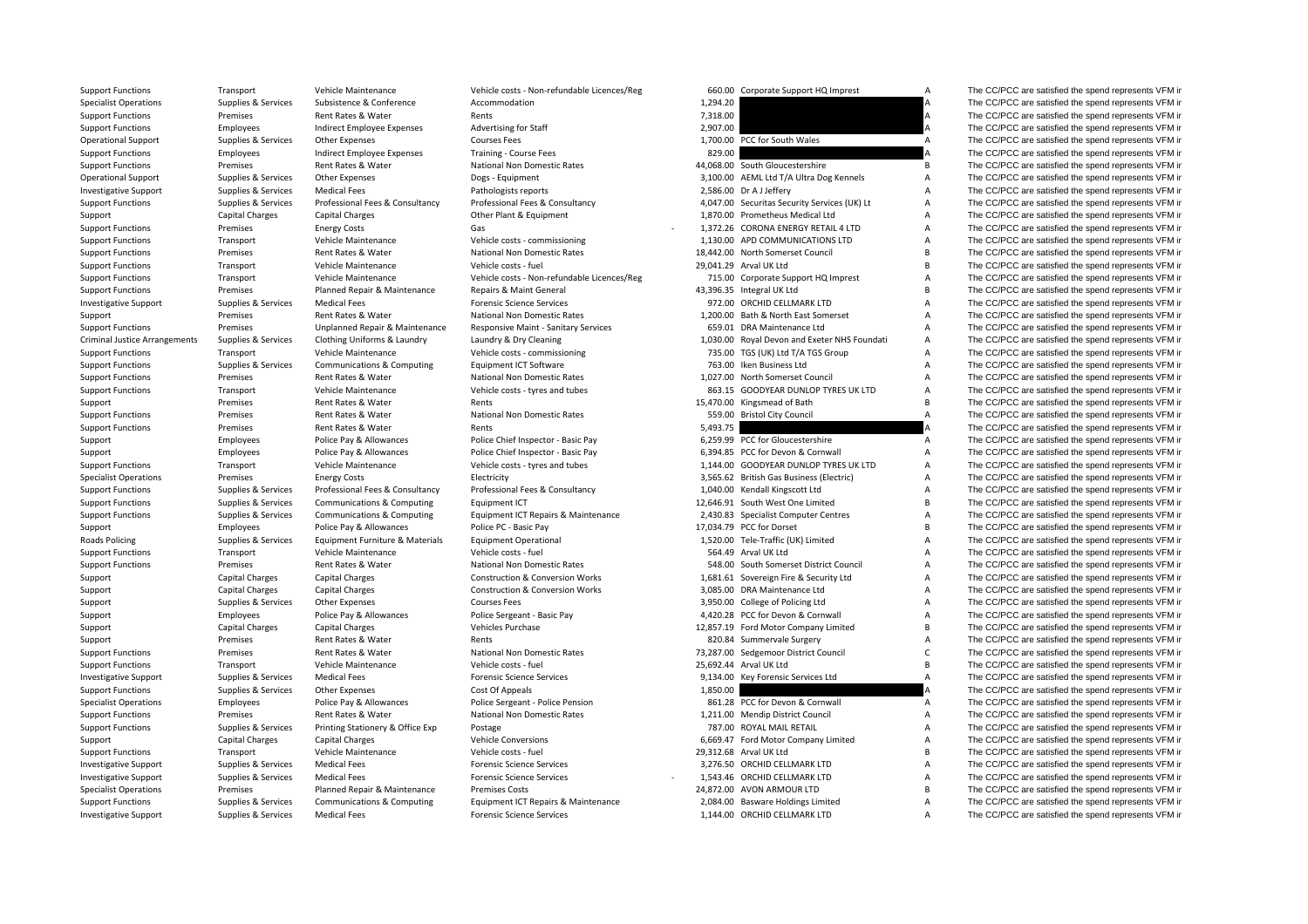| <b>Specialist Operations</b>         | Employees                   | Police Pay & Allowances               | Police Sergeant - Basic Pay             |          | 7,955.67 PCC for Gloucestershire              | A              | The CC/PCC are satisfied the spend represents VFM in |
|--------------------------------------|-----------------------------|---------------------------------------|-----------------------------------------|----------|-----------------------------------------------|----------------|------------------------------------------------------|
| <b>Specialist Operations</b>         | Supplies & Services         | Communications & Computing            | <b>Telephone Calls</b>                  |          | 719.24 Vodafone Corporate Limited             | A              | The CC/PCC are satisfied the spend represents VFM in |
| <b>Support Functions</b>             | Premises                    | <b>Energy Costs</b>                   | Gas                                     |          | 798.76 CORONA ENERGY RETAIL 4 LTD             | A              | The CC/PCC are satisfied the spend represents VFM in |
| PCC                                  | Third Party Payments        | Payments to Clients                   | Grants - Voluntary Orgs                 |          | 3.365.50 SOMERSET COUNTY COUNCIL              | Α              | The CC/PCC are satisfied the spend represents VFM in |
| <b>Support Functions</b>             | Supplies & Services         | Communications & Computing            | Equipment ICT Repairs & Maintenance     |          | 836.00 Axess International Ltd                | $\overline{A}$ | The CC/PCC are satisfied the spend represents VFM in |
| <b>Support Functions</b>             | Premises                    | Rent Rates & Water                    | Rents                                   |          | 3,057.50 BATH & NORTH EAST SOMERSET COUNCIL   | Α              | The CC/PCC are satisfied the spend represents VFM in |
| Investigations                       | Supplies & Services         | Contractors/ Fees & Hired Services    | Fees & Hired                            |          | 1,500.00 APJ Psychological Consulting Ltd     | A              | The CC/PCC are satisfied the spend represents VFM in |
| <b>Support Functions</b>             | Supplies & Services         | Equipment Furniture & Materials       | Loose Furniture                         |          | 1,950.00 Solar Valley Electrical Limited      | A              | The CC/PCC are satisfied the spend represents VFM in |
| Support                              | <b>Capital Charges</b>      | <b>Capital Charges</b>                | <b>Vehicle Conversions</b>              |          | 11,901.54 Ford Motor Company Limited          | B              | The CC/PCC are satisfied the spend represents VFM in |
| <b>Support Functions</b>             | Supplies & Services         | Communications & Computing            | <b>Equipment ICT</b>                    |          | 1,655.00 EE Limited                           | A              | The CC/PCC are satisfied the spend represents VFM in |
| PCC                                  | Third Party Payments        | Payments to Clients                   | Grants - Voluntary Orgs                 |          | 16,256.50 The Southmead Project               | B              | The CC/PCC are satisfied the spend represents VFM in |
| <b>Support Functions</b>             | Transport                   | Vehicle Maintenance                   | Vehicle costs - fuel                    |          | 2,406.97 Certas Energy UK Ltd T/A Pace Fuelc  | A              | The CC/PCC are satisfied the spend represents VFM in |
| Support                              | Supplies & Services         | Clothing Uniforms & Laundry           | Clothing & Uniforms - non-stock         |          | 1,204.50 Level Peaks Associates Limited       | A              | The CC/PCC are satisfied the spend represents VFM in |
| <b>Support Functions</b>             | Transport                   | Vehicle Maintenance                   | Vehicle costs - repair and maintenance  |          | 1,933.96 WBC Automotive Limited               | A              | The CC/PCC are satisfied the spend represents VFM in |
| <b>Specialist Operations</b>         | Employees                   | Police Pay & Allowances               | Police Inspector - Basic Pay            |          | 16,597.70 PCC for Devon & Cornwall            | <sub>B</sub>   | The CC/PCC are satisfied the spend represents VFM in |
| <b>Support Functions</b>             | Premises                    | Rent Rates & Water                    | National Non Domestic Rates             |          | 531.00 South Somerset District Council        | A              | The CC/PCC are satisfied the spend represents VFM in |
| <b>Criminal Justice Arrangements</b> | Supplies & Services         | <b>Medical Fees</b>                   | Doctors - call out fees                 |          | 33,568.44 G4S Forensic & Medical Services Ltd | B              | The CC/PCC are satisfied the spend represents VFM in |
| <b>Support Functions</b>             | Premises                    | Rent Rates & Water                    | National Non Domestic Rates             |          | 1,222.00 Bristol City Council                 | A              | The CC/PCC are satisfied the spend represents VFM in |
|                                      |                             |                                       | Postage                                 |          | 3,000.00 Neopost Ltd                          | A              | The CC/PCC are satisfied the spend represents VFM in |
| <b>Support Functions</b>             | Supplies & Services         | Printing Stationery & Office Exp      |                                         |          |                                               | A              | The CC/PCC are satisfied the spend represents VFM in |
| <b>Criminal Justice Arrangements</b> | Supplies & Services         | Clothing Uniforms & Laundry           | Laundry & Dry Cleaning                  |          | 1,324.60 Royal Devon and Exeter NHS Foundati  |                |                                                      |
| Support                              | Supplies & Services         | Equipment Furniture & Materials       | Equipment                               |          | 1,499.99 Deben Group Industries Ltd           | A              | The CC/PCC are satisfied the spend represents VFM in |
| <b>Roads Policing</b>                | Supplies & Services         | Equipment Furniture & Materials       | Equipment                               |          | 1,489.00 Orchard Mobility                     | $\overline{A}$ | The CC/PCC are satisfied the spend represents VFM in |
| <b>Support Functions</b>             | Transport                   | Vehicle Maintenance                   | Vehicle costs - fuel                    |          | 6,443.50 Hall Fuels a trading division of Wa  | $\overline{A}$ | The CC/PCC are satisfied the spend represents VFM in |
| <b>Support Functions</b>             | Transport                   | Vehicle Maintenance                   | Vehicle costs - tyres and tubes         |          | 1,001.00 GOODYEAR DUNLOP TYRES UK LTD         | A              | The CC/PCC are satisfied the spend represents VFM in |
| <b>Support Functions</b>             | <b>Third Party Payments</b> | <b>Other Agencies</b>                 | Contract Payment                        |          | 457,419.03 Southwest One Unitary Charge       | $\mathsf{C}$   | The CC/PCC are satisfied the spend represents VFM in |
| <b>Support Functions</b>             | Premises                    | Rent Rates & Water                    | National Non Domestic Rates             |          | 2,041.00 Bristol City Council                 | A              | The CC/PCC are satisfied the spend represents VFM in |
| <b>Investigative Support</b>         | Supplies & Services         | <b>Medical Fees</b>                   | <b>Forensic Science Services</b>        |          | 2,634.25 ORCHID CELLMARK LTD                  | A              | The CC/PCC are satisfied the spend represents VFM in |
| <b>Support Functions</b>             | Supplies & Services         | Clothing Uniforms & Laundry           | Laundry & Dry Cleaning                  |          | 534.15 Royal Devon and Exeter NHS Foundati    | A              | The CC/PCC are satisfied the spend represents VFM in |
| Support                              | Supplies & Services         | Equipment Furniture & Materials       | Equipment                               | 2,670.98 |                                               |                | The CC/PCC are satisfied the spend represents VFM in |
| Support                              | Capital Charges             | <b>Capital Charges</b>                | Additions: Non Enhancing Fees           |          | 1,125.00 Red Panda Thinking Limited           | Α              | The CC/PCC are satisfied the spend represents VFM in |
| <b>Support Functions</b>             | Premises                    | Rent Rates & Water                    | National Non Domestic Rates             |          | 2,041.00 Bristol City Council                 | A              | The CC/PCC are satisfied the spend represents VFM in |
| Support                              | <b>Capital Charges</b>      | <b>Capital Charges</b>                | <b>ICT Equipment Purchase</b>           |          | 1,240.20 Softcat Limited                      | A              | The CC/PCC are satisfied the spend represents VFM in |
| Analyse                              | Capital Financing           | <b>External Interest</b>              | Debt Charges - Interest                 |          | 13,889.47 Public Works Loan Board             | B              | The CC/PCC are satisfied the spend represents VFM in |
| <b>Support Functions</b>             | Transport                   | Vehicle Maintenance                   | Vehicle costs - repair and maintenance  |          | 872.57 SCOT GROUP LTD                         | A              | The CC/PCC are satisfied the spend represents VFM in |
| <b>Support Functions</b>             | Supplies & Services         | Other Expenses                        | Legal Costs & Services                  | 1,550.00 |                                               | А              | The CC/PCC are satisfied the spend represents VFM in |
| <b>Support Functions</b>             | Employees                   | Indirect Employee Expenses            | Reimbursements - Medical                | 1,800.00 |                                               |                | The CC/PCC are satisfied the spend represents VFM in |
| <b>Specialist Operations</b>         | Premises                    | <b>Energy Costs</b>                   | Electricity                             |          | 3,487.66 British Gas Business (Electric)      | Α              | The CC/PCC are satisfied the spend represents VFM in |
| <b>Investigative Support</b>         | Supplies & Services         | <b>Medical Fees</b>                   | <b>Forensic Science Services</b>        |          | 1,127.10 Environmental Scientifics Group Ltd  | Α              | The CC/PCC are satisfied the spend represents VFM in |
| <b>Support Functions</b>             | Supplies & Services         | <b>Communications &amp; Computing</b> | Equipment ICT Repairs & Maintenance     |          | 15,438.00 Specialist Computer Centres         | B              | The CC/PCC are satisfied the spend represents VFM in |
| <b>Support Functions</b>             | Supplies & Services         | Professional Fees & Consultancy       | Professional Fees & Consultancy         |          | 1,300.00 Kendall Kingscott Ltd                | $\overline{A}$ | The CC/PCC are satisfied the spend represents VFM in |
| Support                              | Supplies & Services         | Contractors/ Fees & Hired Services    | Fees & Hired                            |          | 837.50 Prompt Uk Ltd                          | A              | The CC/PCC are satisfied the spend represents VFM in |
| <b>Specialist Operations</b>         | Supplies & Services         | Subsistence & Conference              | Accommodation                           | 1,287.00 |                                               |                | The CC/PCC are satisfied the spend represents VFM in |
| <b>Support Functions</b>             | Premises                    | <b>Energy Costs</b>                   | Electricity                             |          | 12,633.47 South Gloucestershire Council       | B              | The CC/PCC are satisfied the spend represents VFM in |
| <b>Support Functions</b>             | Supplies & Services         | Equipment Furniture & Materials       | <b>Equipment Operational</b>            |          | 1,077.00 EDGAR BROTHERS                       | A              | The CC/PCC are satisfied the spend represents VFM in |
| <b>Support Functions</b>             | Supplies & Services         | Equipment Furniture & Materials       | <b>Equipment Operational</b>            |          | 2,900.00 VIKING ARMS LTD                      | A              | The CC/PCC are satisfied the spend represents VFM in |
| Support                              | Supplies & Services         | Equipment Furniture & Materials       | <b>Equipment Operational</b>            |          | 3,000.00 Savannah Holdings                    | A              | The CC/PCC are satisfied the spend represents VFM in |
| <b>Specialist Operations</b>         | Supplies & Services         | Subsistence & Conference              | Accommodation                           |          | 1,551.98 Corporate Support HQ Imprest         | A              | The CC/PCC are satisfied the spend represents VFM in |
| <b>Support Functions</b>             | <b>Third Party Payments</b> | Other Local Authorities or Forces     | Contributions to Other Forces           |          | 27,556.48 PCC for Gloucestershire             | <sub>B</sub>   | The CC/PCC are satisfied the spend represents VFM in |
| PCC                                  | Third Party Payments        | Other Local Authorities or Forces     | <b>Charges - Financial Services</b>     |          | 5,800.00 RSM Risk Assurance Services LLP      | A              | The CC/PCC are satisfied the spend represents VFM in |
| <b>Support Functions</b>             | Supplies & Services         | <b>Medical Fees</b>                   | <b>Forensic Science Services</b>        |          | 650.00 Alere Toxicology PLC                   | A              | The CC/PCC are satisfied the spend represents VFM in |
| <b>Support Functions</b>             | Premises                    | Rent Rates & Water                    | <b>National Non Domestic Rates</b>      |          | 1,410.00 Sedgemoor District Council           | A              | The CC/PCC are satisfied the spend represents VFM in |
|                                      |                             |                                       | Planned Maint - Electrical              |          |                                               | A              | The CC/PCC are satisfied the spend represents VFM in |
| <b>Support Functions</b>             | Premises                    | Planned Repair & Maintenance          |                                         |          | 715.00 Solar Valley Electrical Limited        |                |                                                      |
| <b>Support Functions</b>             | Supplies & Services         | Equipment Furniture & Materials       | <b>Equipment Operational</b>            |          | 628.55 RENZACCI UK PLC                        | A              | The CC/PCC are satisfied the spend represents VFM in |
| <b>Support Functions</b>             | Premises                    | Planned Repair & Maintenance          | Planned Maint - Ext Wall Window or Door |          | 1,581.00 WESSEX GLASS CO LTD                  | A              | The CC/PCC are satisfied the spend represents VFM in |
| <b>Support Functions</b>             | Supplies & Services         | Communications & Computing            | Equipment ICT Software                  |          | 7,000.00 Aligned Assets Ltd                   | $\overline{A}$ | The CC/PCC are satisfied the spend represents VFM in |
| <b>Roads Policing</b>                | Supplies & Services         | Other Expenses                        | <b>Courses Fees</b>                     |          | 600.00 TTC 2000 Limited                       | A              | The CC/PCC are satisfied the spend represents VFM in |
| Analyse                              | Supplies & Services         | Professional Fees & Consultancy       | Professional Fees & Consultancy         |          | 2,276.50 SOUTH SOMERSET DISTRICT COUNCIL      | $\overline{A}$ | The CC/PCC are satisfied the spend represents VFM in |
| PCC                                  | Supplies & Services         | Printing Stationery & Office Exp      | Reprographics                           |          | 1,095.00 Workhouse Creative Marketing         | A              | The CC/PCC are satisfied the spend represents VFM in |
|                                      |                             |                                       |                                         |          |                                               |                |                                                      |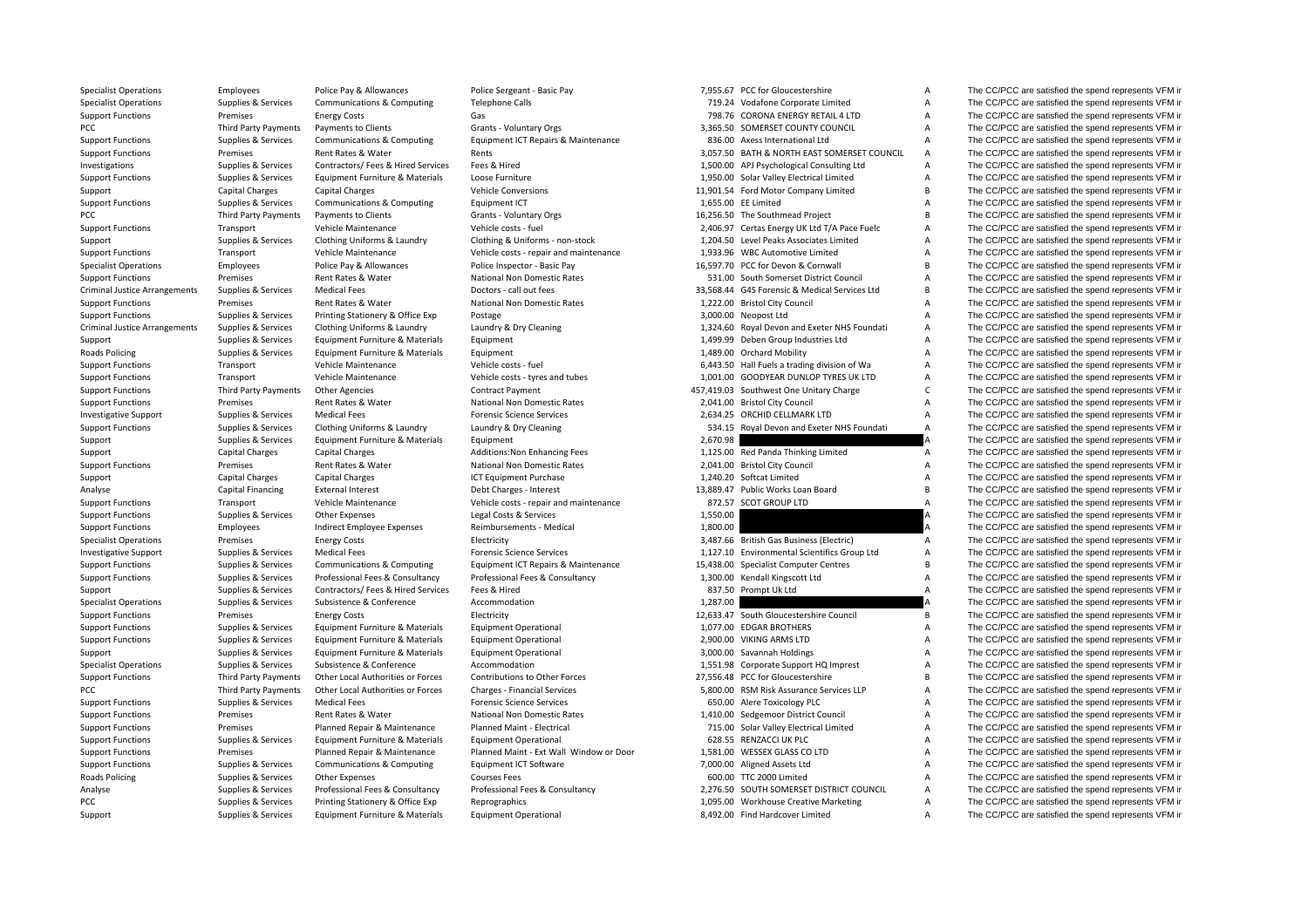| Support                      | Capital Charges             | <b>Capital Charges</b>                | Vehicles Purchase                          |                | 12,857.19 Ford Motor Company Limited         | B              | The CC/PCC are satisfied the spend represents VFM is |
|------------------------------|-----------------------------|---------------------------------------|--------------------------------------------|----------------|----------------------------------------------|----------------|------------------------------------------------------|
| <b>Support Functions</b>     | Supplies & Services         | <b>Communications &amp; Computing</b> | Equipment ICT                              |                | 787.36 Telefonica UK Ltd                     | A              | The CC/PCC are satisfied the spend represents VFM in |
| <b>Operational Support</b>   | Premises                    | Planned Repair & Maintenance          | Grounds Maintenance                        |                | 800.00 Landscape Services South West Ltd     | A              | The CC/PCC are satisfied the spend represents VFM in |
| Analyse                      | Capital Financing           | Minimum Revenue Provision             | Debt Charges - Principal                   |                | 4,042.50 Salix Finance Ltd                   | A              | The CC/PCC are satisfied the spend represents VFM in |
| Support                      | Supplies & Services         | Other Expenses                        | Legal Fees 3rd Party                       | 4.134.09       |                                              |                | The CC/PCC are satisfied the spend represents VFM in |
| Support                      | Supplies & Services         | Equipment Furniture & Materials       | Loose Furniture                            |                | 1,122.50 BOF Group Ltd                       | $\overline{A}$ | The CC/PCC are satisfied the spend represents VFM in |
| Support                      | Supplies & Services         | Equipment Furniture & Materials       | Equipment                                  | 675.00         |                                              |                | The CC/PCC are satisfied the spend represents VFM in |
| <b>Specialist Operations</b> | Supplies & Services         | Other Expenses                        | <b>Courses Fees</b>                        |                | 2,386.31 PCC for Thames Valley               | Α              | The CC/PCC are satisfied the spend represents VFM in |
| <b>Support Functions</b>     | Supplies & Services         | Contractors/ Fees & Hired Services    | Fees & Hired                               |                | 2.065.83 CYCLESCHEME LTD                     | A              | The CC/PCC are satisfied the spend represents VFM in |
| <b>Support Functions</b>     | Premises                    | Planned Repair & Maintenance          | Servicing - Lifts                          |                | 1,465.65 Jackson Lift Services Ltd           | A              | The CC/PCC are satisfied the spend represents VFM in |
| <b>Support Functions</b>     | Supplies & Services         | Printing Stationery & Office Exp      | Postage                                    |                | 513.68 PURCHASE POWER                        | A              | The CC/PCC are satisfied the spend represents VFM in |
| <b>Investigative Support</b> | Supplies & Services         | <b>Medical Fees</b>                   | <b>Forensic Science Services</b>           |                | 5,118.50 Key Forensic Services Ltd           | A              | The CC/PCC are satisfied the spend represents VFM in |
| <b>Support Functions</b>     | Transport                   | Vehicle Maintenance                   | Vehicle costs - repair and maintenance     |                | 3,043.17 WBC Automotive Limited              | Α              | The CC/PCC are satisfied the spend represents VFM in |
| Support                      | Supplies & Services         | Clothing Uniforms & Laundry           | Clothing & Uniforms - non-stock            |                | 930.60 Level Peaks Associates Limited        | A              | The CC/PCC are satisfied the spend represents VFM in |
| <b>Support Functions</b>     | Supplies & Services         | Communications & Computing            | Equipment ICT Hardware Purch               | 3,950.31 Unify |                                              | Α              | The CC/PCC are satisfied the spend represents VFM in |
| <b>Support Functions</b>     | Transport                   | Vehicle Maintenance                   | Vehicle costs - fuel                       |                | 9,167.00 Hall Fuels a trading division of Wa | A              | The CC/PCC are satisfied the spend represents VFM in |
|                              | Premises                    | Planned Repair & Maintenance          | Repairs & Maint General                    |                |                                              | A              | The CC/PCC are satisfied the spend represents VFM in |
| <b>Support Functions</b>     |                             |                                       |                                            |                | 8,269.67 Integral UK Ltd                     |                |                                                      |
| Analyse                      | Supplies & Services         | Equipment Furniture & Materials       | <b>Equipment Operational</b>               |                | 688.00 Sonic Communications (INT) Ltd        | A              | The CC/PCC are satisfied the spend represents VFM in |
| <b>Support Functions</b>     | Supplies & Services         | Contractors/ Fees & Hired Services    | Fees & Hired                               |                | 2,462.00 SMSR (Social & Market Strategic Res | Α              | The CC/PCC are satisfied the spend represents VFM in |
| <b>Roads Policing</b>        | Supplies & Services         | Printing Stationery & Office Exp      | Postage                                    |                | 5,216.23 ROYAL MAIL GROUP LTD                | A              | The CC/PCC are satisfied the spend represents VFM is |
| Investigations               | <b>Third Party Payments</b> | Other Local Authorities or Forces     | Contributions to Other Forces              |                | 1,122.15 PCC for Greater Manchester          | A              | The CC/PCC are satisfied the spend represents VFM in |
| Support                      | Premises                    | Rent Rates & Water                    | National Non Domestic Rates                |                | 7,392.54 North Somerset Council              | A              | The CC/PCC are satisfied the spend represents VFM in |
| <b>Specialist Operations</b> | Employees                   | Police Pay & Allowances               | Police PC - Basic Pay                      |                | 68,163.62 PCC for Devon & Cornwall           | C.             | The CC/PCC are satisfied the spend represents VFM in |
| Support                      | Capital Charges             | <b>Capital Charges</b>                | <b>Construction &amp; Conversion Works</b> |                | 47,240.00 Solar Valley Electrical Limited    | B              | The CC/PCC are satisfied the spend represents VFM in |
| <b>Specialist Operations</b> | Supplies & Services         | <b>Communications &amp; Computing</b> | Equipment ICT Software                     |                | 9,240.00 Capita Business Services Ltd        | A              | The CC/PCC are satisfied the spend represents VFM in |
| PCC                          | Supplies & Services         | Other Expenses                        | Cost Of Appeals                            | 4,172.88       |                                              | A              | The CC/PCC are satisfied the spend represents VFM in |
| <b>Support Functions</b>     | Supplies & Services         | Other Expenses                        | Cost Of Appeals                            | 541.67         |                                              |                | The CC/PCC are satisfied the spend represents VFM in |
| <b>Support Functions</b>     | Premises                    | Cleaning & Domestic Supplies          | <b>Cleaning Charges</b>                    |                | 582.83 Sodexo Limited                        | Α              | The CC/PCC are satisfied the spend represents VFM in |
| <b>Support Functions</b>     | Premises                    | <b>Energy Costs</b>                   | Electricity                                |                | 32,739.76 EDF ENERGY 1 LIMITED               | В              | The CC/PCC are satisfied the spend represents VFM in |
| <b>Support Functions</b>     | Premises                    | <b>Energy Costs</b>                   | Electricity                                |                | 2,437.81 British Gas Business (Electric)     | A              | The CC/PCC are satisfied the spend represents VFM in |
| Support                      | Employees                   | Police Pay & Allowances               | Police Sergeant - Basic Pay                |                | 4,420.27 PCC for Gloucestershire             | A              | The CC/PCC are satisfied the spend represents VFM in |
| <b>Support Functions</b>     | Premises                    | Rent Rates & Water                    | National Non Domestic Rates                |                | 9,960.00 Taunton Deane Borough Council       | A              | The CC/PCC are satisfied the spend represents VFM in |
| Analyse                      | Supplies & Services         | Equipment Furniture & Materials       | Equipment                                  |                | 1,343.55 Jammy Lizard Ltd                    | $\overline{A}$ | The CC/PCC are satisfied the spend represents VFM in |
| Support                      | Supplies & Services         | Equipment Furniture & Materials       | Equipment                                  | 1,390.00       |                                              |                | The CC/PCC are satisfied the spend represents VFM in |
| <b>Support Functions</b>     | Transport                   | Vehicle Maintenance                   | Vehicle costs - repair and maintenance     |                | 3,291.16 BMW (UK) Ltd                        | Α              | The CC/PCC are satisfied the spend represents VFM in |
| Support                      | Capital Charges             | <b>Capital Charges</b>                | <b>Construction &amp; Conversion Works</b> |                | 85,833.93 Alun Griffiths (Contractors) Ltd   | $\mathsf C$    | The CC/PCC are satisfied the spend represents VFM in |
| Support                      | Capital Charges             | <b>Capital Charges</b>                | <b>Vehicle Conversions</b>                 |                | 3,375.54 Ford Motor Company Limited          | Α              | The CC/PCC are satisfied the spend represents VFM in |
| PCC                          | Supplies & Services         | Other Expenses                        | <b>External Audit Fee</b>                  |                | 9,088.25 GRANT THORNTON UK LLP               | Α              | The CC/PCC are satisfied the spend represents VFM in |
| <b>Support Functions</b>     | Transport                   | Vehicle Maintenance                   | Vehicle costs - tyres and tubes            |                | 621.00 GOODYEAR DUNLOP TYRES UK LTD          | A              | The CC/PCC are satisfied the spend represents VFM in |
| <b>Support Functions</b>     | Supplies & Services         | Equipment Furniture & Materials       | Equipment                                  |                | 600.00 Charles Fellows Ltd - NPPH Only       | A              | The CC/PCC are satisfied the spend represents VFM in |
| <b>Investigative Support</b> | Supplies & Services         | <b>Medical Fees</b>                   | Pathologists reports                       |                | 2,586.00 Dr A J Jeffery                      | A              | The CC/PCC are satisfied the spend represents VFM in |
| Support                      | Premises                    | Rent Rates & Water                    | National Non Domestic Rates                |                | 781.00 South Gloucestershire                 | A              | The CC/PCC are satisfied the spend represents VFM in |
| <b>Specialist Operations</b> | Supplies & Services         | Subsistence & Conference              | Accommodation                              | 900.02         |                                              |                | The CC/PCC are satisfied the spend represents VFM in |
| <b>Support Functions</b>     | Supplies & Services         | Communications & Computing            | Equipment ICT Repairs & Maintenance        |                | 2,084.00 Basware Holdings Limited            | A              | The CC/PCC are satisfied the spend represents VFM in |
| <b>Operational Support</b>   | Supplies & Services         | Other Expenses                        | Helicopter charge                          |                | 431,928.27 P & CC for West Yorkshire         | $\mathsf C$    | The CC/PCC are satisfied the spend represents VFM ir |
|                              |                             |                                       |                                            |                | 621.00 Grinters Limited                      | A              |                                                      |
| <b>Support Functions</b>     | Premises                    | Unplanned Repair & Maintenance        | Responsive Maint - Ext Works               |                | 800.00 Antec Ltd                             | A              | The CC/PCC are satisfied the spend represents VFM in |
| Support                      | Capital Charges             | <b>Capital Charges</b>                | Other Plant & Equipment                    |                |                                              |                | The CC/PCC are satisfied the spend represents VFM in |
| Support                      | Premises                    | Rent Rates & Water                    | Landlords Service Charge                   |                | 804.00 HARTNELL TAYLOR COOK CLIENT A/C       | Α              | The CC/PCC are satisfied the spend represents VFM in |
| Support                      | Capital Charges             | <b>Capital Charges</b>                | Furniture Purchase                         |                | 597.90 BOF Group Ltd                         | Α              | The CC/PCC are satisfied the spend represents VFM in |
| <b>Support Functions</b>     | Premises                    | Unplanned Repair & Maintenance        | Responsive Maint - Drainage                |                | 585.00 DRA Maintenance Ltd                   | A              | The CC/PCC are satisfied the spend represents VFM in |
| <b>Support Functions</b>     | Employees                   | Indirect Employee Expenses            | Reimbursements - Medical                   | 1,800.00       |                                              |                | The CC/PCC are satisfied the spend represents VFM in |
| <b>Support Functions</b>     | Transport                   | Vehicle Maintenance                   | Vehicle costs - fuel                       |                | 25,204.05 Arval UK Ltd                       | B              | The CC/PCC are satisfied the spend represents VFM in |
| Support                      | Capital Charges             | <b>Capital Charges</b>                | <b>Vehicle Conversions</b>                 |                | 11,901.54 Ford Motor Company Limited         | B              | The CC/PCC are satisfied the spend represents VFM in |
| <b>Specialist Operations</b> | Employees                   | Police Pay & Allowances               | Police PC - Basic Pay                      |                | 19,717.38 PCC for Dorset                     | B              | The CC/PCC are satisfied the spend represents VFM in |
| Dealing with the Public      | Supplies & Services         | Contractors/ Fees & Hired Services    | Fees & Hired                               |                | 4,635.52 Bristol City Council                | A              | The CC/PCC are satisfied the spend represents VFM in |
| Support                      | Capital Charges             | <b>Capital Charges</b>                | Vehicles Purchase                          |                | 12,857.19 Ford Motor Company Limited         | B              | The CC/PCC are satisfied the spend represents VFM in |
| <b>Support Functions</b>     | Premises                    | Planned Repair & Maintenance          | Alterations - Health & Safety              |                | 7,211.00 Dantek Environmental Services       | A              | The CC/PCC are satisfied the spend represents VFM in |
| Support                      | Capital Charges             | <b>Capital Charges</b>                | <b>Vehicle Conversions</b>                 |                | 3,375.54 Ford Motor Company Limited          | Α              | The CC/PCC are satisfied the spend represents VFM in |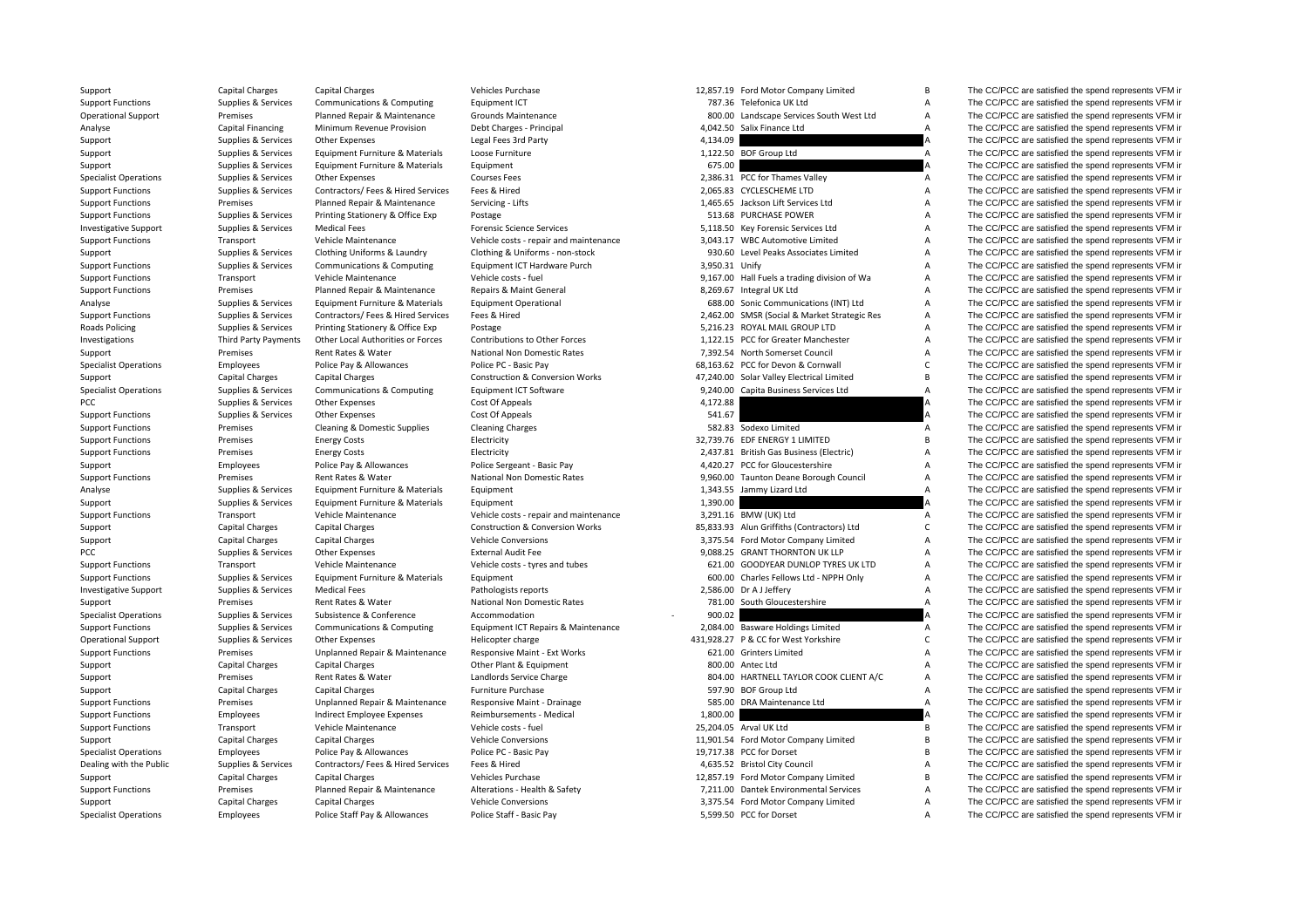Local Policing Criminal JusticeCriminal JusticePCC Third Party Payments Roads Policing

| ,039.42           | PCC for Devon & Cornwall                            |
|-------------------|-----------------------------------------------------|
|                   | ,480.00 Data Pro IT Ltd                             |
|                   | 586.60 CABOT TYRE SERVICE LTD                       |
|                   | ,000.00 Axon Public Safety UK Limited               |
|                   | ,268.25 Calibration & Consultancy Services          |
|                   | ,950.00 Bristol City Council                        |
|                   | ,250.00 Southwest One Unitary Charge                |
|                   | ,375.54 Ford Motor Company Limited                  |
|                   | 901.76 SJ Cook & Sons Ltd                           |
|                   | 579.84 DRA Maintenance Ltd                          |
|                   | 572.00 Jackson Lift Services Ltd                    |
| 615.00            | FAB RECYCLING Ltd                                   |
| ,000.00           | Street2Boardroom CIC                                |
| ,219.20           | G4S Forensic & Medical Services Ltd                 |
| ,800.00           |                                                     |
| ,348.30           |                                                     |
| ,979.50           | <b>COUNTY CARS</b>                                  |
| 800.00            | Corporate Support HQ Imprest                        |
| ,000.00           | Type & Test Ltd                                     |
| ,274.55           | Matrix SCM Ltd                                      |
| ,541.17           | South West One Limited                              |
|                   | ,029.43 PCC for Wiltshire                           |
| ,569.28           | <b>Specialist Computer Centres</b>                  |
| ,237.96           | CASTROL (UK) LTD                                    |
| ,799.84           | Level Peaks Associates Limited                      |
| ,232.44           | South Gloucestershire Council                       |
| 699.00            | PCC for Devon & Cornwall                            |
| ,587.50           |                                                     |
| ,838.10           | <b>CPL Distribution Ltd</b>                         |
|                   |                                                     |
|                   |                                                     |
| 682.04            | SJ Cook & Sons Ltd<br>Ford Motor Company Limited    |
| ,375.54           | G4S Forensic & Medical Services Ltd                 |
| ,219.20<br>855.00 | Aquarius Waste Management Ltd                       |
| 518.66            |                                                     |
| ,612.00           | ORCHID CELLMARK LTD                                 |
|                   | 654.00 Romac Building Contractors Ltd               |
|                   | <b>West Somerset Council</b>                        |
| ,715.80           | 500.00 PCC for Gloucestershire                      |
|                   | PCC for Devon & Cornwall                            |
| ,959.06           | ,000.00 6 Senses Coaching and Consultancy L         |
|                   | Dantek Environmental Services                       |
| ,241.00<br>742.50 | ORCHID CELLMARK LTD                                 |
| ,800.00           | The Fusion Firm Limited                             |
| ,385.00           | <b>Distinction Scaffolding Ltd</b>                  |
| ,549.61           | PCC for Devon & Cornwall                            |
| ,375.00           |                                                     |
| 676.59            | Water2Business                                      |
| 884.22            | PURCHASE POWER                                      |
| ,200.00           | Solar Valley Electrical Limited                     |
| ,299.00           | <b>Bristol City Council</b>                         |
| ,325.00           |                                                     |
| ,215.00           | <b>Next Link</b>                                    |
| ,883.00           | Key Forensic Services Ltd                           |
| ,202.00           | Bath & North East Somerset                          |
| ,195.60           | CASTROL (UK) LTD                                    |
| ,995.00           |                                                     |
| ,375.54           | Ford Motor Company Limited                          |
| 650.00<br>,192.77 | STENNIK ADVERTISING LTD<br>PCC for Devon & Cornwall |

Support Employees Police Pay & Allowances Police Inspector - Basic Pay 5,039.42 PCC for Devon & Cornwall A The CC/PCC are satisfied the spend represents VFM in Support Capital Charges Capital Charges ICT Fould be Charges ICT Equipment Purchase 12,480.00 Data Pro IT Ltd B The CC/PCC are satisfied the spend represents VFM in Support Functions Transport Vehicle Maintenance Vehicle costs - tyres and tubes 586.60 CABOT TYRE SERVICE LTD A The CC/PCC are satisfied the spend represents VFM in Support Functions Supplies & Services Equipment Furniture & Materials Equipment Operational 3,000.00 Axon Public Safety UK Limited A The CC/PCC are satisfied the spend represents VFM in<br>Support Functions Supplies A Transpo Support Functions Transport Vehicle Workshops/Maintenance Vehicle Workshop 1,268.25 Calibration & Consultancy Services A The CC/PCC are satisfied the spend represents VFM in Support Functions Premises Rent Rates & Water National Non Domestic Rates 23,950.00 Bristol City Council B The CC/PCC are satisfied the spend represents VFM in Support Functions Third Party Payments Other Agencies Contract Payment 23,250.00 Southwest One Unitary Charge B The CC/PCC are satisfied the spend represents VFM in Support Capital Charges Capital Charges Vehicle Conversions Vehicle Conversions 3,375.54 Ford Motor Company Limited A The CC/PCC are satisfied the spend represents VFM in Support Functions Transport Vehicle Maintenance Vehicle costs ‐ repair and maintenance 901.76 SJ Cook & Sons Ltd A The CC/PCC are satisfied the spend represents VFM in Support Functions Premises Unplanned Repair & Maintenance Responsive Maint ‐ Floor or Stairs 579.84 DRA Maintenance Ltd A The CC/PCC are satisfied the spend represents VFM in Support Functions Premises Planned Repair & Maintenance Servicing - Lifts 572.00 Jackson Lift Services Ltd A The CC/PCC are satisfied the spend represents VFM in Support Functions Transport Vehicle Maintenance Vehicle costs ‐ repair and maintenance 615.00 FAB RECYCLING Ltd A The CC/PCC are satisfied the spend represents VFM in Policing Supplies & Services Other Expenses Donations 3,000.00 Street2Boardroom CIC A The CC/PCC are satisfied the spend represents VFM in Supplies & Services Medical Fees Doctors – call out fees 127,219.20 G4S Forensic & Medical Services Ltd C The CC/PCC are satisfied the spend represents VFM in Support Functions Employees Indirect Employee Expenses Reimbursements - Medical 1,800.00 A The CC/PCC are satisfied the spend represents VFM in Specialist Operations Supplies & Services Subsistence Subsistence Accommodation Accommodation Accommodation and the Supplies of the CC/PCC are satisfied the spend represents VFM in Subsistence Subsistence Accommodation Hir Support Functions Transport Vehicle Hire Hire Hired Vehicle Costs 1,979.50 COUNTY CARS A The CC/PCC are satisfied the spend represents VFM in Support Functions Transport Vehicle Maintenance Vehicle costs - licences 800.00 Corporate Support HO Imprest A The CC/PCC are satisfied the spend represents VFM in Support Functions Supplies & Services Contractors/ Fees & Hired Services Fees & Hired 2,000.00 Type & Test Ltd A The CC/PCC are satisfied the spend represents VFM in Analyse Employees Police Staff Pay & Allowances Staffing Agency Staffing Agency 6,274.55 Matrix SCM Ltd A The CC/PCC are satisfied the spend represents VFM in Support Capital Charges Capital Charges Capital Charges ICT Equipment Purchase 116,541.17 South West One Limited C The CC/PCC are satisfied the spend represents VFM in Support Employees Police Pay & Allowances Police Inspector - Basic Pay 6,029.43 PCC for Wiltshire A The CC/PCC are satisfied the spend represents VFM in Support Functions Supplies & Services Communications & Computing Equipment ICT Repairs & Maintenance 27,569.28 Specialist Computer Centres B The CC/PCC are satisfied the spend represents VFM in Support Functions Transport Support Functions Transport Vehicle Maintenance Vehicle costs - repair and maintenance 1,237.96 CASTROL (UK) LTD A The CC/PCC are satisfied the spend represents VFM in Support Supplies & Services Clothing Uniforms & Laundry Clothing & Uniforms - non-stock 3,799.84 Level Peaks Associates Limited A The CC/PCC are satisfied the spend represents VFM in Support Functions Premises Rent Rates & Water Landlords Service Charge 13,232.44 South Gloucestershire Council B The CC/PCC are satisfied the spend represents VFM in Specialist Operations Supplies & Services Equipment Furniture & Materials Loose Furniture and the corner of the Services Equipment Furniture and the Spend represents VFM in Specialist Operations Supplies & Services Subsist Specialist Operations Supplies & Services Subsistence Subsistence Accommodation Accommodation 1,587.50 A The CC/PCC are satisfied the spend represents VFM in Support Functions Premises Energy Costs Wood Pellets Wood Pellets 1,838.10 CPL Distribution Ltd A The CC/PCC are satisfied the spend represents VFM in Support Functions Transport Vehicle Maintenance Vehicle costs - repair and maintenance 682.04 SJ Cook & Sons Ltd A The CC/PCC are satisfied the spend represents VFM in Support Capital Charges Capital Charges Vehicle Conversions Vehicle Conversions 3,375.54 Ford Motor Company Limited A The CC/PCC are satisfied the spend represents VFM in Supplies & Services Medical Fees Doctors - call out fees 127,219.20 G4S Forensic & Medical Services Ltd C The CC/PCC are satisfied the spend represents VFM in Support Functions Premises Planned Repair & Maintenance Servicing - Sewerage Pumps & Septic 855.00 Aquarius Waste Management Ltd A The CC/PCC are satisfied the spend represents VFM in Support The CC/PCC are satisfied the spend represents VFM in the Employee Expenses CEP Payable DHSS 518.66 518.66 A The CC/PCC are satisfied the spend represents VFM in Investigative Support Supplies & Services Medical Fees Forensic Science Services 1,612.00 ORCHID CELLMARK LTD A The CC/PCC are satisfied the spend represents VFM in Support Capital Charges Capital Charges Furniture Purchase Furniture Purchase 1,654.00 Romac Building Contractors Ltd A The CC/PCC are satisfied the spend represents VFM in Analyse Supplies & Services Professional Fees & Consultancy Professional Fees & Consultancy Professional Fees & Consultancy 1,715.80 West Somerset Council A The CC/PCC are satisfied the spend represents VFM in Support Supplies & Services Other Expenses Courses Fees Courses Fees SOO.00 PCC for Gloucestershire A The CC/PCC are satisfied the spend represents VFM in Specialist Operations Employees Police Pay & Allowances Police PC · Basic Pay 69,959.06 PCC for Devon & Cornwall C The CC/PCC are satisfied the spend represents VFM in Support Functions Supplies & Services Printing Stationery & Office Exp Advertising (not recruitment) 1,000.00 6 Senses Coaching and Consultancy L A The CC/PCC are satisfied the spend represents VFM in Support Functions Premises Planned Repair & Maintenance Alterations - Health & Safety 2,241.00 Dantek Environmental Services A The CC/PCC are satisfied the spend represents VFM in Support Functions Supplies & Services Medical Fees Forensic Science Services Forensic Science Services 742.50 ORCHID CELLMARK LTD A The CC/PCC are satisfied the spend represents VFM in Specialist Operations Supplies & Services Professional Fees & Consultancy Professional Fees & Consultancy Professional Fees & Consultancy 1,800.00 The Fusion Firm Limited A The CC/PCC are satisfied the spend represents VFM Support Functions Premises Unplanned Repair & Maintenance Responsive Maint - Redecorations 7,385.00 Distinction Scaffolding Ltd A The CC/PCC are satisfied the spend represents VFM in Specialist Operations Employees Police Pay & Allowances Police Sergeant - Basic Pay 21,549.61 PCC for Devon & Cornwall B The CC/PCC are satisfied the spend represents VFM in<br>Sun Sun Sunnites & Services Fouloment Furniture Support Supplies & Services Equipment Furniture & Materials Equipment 2,375.00 2,375.00 A The CC/PCC are satisfied the spend represents VFM in Support Premises Rent Rates & Water Water Charges/Sewerages 676.59 Water2Business A The CC/PCC are satisfied the spend represents VFM in Support Functions Supplies & Services Printing Stationery & Office Exp Postage Postage 884.22 PURCHASE POWER A The CC/PCC are satisfied the spend represents VFM in Support Functions Premises Dinplanned Repair & Maintenance Responsive Maint - Electrical 1,200.00 Solar Valley Electrical Limited A The CC/PCC are satisfied the spend represents VFM in Support Functions Premises Rent Rates & Water National Non Domestic Rates 7,299.00 Bristol City Council A The CC/PCC are satisfied the spend represents VFM in Specialist Operations Supplies & Services Equipment Furniture & Materials Equipment Operational 2,325.00 2,325.00 A The CC/PCC are satisfied the spend represents VFM in Payments to Clients Grants - Voluntary Orgs 16,215.00 Next Link B The CC/PCC are satisfied the spend represents VFM in Investigative Support Supplies & Services Medical Fees Forensic Science Services Medical Fees Forensic Science Services Forensic Services 3,883.00 Key Forensic Services Ltd A The CC/PCC are satisfied the spend represents V Support Functions Premises Rent Rates & Water National Non Domestic Rates 2,202.00 Bath & North Fast Somerset A The CC/PCC are satisfied the spend represents VFM in Support Functions Transport Vehicle Maintenance Vehicle costs ‐ repair and maintenance 1,195.60 CASTROL (UK) LTD A The CC/PCC are satisfied the spend represents VFM in Support Supplies & Services Equipment Furniture & Materials Equipment Equipment 2,995.00 2,995.00 Support 2,995.00 A The CC/PCC are satisfied the spend represents VFM in Support 2,995.00 Capital Company Limited Company Lim Capital Charges Capital Charges Vehicle Conversions Vehicle Conversions 3,375.54 Ford Motor Company Limited A The CC/PCC are satisfied the spend represents VFM in Supplies & Services Other Expenses Courses Fees Courses Fees Courses Fees 650.00 STENNIK ADVERTISING LTD A The CC/PCC are satisfied the spend represents VFM in Specialist Operations Employees Police Pay & Allowances Police Inspector - Basic Pay 17,192.77 PCC for Devon & Cornwall B The CC/PCC are satisfied the spend represents VFM in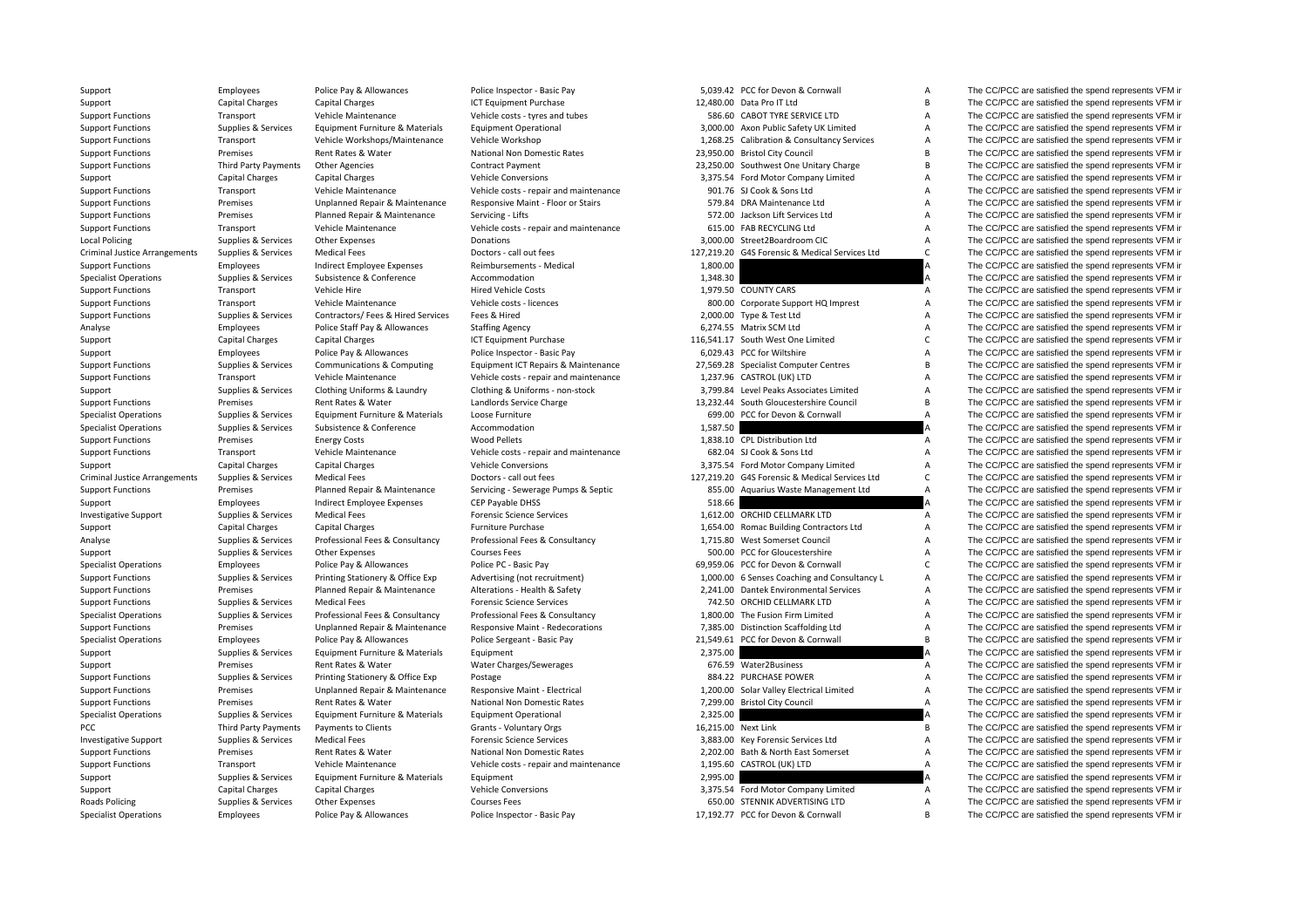Criminal Justice**Roads Policing Roads Policing** 

Support Capital Charges Capital Charges Vehicle Conversions Vehicle Conversions 11,901.54 Ford Motor Company Limited B The CC/PCC are satisfied the spend represents VFM in

|         | ,901.54 Ford Motor Company Limited          |
|---------|---------------------------------------------|
|         | ,985.44 WBC Automotive Limited              |
| ,434.96 |                                             |
| ,060.20 | Prometheus Medical Ltd                      |
| ,223.60 | Ford Motor Company Limited                  |
| ,429.12 |                                             |
| ,642.00 | Cleartone Telecoms Ltd                      |
| ,352.00 | SHI UK                                      |
| ,085.82 | PCC for Devon & Cornwall                    |
| ,514.34 | PCC for Devon & Cornwall                    |
| ,452.00 | Corporate Support HQ Imprest                |
| ,117.47 |                                             |
| 902.40  | GOODYEAR DUNLOP TYRES UK LTD                |
| ,915.00 | DTZ DTL                                     |
| ,255.00 | South Gloucestershire                       |
| ,079.61 | NEOPOST FINANCE LIMITED                     |
| ,417.40 | EDF ENERGY 1 LIMITED                        |
| ,500.00 | G4S Forensic & Medical Services Ltd         |
| ,484.91 | National Crime Agency                       |
| ,102.00 |                                             |
| ,496.40 | Water2Business                              |
| 603.82  | Adecco UK Ltd                               |
| ,815.58 | Vodafone                                    |
| ,675.00 | LGC Ltd                                     |
| ,495.00 | Solar Valley Electrical Limited             |
| ,800.00 |                                             |
| ,571.50 |                                             |
| 500.00  | ,041.00 Bristol City Council<br>Studio Diva |
|         | 543.64 BRITISH TELECOMMUNICATIONS PLC       |
| 611.40  | CABOT TYRE SERVICE LTD                      |
|         | ,857.60 Bristol Diocesan Board of Finance L |
| ,426.75 | INSIGHT DIRECT (UK) LTD                     |
|         | 866.06 DRA Maintenance Ltd                  |
|         | 722.00 MASS SPEC ANALYTICAL LTD             |
| ,613.00 | <b>Bristol City Council</b>                 |
| 640.00  | Taunton Deane Borough Council               |
| ,764.00 | MASS SPEC ANALYTICAL LTD                    |
| ,912.50 | Dickson Powell Partnership                  |
| 640.20  | Pitney Bowes Ltd                            |
| ,559.00 | PCC for Devon & Cornwall                    |
| ,396.00 | Key Forensic Services Ltd                   |
| ,378.00 | Hall Fuels a trading division of Wa         |
| ,470.00 | <b>Distinction Scaffolding Ltd</b>          |
| 985.00  | Northrop Grumman UK Limited                 |
| ,317.61 | <b>Specialist Computer Centres</b>          |
| 645.99  | Insight Direct (UK) Ltd                     |
| 571.00  | North Somerset Council                      |
| 500.00  | <b>VIKING ARMS LTD</b>                      |
| 505.67  | Sodexo Limited                              |
| ,659.00 | South Gloucestershire Council               |
| 520.00  | DC SMITH                                    |
| ,300.00 | Kendall Kingscott Ltd                       |
|         | ,857.19 Ford Motor Company Limited          |
| ,379.70 | STATIC SYSTEMS GROUP PLC                    |
| ,687.04 | Alun Griffiths (Contractors) Ltd            |
| ,885.00 | Red Panda Thinking Limited                  |
| ,198.61 | PCC for Wiltshire                           |
|         |                                             |

Support Functions Transport Vehicle Maintenance Vehicle costs - repair and maintenance 2,985.44 WBC Automotive Limited A The CC/PCC are satisfied the spend represents VFM in Specialist Operations Transport Vehicle Maintenance Vehicle costs ‐ fuel 3,434.96 3,434.96 A The CC/PCC are satisfied the spend represents VFM in Support Capital Charges Capital Charges Capital Charges Other Plant & Equipment 1,060.20 Prometheus Medical Ltd A The CC/PCC are satisfied the spend represents VFM in Support Capital Charges Capital Charges Capital Charges Support Capital Charges Capital Charges Vehicles Purchase Vehicles Purchase 15,223.60 Ford Motor Company Limited B The CC/PCC are satisfied the spend represents VFM in Support Functions Employees Indirect Employee Expenses Direct Medical Intervention 7,429.12 7,299.12 A The CC/PCC are satisfied the spend represents VFM in Support Capital Charges Capital Charges Capital Charges Other Plant & Equipment 13,642.00 Cleartone Telecoms Ltd B The CC/PCC are satisfied the spend represents VFM in Support Functions Supplies & Services Communications & Computing Equipment ICT Hardware Purch 2,352.00 SHI UK A The CC/PCC are satisfied the spend represents VFM in Specialist Operations Employees Police Staff Pay & Allowances Police Staff - Basic Pay 17,085.82 PCC for Devon & Cornwall B The CC/PCC are satisfied the spend represents VFM in Support The CC/PCC are satisfied the spend represents VFM in Police Pay & Allowances Police Chief Inspector - Basic Pay 6,514.34 PCC for Devon & Cornwall A The CC/PCC are satisfied the spend represents VFM in Support Functions Supplies & Services Subsistence & Conference Hospitality Hospitality and the Support HQ Imprest A The CC/PCC are satisfied the spend represents VFM in Specialist Operations Supplies & Services Subsistence Supplierence Accommodation Accommodation 2,117.47 A The CC/PCC are satisfied the spend represents VFM in Support Functions Transport Vehicle Maintenance Vehicle costs - tyres and tubes 902.40 GOODYEAR DUNLOP TYRES UK LTD A The CC/PCC are satisfied the spend represents VFM in Specialist Operations Premises Rent Rates & Water Rents 6,915.00 DTZ DTL A The CC/PCC are satisfied the spend represents VFM in Support Functions Premises Rent Rates & Water National Non Domestic Rates 13,255.00 South Gloucestershire B The CC/PCC are satisfied the spend represents VFM in Support Functions Supplies & Services Printing Stationery & Office Exp Postage 1,079.61 NEOPOST FINANCE LIMITED A The CC/PCC are satisfied the spend represents VFM in Support Functions Premises Energy Costs Electricity Electricity 3,417.40 EDF ENERGY 1 LIMITED A The CC/PCC are satisfied the spend represents VFM in Supplies & Services Medical Fees Doctors – call out fees 52,500.00 G4S Forensic & Medical Services Ltd C The CC/PCC are satisfied the spend represents VFM in Support Functions Premises Planned Repair & Maintenance Alterations to Buildings 203,484.91 National Crime Agency C The CC/PCC are satisfied the spend represents VFM in Support Supplies & Services Other Expenses Legal Fees 3rd Party 1,102.00 A The CC/PCC are satisfied the spend represents VFM in Support Functions Premises Rent Rates & Water Water Charges/Sewerages 1,496.40 Water2Business A The CC/PCC are satisfied the spend represents VFM in Support Functions Employees Police Staff Pay & Allowances Staffing Agency 603.82 Adecco UK Ltd A The CC/PCC are satisfied the spend represents VFM in Support Functions Supplies & Services Communications & Computing Telephone Calls 12,815.58 Vodafone 12,815.58 Vodafone B The CC/PCC are satisfied the spend represents VFM in Investigative Support Supplies & Services Medical Fees Forensic Science Services Forensic Science Services 4,675.00 LGC Ltd A The CC/PCC are satisfied the spend represents VFM in Support Capital Charges Capital Charges Construction & Conversion Works 2,495.00 Solar Valley Electrical Limited A The CC/PCC are satisfied the spend represents VFM in Support Functions Employees Indirect Employee Expenses Reimbursements - Medical 1,800.00 1,800.00 A The CC/PCC are satisfied the spend represents VFM in Support Functions Premises Rent Rates & Water Landlords Service Charge 1,571.50 A The CC/PCC are satisfied the spend represents VFM in Support Functions Premises Rent Rates & Water National Non Domestic Rates 2,041.00 Bristol City Council A The CC/PCC are satisfied the spend represents VFM in PCC Supplies & Services Printing Stationery & Office Exp Printing Printing Supplies and the Supplies of Supplies A The CC/PCC are satisfied the spend represents VFM in Support Supplies & Services Communications & Computing Equipment ICT 1,543.64 BRITISH TELECOMMUNICATIONS PLC A The CC/PCC are satisfied the spend represents VFM in Support Functions Transport Vehicle Maintenance Vehicle costs - tyres and tubes 611.40 CABOT TYRE SERVICE LTD A The CC/PCC are satisfied the spend represents VEM in Support Functions Supplies & Services Contractors/ Fees & Hired Services Fees & Hired 1,857.60 Bristol Diocesan Board of Finance L A The CC/PCC are satisfied the spend represents VFM in Support Functions Supplies & Services Communications & Computing Equip ICT - Telephones/pagers 1,426.75 INSIGHT DIRECT (UK) LTD A The CC/PCC are satisfied the spend represents VFM in Support Functions Premises Unplanned Repair & Maintenance Responsive Maint - Ceilings 866.06 DRA Maintenance Ltd A The CC/PCC are satisfied the spend represents VFM in Investigative Support Supplies & Services Medical Fees Forensic Science Services 722.00 MASS SPEC ANALYTICAL LTD A The CC/PCC are satisfied the spend represents VFM in Supplies & Services Contractors/ Fees & Hired Fees & Hired Fees & Hired 67,613.00 Bristol City Council C The CC/PCC are satisfied the spend represents VFM in Support Functions Premises Rent Rates & Water National Non Domestic Rates 640.00 Taunton Deane Borough Council A The CC/PCC are satisfied the spend represents VFM in Specialist Operations Supplies & Services Medical Fees Forensic Science Services Forensic Science Services 3,764.00 MASS SPEC ANALYTICAL LTD A The CC/PCC are satisfied the spend represents VFM in Support Capital Charges Capital Charges Construction & Conversion Fees 4,912.50 Dickson Powell Partnership A The CC/PCC are satisfied the spend represents VFM in Supplies & Services Printing Stationery & Office Exp Stationery Stationery Stationery Carp Stationery 640.20 Pitney Bowes Ltd A The CC/PCC are satisfied the spend represents VFM in Specialist Operations Employees Police Pay & Allowances Police Sergeant - Basic Pay 3,559.00 PCC for Devon & Cornwall A The CC/PCC are satisfied the spend represents VFM in the spend represents VFM in the correct of the sp Investigative Support Supplies & Services Medical Fees Forensic Science Services Forensic Science Services Forensic Services Forensic Services Ltd A The CC/PCC are satisfied the spend represents VFM in Support Functions Transport Vehicle Maintenance Vehicle costs - fuel 9,378.00 Hall Fuels a trading division of Wa A The CC/PCC are satisfied the spend represents VFM in Support Functions Premises Dinplanned Repair & Maintenance Responsive Maint - Redecorations 2,470.00 Distinction Scaffolding Ltd A The CC/PCC are satisfied the spend represents VFM in Specialist Operations Supplies & Services Equipment Furniture & Materials Equipment extends Equipment 985.00 Northrop Grumman UK Limited A The CC/PCC are satisfied the spend represents VFM in Support Functions Supplies & Services Communications & Computing Equipment ICT Repairs & Maintenance 83,317.61 Specialist Computer Centres C The CC/PCC are satisfied the spend represents VFM in Support Supplies & Services Communications & Computing Equipment ICT Hardware Purch 645.99 Insight Direct (UK) Ltd A The CC/PCC are satisfied the spend represents VFM in Support Functions Premises Rent Rates & Water National Non Domestic Rates 571.00 North Somerset Council A The CC/PCC are satisfied the spend represents VFM in Support Functions Supplies & Services Equipment Furniture & Materials Equipment Operational 500.00 VIKING ARMS LTD A The CC/PCC are satisfied the spend represents VFM in Support Cleaning & Domestic Supplies Cleaning Charges Cleaning Charges Support Cleaning Charges 505.67 Sodexo Limited A The CC/PCC are satisfied the spend represents VFM in Analyse Third Party Payments Other Local Authorities or Forces Agency Payments - OLAs 3,659.00 South Gloucestershire Council A The CC/PCC are satisfied the spend represents VFM in Operational Support Supplies & Services Other Expenses Morses - Forage Horses - Forage 520.00 CSMITH Support A The CC/PCC are satisfied the spend represents VFM in Supplies & Services Professional Fees & Consultancy Profes Support Supplies & Services Professional Fees & Consultancy Professional Fees & Consultancy Professional Fees & Consultancy 1,300.00 Kendall Kingscott Ltd A The CC/PCC are satisfied the spend represents VFM in Support Capi Support Capital Charges Capital Charges Vehicles Purchase Vehicles Purchase 12,857.19 Ford Motor Company Limited B The CC/PCC are satisfied the spend represents VFM in Support Functions Premises Planned Repair & Maintenance Alterations - Health & Safety 1,379.70 STATIC SYSTEMS GROUP PLC A The CC/PCC are satisfied the spend represents VFM in Support Capital Charges Capital Charges Construction & Conversion Works 87,687.04 Alun Griffiths (Contractors) Ltd C The CC/PCC are satisfied the spend represents VFM in Specialist Operations Capital Charges Capital Charges Additions:Non Enhancing Fees 11,885.00 Red Panda Thinking Limited B The CC/PCC are satisfied the spend represents VFM in Specialist Operations Employees Police Pay & Allowances Police PC - Basic Pay 3,198.61 PCC for Wiltshire A The CC/PCC are satisfied the spend represents VFM in Specialist Operations Supplies & Services Subsistence Subsistence Accommodation Accommodation 336.28 **A** The CC/PCC are satisfied the spend represents VFM in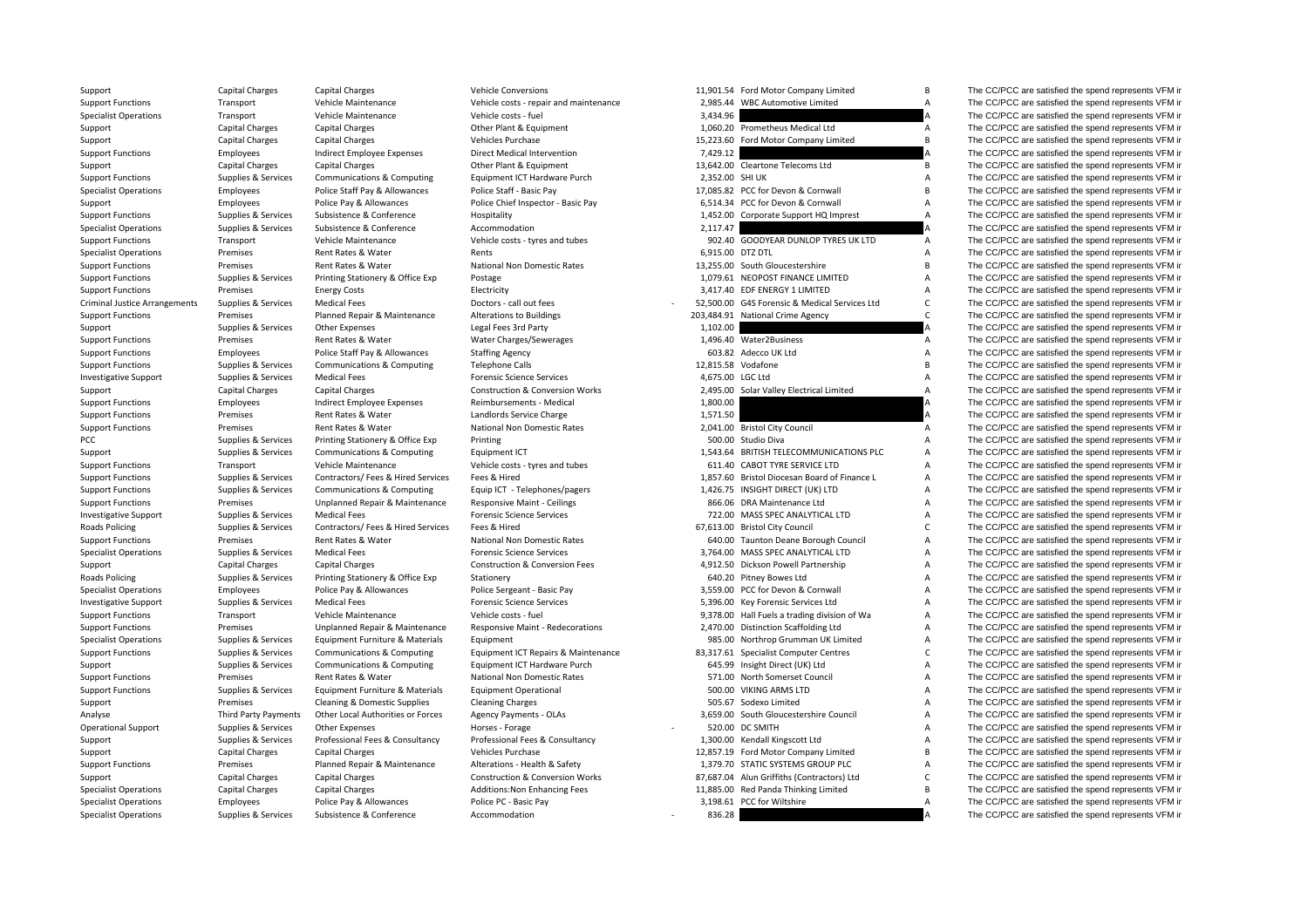| <b>Support Functions</b>             | Supplies & Services         | Catering                          | Catering                                   |                      | 765.00 Sodexo Limited                          | А              | The CC/PCC are satisfied the spend represents VFM in |
|--------------------------------------|-----------------------------|-----------------------------------|--------------------------------------------|----------------------|------------------------------------------------|----------------|------------------------------------------------------|
| <b>Support Functions</b>             | Premises                    | <b>Energy Costs</b>               | Electricity                                |                      | 32,753.28 EDF ENERGY 1 LIMITED                 | B              | The CC/PCC are satisfied the spend represents VFM in |
| <b>Operational Support</b>           | Supplies & Services         | Other Expenses                    | Vet Fees & Supplies                        |                      | 1,322.00 Golden Valley Veterinary Hospital     | A              | The CC/PCC are satisfied the spend represents VFM in |
| <b>Support Functions</b>             | Premises                    | <b>Energy Costs</b>               | Gas                                        |                      | 1,192.53 CORONA ENERGY RETAIL 4 LTD            | A              | The CC/PCC are satisfied the spend represents VFM in |
| <b>Investigative Support</b>         | Supplies & Services         | <b>Medical Fees</b>               | Pathologists reports                       |                      | 5,172.00 Dr R J Delaney                        | $\overline{A}$ | The CC/PCC are satisfied the spend represents VFM in |
| <b>Support Functions</b>             | Premises                    | Rent Rates & Water                | National Non Domestic Rates                |                      | 1,433.00 South Gloucestershire                 | A              | The CC/PCC are satisfied the spend represents VFM in |
| <b>Support Functions</b>             | Premises                    | Rent Rates & Water                | Landlords Service Charge                   |                      | 48,335.97 South Gloucestershire Council        | $\overline{B}$ | The CC/PCC are satisfied the spend represents VFM in |
| <b>Support Functions</b>             | Supplies & Services         | Other Expenses                    | Cost Of Appeals                            | 5,000.00             |                                                |                | The CC/PCC are satisfied the spend represents VFM in |
| Support                              | <b>Capital Charges</b>      | <b>Capital Charges</b>            | Vehicles Purchase                          |                      | 13,871.00 Ford Motor Company Limited           | B              | The CC/PCC are satisfied the spend represents VFM in |
| <b>Support Functions</b>             | Supplies & Services         | Communications & Computing        | Equipment ICT Repairs & Maintenance        |                      | 11,887.80 BADGER SOFTWARE LTD                  | B              | The CC/PCC are satisfied the spend represents VFM in |
| <b>Support Functions</b>             | Transport                   | Vehicle Maintenance               | Vehicle costs - repair and maintenance     |                      | 3,571.05 SJ Cook & Sons Ltd                    | A              | The CC/PCC are satisfied the spend represents VFM in |
| <b>Support Functions</b>             | Supplies & Services         | Communications & Computing        | Equipment ICT Repairs & Maintenance        | 24,937.28 Police ICT |                                                | B              | The CC/PCC are satisfied the spend represents VFM in |
| Analyse                              | Employees                   | Police Staff Pay & Allowances     | <b>Staffing Agency</b>                     |                      | 8,308.24 Matrix SCM Ltd                        | A              | The CC/PCC are satisfied the spend represents VFM in |
| <b>Criminal Justice Arrangements</b> | Supplies & Services         | <b>Medical Fees</b>               | Doctors - call out fees                    |                      | 127,219.20 G4S Forensic & Medical Services Ltd | $\mathsf{C}$   | The CC/PCC are satisfied the spend represents VFM in |
| Support                              | Supplies & Services         | <b>Other Expenses</b>             | Legal Fees 3rd Party                       | 5,000.00             |                                                |                | The CC/PCC are satisfied the spend represents VFM in |
|                                      | Premises                    | Planned Repair & Maintenance      | <b>Estates Costs</b>                       |                      | 750.00 AVON ARMOUR LTD                         | A              | The CC/PCC are satisfied the spend represents VFM in |
| <b>Support Functions</b>             |                             |                                   |                                            |                      |                                                | A              | The CC/PCC are satisfied the spend represents VFM in |
| <b>Specialist Operations</b>         | Supplies & Services         | Communications & Computing        | Equipment ICT Hardware Purch               |                      | 1,457.00 PC Specialist Ltd                     |                |                                                      |
| <b>Support Functions</b>             | Supplies & Services         | Equipment Furniture & Materials   | <b>Equipment Operational</b>               |                      | 1,166.67 CYCLESCHEME LTD                       | A              | The CC/PCC are satisfied the spend represents VFM in |
| Support                              | Supplies & Services         | Equipment Furniture & Materials   | Equipment                                  | 4,410.00             |                                                |                | The CC/PCC are satisfied the spend represents VFM in |
| <b>Support Functions</b>             | Supplies & Services         | Equipment Furniture & Materials   | <b>Equipment Cleaning &amp; Materials</b>  |                      | 833.68 W A Products (UK) LTD                   | A              | The CC/PCC are satisfied the spend represents VFM in |
| Analyse                              | Capital Financing           | Minimum Revenue Provision         | Debt Charges - Principal                   |                      | 28,602.75 Salix Finance Ltd                    | B              | The CC/PCC are satisfied the spend represents VFM in |
| <b>Support Functions</b>             | Premises                    | <b>Energy Costs</b>               | Gas                                        |                      | 744.85 CORONA ENERGY RETAIL 4 LTD              | $\overline{A}$ | The CC/PCC are satisfied the spend represents VFM in |
| <b>Investigative Support</b>         | Supplies & Services         | <b>Medical Fees</b>               | <b>Forensic Science Services</b>           |                      | 2,698.50 ORCHID CELLMARK LTD                   | $\overline{A}$ | The CC/PCC are satisfied the spend represents VFM in |
| <b>Support Functions</b>             | Supplies & Services         | Equipment Furniture & Materials   | Equip Rental/Lease Admin                   |                      | 1,839.82 CHEW VALLEY HIRE LTD                  | A              | The CC/PCC are satisfied the spend represents VFM in |
| <b>Support Functions</b>             | Supplies & Services         | Equipment - Consumables           | Equipment - Consumables                    |                      | 1,530.00 GMK Ltd                               | A              | The CC/PCC are satisfied the spend represents VFM in |
| Dealing with the Public              | Supplies & Services         | Communications & Computing        | Airwave                                    |                      | 90,997.58 AIRWAVE SOLUTIONS LTD                | $\mathsf{C}$   | The CC/PCC are satisfied the spend represents VFM in |
| <b>Support Functions</b>             | Premises                    | Planned Repair & Maintenance      | Servicing - Sewerage Pumps & Septic        |                      | 805.00 Aquarius Waste Management Ltd           | A              | The CC/PCC are satisfied the spend represents VFM in |
| <b>Support Functions</b>             | Transport                   | Vehicle Maintenance               | Vehicle costs - commissioning              |                      | 735.00 TGS (UK) Ltd T/A TGS Group              | A              | The CC/PCC are satisfied the spend represents VFM in |
| Analyse                              | <b>Third Party Payments</b> | Other Local Authorities or Forces | Contributions to Other Forces              |                      | 121,425.00 PCC for Devon & Cornwall            | $\mathsf{C}$   | The CC/PCC are satisfied the spend represents VFM in |
| Support                              | <b>Third Party Payments</b> | Other Local Authorities or Forces | Contributions to Other Forces              |                      | 12,949.94 PCC for Gloucestershire              | B              | The CC/PCC are satisfied the spend represents VFM in |
| <b>Local Policing</b>                | <b>Third Party Payments</b> | Payments to Clients               | Grants - Voluntary Orgs                    |                      | 52,836.00 SOMERSET COUNTY COUNCIL              | $\mathsf{C}$   | The CC/PCC are satisfied the spend represents VFM in |
| Support                              | <b>Capital Charges</b>      | <b>Capital Charges</b>            | Vehicles Purchase                          |                      | 13,871.00 Ford Motor Company Limited           | B              | The CC/PCC are satisfied the spend represents VFM in |
| Support                              | Premises                    | Rent Rates & Water                | National Non Domestic Rates                |                      | 1,433.00 North Somerset Council                | A              | The CC/PCC are satisfied the spend represents VFM in |
| <b>Support Functions</b>             | Supplies & Services         | Other Expenses                    | <b>Courses Fees</b>                        |                      | 3.575.00 UNIVERSITY OF THE WEST OF ENGLAND     | A              | The CC/PCC are satisfied the spend represents VFM in |
| <b>Support Functions</b>             | Supplies & Services         | Equipment Furniture & Materials   | Equipment                                  |                      | 500.00 Corporate Support HQ Imprest            | A              | The CC/PCC are satisfied the spend represents VFM in |
| <b>Support Functions</b>             | Premises                    | Planned Repair & Maintenance      | Repairs & Maint General                    |                      | 11,838.12 Integral UK Ltd                      | B              | The CC/PCC are satisfied the spend represents VFM in |
| <b>Operational Support</b>           | Supplies & Services         | Other Expenses                    | Horses - Forage                            |                      | 525.00 DC SMITH                                | A              | The CC/PCC are satisfied the spend represents VFM in |
|                                      | Supplies & Services         | <b>Medical Fees</b>               | <b>Forensic Science Services</b>           |                      | 3,066.50 ORCHID CELLMARK LTD                   | A              | The CC/PCC are satisfied the spend represents VFM in |
| <b>Investigative Support</b>         |                             |                                   |                                            |                      |                                                |                |                                                      |
| Support                              | Employees                   | Police Pay & Allowances           | Police Inspector - Basic Pay               |                      | 6,503.60 PCC for Devon & Cornwall              | A<br>B         | The CC/PCC are satisfied the spend represents VFM in |
| Support                              | Capital Charges             | <b>Capital Charges</b>            | Vehicles Purchase                          |                      | 13,871.00 Ford Motor Company Limited           | $\overline{B}$ | The CC/PCC are satisfied the spend represents VFM in |
| <b>Investigative Support</b>         | Supplies & Services         | Subsistence & Conference          | Conference & Meeting Expenses              |                      | 12,000.00 Cellebrite UK Ltd                    |                | The CC/PCC are satisfied the spend represents VFM in |
| <b>Support Functions</b>             | Premises                    | Cleaning & Domestic Supplies      | <b>Cleaning Charges</b>                    |                      | 545.75 Sodexo Limited                          | A              | The CC/PCC are satisfied the spend represents VFM in |
| <b>Support Functions</b>             | Premises                    | Planned Repair & Maintenance      | Alterations - Health & Safety              |                      | 1,827.00 Romac Building Contractors Ltd        | A              | The CC/PCC are satisfied the spend represents VFM in |
| <b>Operational Support</b>           | <b>Third Party Payments</b> | Other Local Authorities or Forces | <b>Contributions to Other Forces</b>       |                      | 11,227.75 PCC for Devon & Cornwall             | B              | The CC/PCC are satisfied the spend represents VFM in |
| Support                              | Supplies & Services         | Communications & Computing        | Equipment ICT Hardware Purch               |                      | 886.00 Moesarc Technology UK Ltd               | A              | The CC/PCC are satisfied the spend represents VFM in |
| Support                              | Supplies & Services         | Communications & Computing        | Equipment ICT Hardware Purch               |                      | 1,457.00 PC Specialist Ltd                     | A              | The CC/PCC are satisfied the spend represents VFM in |
| Support                              | Premises                    | Rent Rates & Water                | National Non Domestic Rates                |                      | 26,106.00 Bristol City Council                 | <sub>B</sub>   | The CC/PCC are satisfied the spend represents VFM in |
| <b>Operational Support</b>           | Transport                   | Vehicle Hire                      | <b>Hired Vehicle Costs</b>                 |                      | 1,024.80 SCOT GROUP LTD                        | A              | The CC/PCC are satisfied the spend represents VFM in |
| Support                              | Capital Charges             | Capital Charges                   | <b>Construction &amp; Conversion Works</b> |                      | 2,934.62 FOSTER & FREEMAN LTD                  | A              | The CC/PCC are satisfied the spend represents VFM in |
| Support                              | <b>Capital Charges</b>      | <b>Capital Charges</b>            | Other Plant & Equipment                    |                      | 960.00 Prometheus Medical Ltd                  | A              | The CC/PCC are satisfied the spend represents VFM in |
| <b>Support Functions</b>             | Premises                    | Rent Rates & Water                | <b>National Non Domestic Rates</b>         |                      | 1.511.00 North Somerset Council                | A              | The CC/PCC are satisfied the spend represents VFM in |
| <b>Support Functions</b>             | Premises                    | <b>Energy Costs</b>               | Gas                                        |                      | 632.34 CORONA ENERGY RETAIL 4 LTD              | A              | The CC/PCC are satisfied the spend represents VFM in |
| <b>Support Functions</b>             | Premises                    | Planned Repair & Maintenance      | Alterations - Health & Safety              |                      | 2,070.00 Clearstone Solutions Ltd              | A              | The CC/PCC are satisfied the spend represents VFM in |
| <b>Support Functions</b>             | Supplies & Services         | Printing Stationery & Office Exp  | Postage                                    |                      | 4,315.00 PURCHASE POWER                        | A              | The CC/PCC are satisfied the spend represents VFM in |
| <b>Support Functions</b>             | Supplies & Services         | Other Expenses                    | <b>External Audit Fee</b>                  |                      | 4,687.50 GRANT THORNTON UK LLP                 | A              | The CC/PCC are satisfied the spend represents VFM in |
| <b>Support Functions</b>             | Premises                    | Rent Rates & Water                | National Non Domestic Rates                |                      | 2,983.00 North Somerset Council                | A              | The CC/PCC are satisfied the spend represents VFM in |
| <b>Support Functions</b>             | Premises                    | Rent Rates & Water                | Water Charges/Sewerages                    |                      | 574.78 Water2Business                          | A              | The CC/PCC are satisfied the spend represents VFM in |
| <b>Investigative Support</b>         | Supplies & Services         | <b>Medical Fees</b>               | Pathologists reports                       |                      | 2,586.00 Dr A J Jeffery                        | A              | The CC/PCC are satisfied the spend represents VFM in |
|                                      |                             |                                   |                                            |                      |                                                |                |                                                      |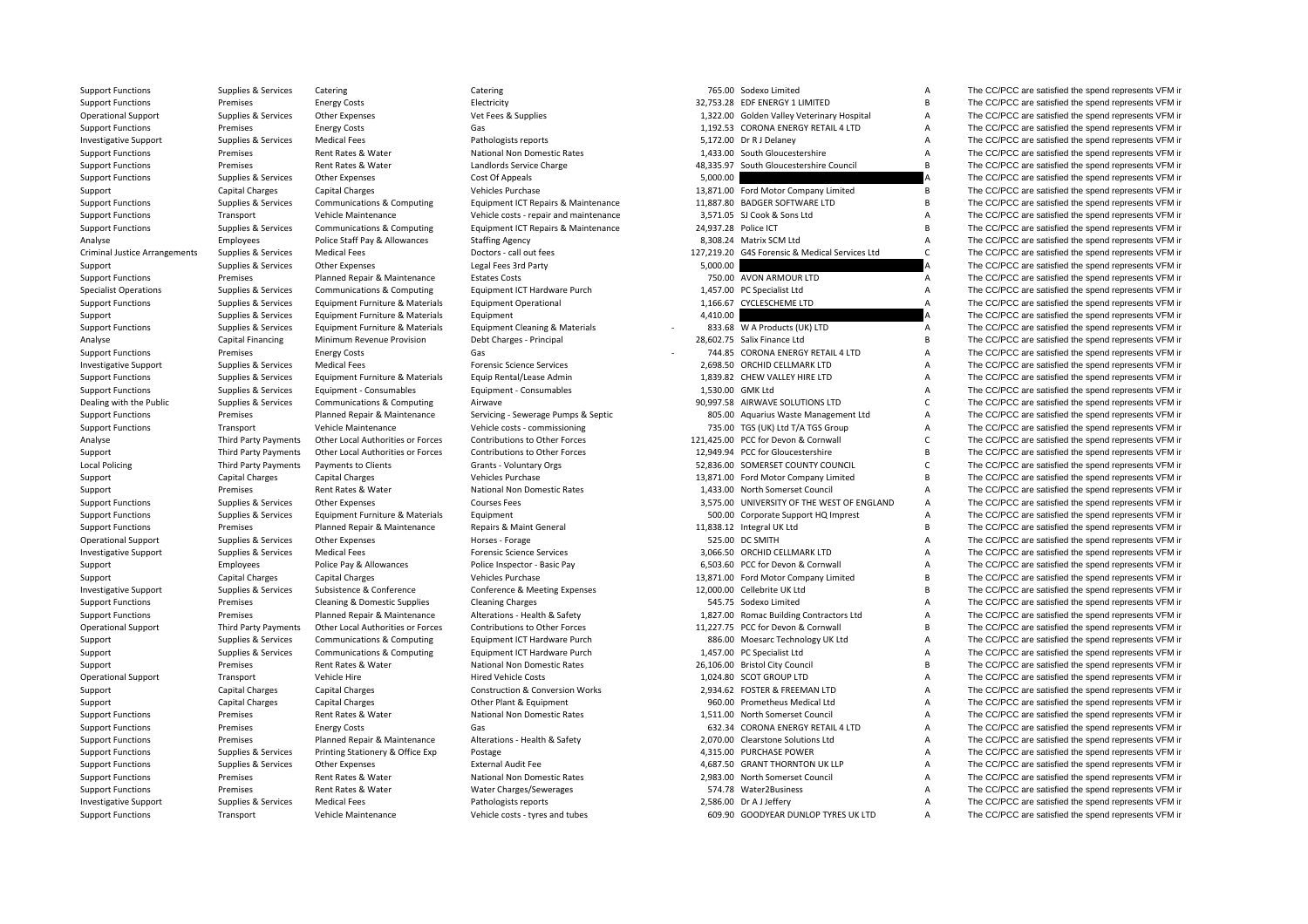**Roads Policing Roads Policing** Roads**Local Policing** Criminal Justice

Support Functions Supplies & Services Equipment Furniture & Materials Equipment 600.00 Charles Fellows Ltd - NPPH Only A The CC/PCC are satisfied the spend represents VFM in

|                      | 600.00 Charles Fellows Ltd - NPPH Only                           |
|----------------------|------------------------------------------------------------------|
|                      | 9,849.15 Matrix SCM Ltd                                          |
|                      | 4,184.32 EDF ENERGY 1 LIMITED                                    |
|                      | 1,065.87 CORONA ENERGY RETAIL 4 LTD                              |
|                      | 1,400.00 Bath & North East Somerset                              |
|                      | 587.50 Beeley Wood Properties Ltd                                |
|                      | 3,775.00 Studio Diva                                             |
|                      | 1,812.00 D.tec International Limited                             |
| 1,018.00             | <b>HMRC - Police PCC</b>                                         |
| 841.50               | W A Products (UK) LTD                                            |
|                      | 3,659.00 South Gloucestershire Council                           |
|                      | 990.00 Redspeed International Ltd                                |
|                      | 7,920.63 PCC for Devon & Cornwall                                |
| 1,305.00             | <b>Mendip District Council</b>                                   |
|                      | 7,251.76 PCC for Devon & Cornwall                                |
| 1,350.00             | Red Panda Thinking Limited                                       |
| 3,375.54             | Ford Motor Company Limited                                       |
|                      | 5,411.90 ROYAL MAIL GROUP LTD                                    |
| 1,175.41             | SJ Cook & Sons Ltd                                               |
| 722.00               | Griffin Video Communications Ltd                                 |
|                      | 708.00 Perrys Recycling Ltd                                      |
|                      | 4,080.00 INSIGHT DIRECT (UK) LTD                                 |
| 0,508.56             | National Crime Agency                                            |
| 810.00               | ArroGen Forensics Limited                                        |
| 4,422.00<br>722.64   |                                                                  |
| 1,800.00             | Crown Petfoods Ltd                                               |
| 9,660.00             |                                                                  |
|                      | 733.00 Good Riddance Pest Control Ltd                            |
| 2,857.19             | Ford Motor Company Limited                                       |
|                      |                                                                  |
|                      |                                                                  |
|                      | 3,589.00 Bath & North East Somerset                              |
| 841.46               | SOMERSET COUNTY COUNCIL                                          |
| 2,325.00             |                                                                  |
| 7,109.93             | PCC for Wiltshire                                                |
| 500.00               | 4imprint Direct Ltd                                              |
| 6,875.00             | 6,477.31 Blue Light Partnership<br>Pyper Property Partnership    |
|                      | 695.00 DRA Maintenance Ltd                                       |
| 691.07               | Water2Business                                                   |
|                      | 1,500.00 Royal Devon and Exeter NHS Foundati                     |
|                      | 3,871.00 Ford Motor Company Limited                              |
| 1,901.54             | Ford Motor Company Limited                                       |
| 1,450.00             | South West Contact Centre Forum                                  |
| 550.00               |                                                                  |
| 1,750.00             | Services Design Solution Ltd                                     |
|                      | 5,223.60 Ford Motor Company Limited                              |
|                      | 1,590.00 Kendall Kingscott Ltd                                   |
| 863.27               | SJ Cook & Sons Ltd                                               |
|                      | 900.00 Cell Pack Solutions Ltd                                   |
|                      | 2,043.15 Clifford Thames Limited                                 |
| 1,388.00             | College of Policing Ltd                                          |
|                      | 1,901.54 Ford Motor Company Limited                              |
|                      | 838.00 MOBILE WINDSCREENS LTD                                    |
|                      | 6,583.00 North Somerset Council                                  |
|                      | 5,466.04 PCC for Devon & Cornwall                                |
|                      | College of Policing Ltd                                          |
| 1,600.00<br>6,960.00 | Capita Business Services Ltd                                     |
| 2,206.21             | Key Forensic Services Ltd<br>3.871.00 Ford Motor Company Limited |

Analyse Employees Police Staff Pay & Allowances Staffing Agency 9,849.15 Matrix SCM Ltd A The CC/PCC are satisfied the spend represents VFM in Support Functions Premises Energy Costs Electricity Electricity Electricity A,184.32 EDF ENERGY 1 LIMITED A The CC/PCC are satisfied the spend represents VFM in Support Functions Premises Energy Costs Gas Gas Gas and the Support Energy Costs Gas and Energy Costs Gas and Energy Costs Gas and Collective Rates and the Spend represents VFM in Support Functions and The CC/PCC are satis Support Premises and Rates Rent Rates Rent Rates National Non Domestic Rates 1,400.00 Bath & North East Somerset A The CC/PCC are satisfied the spend represents VFM in Support Functions Premises Rent Rates & Water Rents Rents Rents Rents Rents Rents SER SO Beeley Wood Properties Ltd A The CC/PCC are satisfied the spend represents VFM in PCC Supplies & Services Printing Stationery & Office Exp Reprographics Reprographics 3,775.00 Studio Diva A The CC/PCC are satisfied the spend represents VFM in Policing Supplies & Services Equipment Furniture & Materials Equipment 1,812.00 D.tec International Limited A The CC/PCC are satisfied the spend represents VFM in The CC/PCC are satisfied the spend represents VFM in Furnit Analyse Employees Police Staff Pay & Allowances Staffing Agency 1,018.00 HMRC - Police PCC A The CC/PCC are satisfied the spend represents VFM in Support Functions Supplies & Services Foutionent Furniture & Materials Equipment Cleaning & Materials 841.50 W A Products (UK) LTD A The CC/PCC are satisfied the spend represents VFM in Analyse Third Party Payments Other Local Authorities or Forces Agency Payments - OLAs 3,659.00 South Gloucestershire Council A The CC/PCC are satisfied the spend represents VFM in Policing Supplies & Services Equipment Furniture & Materials Equipment Operational externational 990.00 Redspeed International Ltd A The CC/PCC are satisfied the spend represents VFM in Specialist Operations Employees Police Pay & Allowances Police PC - Basic Pay 27,920.63 PCC for Devon & Cornwall B The CC/PCC are satisfied the spend represents VFM in Support Functions Premises Rent Rates & Water National Non Domestic Rates 1,305.00 Mendip District Council A The CC/PCC are satisfied the spend represents VFM in Specialist Operations Employees Police Staff Pay & Allowances Police Staff - Basic Pay 17,251.76 PCC for Devon & Cornwall B The CC/PCC are satisfied the spend represents VFM in Support Capital Charges Capital Charges Additions:Non Enhancing Fees 1,350.00 Red Panda Thinking Limited A The CC/PCC are satisfied the spend represents VFM in<br>Support Capital Charges Capital Charges Vehicle Conversions an Support Capital Charges Capital Charges Vehicle Conversions 3,375.54 Ford Motor Company Limited A The CC/PCC are satisfied the spend represents VFM in Supplies & Services Printing Stationery & Office Exp Postage State Supplies A Statisfied the Supplies A The CC/PCC are satisfied the spend represents VFM in Support Functions Transport Vehicle Maintenance Vehicle costs ‐ repair and maintenance 1,175.41 SJ Cook & Sons Ltd A The CC/PCC are satisfied the spend represents VFM in Support Supplies & Services Communications & Computing Faultoment ICT Repairs & Maintenance 722.00 Griffin Video Communications Ltd A The CC/PCC are satisfied the spend represents VFM in Support Functions Premises Waste Disposal – Premises Waste Disposal – Premises Waste Disposal – Premises 708.00 Perrys Recycling Ltd A The CC/PCC are satisfied the spend represents VFM in Support Functions Supplies & Services Communications & Computing Equipment ICT Consumables 4,080.00 INSIGHT DIRECT (UK) LTD A The CC/PCC are satisfied the spend represents VFM in Support Functions Premises Planned Repair & Maintenance Alterations to Buildings 10,508.56 National Crime Agency B The CC/PCC are satisfied the spend represents VFM in Support Support Support Supplies & Services Other Expenses Courses Fees Courses Fees 810.00 ArroGen Forensics Limited A The CC/PCC are satisfied the spend represents VFM in Support Supplies & Services Other Expenses Legal Fees 3rd Party A A The CC/PCC are satisfied the spend represents VFM in Operational Support Supplies & Services Contractors/ Fees & Hired Services Fees & Hired 722.64 Crown Petfoods Ltd A The CC/PCC are satisfied the spend represents VFM in Support Functions Employees Indirect Employee Expenses Reimbursements - Medical 1,800.00 A The CC/PCC are satisfied the spend represents VFM in Support Supplies & Services Other Expenses Legal Fees 3rd Party 9,660.00 9,660.00 A The CC/PCC are satisfied the spend represents VFM in Support Functions Premises Planned Repair & Maintenance Repairs & Maint General 733.00 Good Riddance Pest Control Ltd A The CC/PCC are satisfied the spend represents VFM in Support Capital Charges Capital Charges Vehicles Purchase Vehicles Purchase 12,857.19 Ford Motor Company Limited B The CC/PCC are satisfied the spend represents VFM in Support Functions Premises Rent Rates & Water National Non Domestic Rates 43,589.00 Bath & North Fast Somerset B The CC/PCC are satisfied the spend represents VFM in Support Functions Premises Rent Rates & Water Landlords Service Charge 841.46 SOMERSET COUNTY COUNCIL A The CC/PCC are satisfied the spend represents VFM in Support Supplies & Services Equipment Furniture & Materials Equipment 2,325.00 2,325.00 A The CC/PCC are satisfied the spend represents VFM in Analyse Third Party Payments Other Local Authorities or Forces Contributions to Other Forces 17,109.93 PCC for Wiltshire The CC/PCC are satisfied the spend represents VFM in Policing Supplies & Services Equipment Furniture & Materials Equipment 500.00 4imprint Direct Ltd A The CC/PCC are satisfied the spend represents VFM in Support Premises Rent Rates & Water Premises Leases 826,477.31 Blue Light Partnership C The CC/PCC are satisfied the spend represents VFM in Support Functions Premises Rent Rates & Water Rents Rents Rents Rents Rents 16,875.00 Pyper Property Partnership B The CC/PCC are satisfied the spend represents VFM in Support Functions Premises Dinplanned Repair & Maintenance Responsive Maint - Floor or Stairs 695.00 DRA Maintenance Ltd A The CC/PCC are satisfied the spend represents VFM in Support The CC/PCC are satisfied the spend represents VFM in Rates Rent Rates & Water Water Charges/Sewerages 691.07 Water 2Business A The CC/PCC are satisfied the spend represents VFM in Supplies & Services Clothing Uniforms & Laundry Laundry & Dry Cleaning 1,500.00 Royal Devon and Exeter NHS Foundati A The CC/PCC are satisfied the spend represents VFM in Support Capital Charges Capital Charges Capital Charges Vehicles Purchase Vehicles Purchase 13,871.00 Ford Motor Company Limited B The CC/PCC are satisfied the spend represents VFM in<br>Support Capital Charges Capital Charge Support Capital Charges Capital Charges Vehicle Conversions Vehicle Conversions 11,901.54 Ford Motor Company Limited B The CC/PCC are satisfied the spend represents VFM in Dealing with the Public Supplies & Services Grants & Subscriptions Subscriptions Supplies and represents VFM in Support Functions Supplies & Services Other Expenses Legal Costs & Services Legal Costs & Services Services Services Services Costs & Services Costs & Services 550.00 A The CC/PCC are satisfied the spend represents VFM in Support Capital Charges Capital Charges Construction & Conversion Fees 1,750.00 Services Design Solution Ltd A The CC/PCC are satisfied the spend represents VFM in Support Capital Charges Capital Charges Vehicles Purchase Vehicles Purchase 15,223.60 Ford Motor Company Limited B The CC/PCC are satisfied the spend represents VFM in Specialist Operations Supplies & Services Professional Fees & Consultancy Professional Fees & Consultancy Professional Fees & Consultancy 1,590.00 Kendall Kingscott Ltd A The CC/PCC are satisfied the spend represents VFM i Support Functions Transport Vehicle Maintenance Vehicle costs ‐ repair and maintenance 863.27 SJ Cook & Sons Ltd A The CC/PCC are satisfied the spend represents VFM in Support Supplies & Services Equipment Furniture & Materials Equipment A Equipment Supplies & Services Equipment Purniture & Materials Equipment Supplies A Services Equipment Purniture & Materials Equipment Supplies A Servi Support Functions Transport Vehicle Maintenance Vehicle costs - repair and maintenance 2,043.15 Clifford Thames Limited A The CC/PCC are satisfied the spend represents VFM in Support Supplies & Services Other Expenses Courses Fees Courses Fees 1,388.00 College of Policing Ltd A The CC/PCC are satisfied the spend represents VFM in Support Capital Charges Capital Charges Vehicle Conversions Vehicle Conversions 11,901.54 Ford Motor Company Limited B The CC/PCC are satisfied the spend represents VFM in Support Functions Transport Vehicle Maintenance Vehicle costs ‐ repair and maintenance 838.00 MOBILE WINDSCREENS LTD A The CC/PCC are satisfied the spend represents VFM in Section of the spend represents VFM in Section of Specialist Operations Premises Rent Rates & Water National Non Domestic Rates 6,583.00 North Somerset Council A The CC/PCC are satisfied the spend represents VFM in Specialist Operations Employees Police Pay & Allowances Police Inspector - Basic Pay 5,466.04 PCC for Devon & Cornwall A The CC/PCC are satisfied the spend represents VFM in Support Functions Supplies & Services Contractors/ Fees & Hired Services Fees & Hired 1,600.00 College of Policing Ltd A The CC/PCC are satisfied the spend represents VFM in Support Functions Supplies & Services Communications & Computing Faultoment ICT Software 36,960.00 Capita Business Services Ltd B The CC/PCC are satisfied the spend represents VFM in Investigative Support Supplies & Services Medical Fees Forensic Science Services Forensic Science Services A Z,206.21 Key Forensic Services Ltd A The CC/PCC are satisfied the spend represents VFM in Support Capital Charges Capital Charges Vehicles Purchase Vehicles Purchase 13,871.00 Ford Motor Company Limited B The CC/PCC are satisfied the spend represents VFM in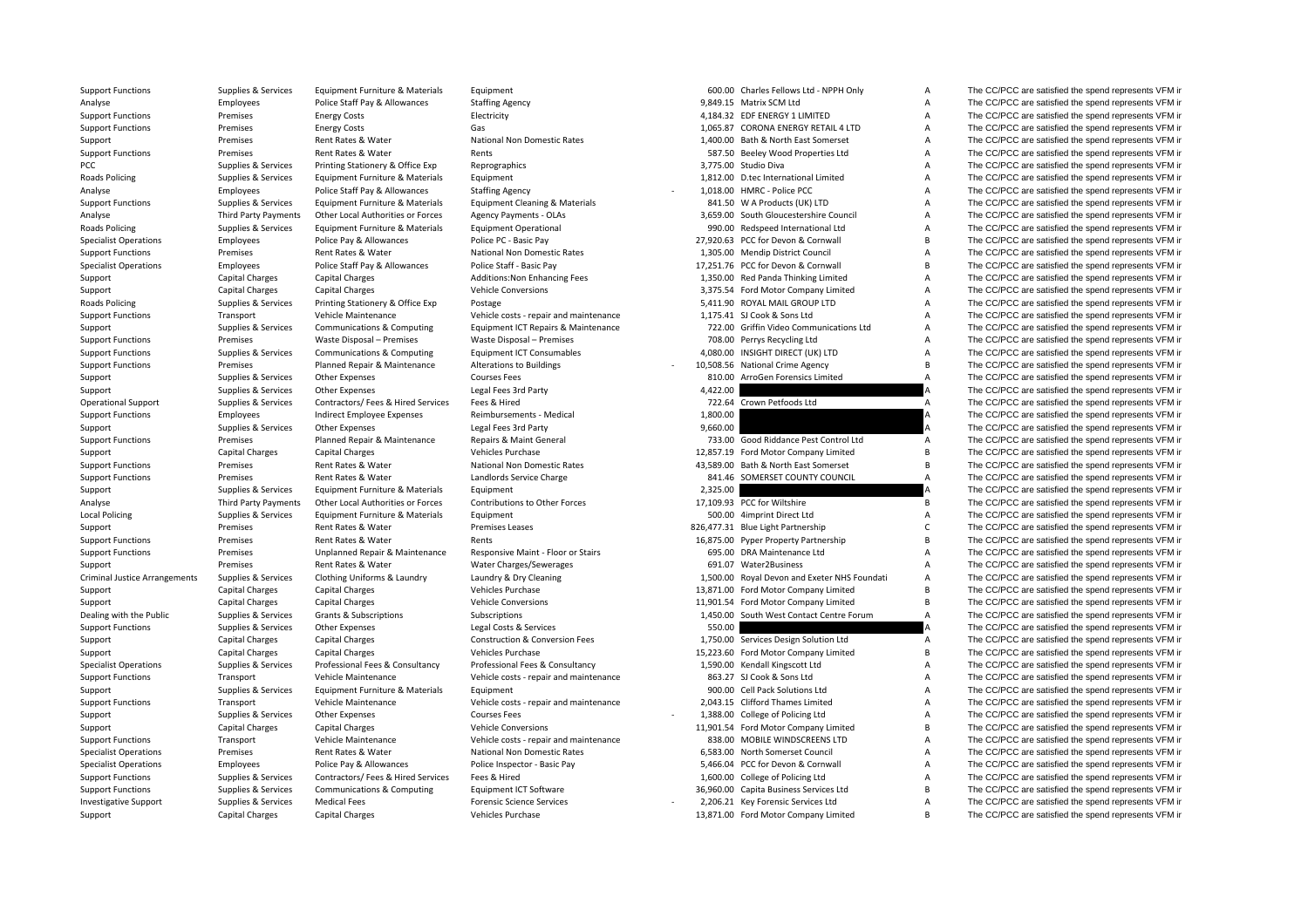| <b>Support Functions</b>     | Supplies & Services         | Communications & Computing            | <b>Equipment ICT Consumables</b>           |           | 4,000.00 BITEA LIMITED                         | A            | The CC/PCC are satisfied the spend represents VFM in |
|------------------------------|-----------------------------|---------------------------------------|--------------------------------------------|-----------|------------------------------------------------|--------------|------------------------------------------------------|
| <b>Support Functions</b>     | Premises                    | <b>Energy Costs</b>                   | Gas                                        |           | 624.15 CORONA ENERGY RETAIL 4 LTD              | A            | The CC/PCC are satisfied the spend represents VFM in |
| Roads Policing               | Supplies & Services         | Printing Stationery & Office Exp      | Printing                                   |           | 594.00 ACTIVE SIGNS (Minehead) LTD             | A            | The CC/PCC are satisfied the spend represents VFM in |
| <b>Specialist Operations</b> | Supplies & Services         | <b>Communications &amp; Computing</b> | Equipment ICT Hardware Purch               |           | 645.99 Insight Direct (UK) Ltd                 | A            | The CC/PCC are satisfied the spend represents VFM in |
| Analyse                      | Supplies & Services         | Equipment Furniture & Materials       | <b>Equipment Operational</b>               |           | 664.00 Sonic Communications (INT) Ltd          | A            | The CC/PCC are satisfied the spend represents VFM in |
| <b>Support Functions</b>     | Employees                   | Indirect Employee Expenses            | Reimbursements - Medical                   | 1,800.00  |                                                |              | The CC/PCC are satisfied the spend represents VFM in |
| <b>Support Functions</b>     | Transport                   | Vehicle Maintenance                   | Vehicle costs - repair and maintenance     |           | 1,787.13 WBC Automotive Limited                | A            | The CC/PCC are satisfied the spend represents VFM in |
| <b>Support Functions</b>     | Supplies & Services         | Equipment Furniture & Materials       | Equipment                                  |           | 517.00 Direct Channel Support Systems Limi     | A            | The CC/PCC are satisfied the spend represents VFM in |
| Support                      | Supplies & Services         | Equipment Furniture & Materials       | Loose Furniture                            |           | 561.25 BOF Group Ltd                           | A            | The CC/PCC are satisfied the spend represents VFM in |
| <b>Local Policing</b>        | Supplies & Services         | Contractors/ Fees & Hired Services    | Fees & Hired                               |           | 1,500.00 Caroline Booth Ltd                    | A            | The CC/PCC are satisfied the spend represents VFM in |
| Analyse                      | Employees                   | Police Staff Pay & Allowances         | Police Staff - Police Pension              |           | 280,799.40 Somerset County Council Pension Fun | $\mathsf{C}$ | The CC/PCC are satisfied the spend represents VFM in |
| <b>Support Functions</b>     | Premises                    | Unplanned Repair & Maintenance        | Responsive Maint - Sanitary Services       |           | 767.21 DRA Maintenance Ltd                     | A            | The CC/PCC are satisfied the spend represents VFM in |
| <b>Specialist Operations</b> | Supplies & Services         | Professional Fees & Consultancy       | Professional Fees & Consultancy            |           | 900.00 The Fusion Firm Limited                 | A            | The CC/PCC are satisfied the spend represents VFM in |
| <b>Support Functions</b>     | Premises                    | Planned Repair & Maintenance          | Servicing - Mechanical Plant               |           | 12,398.06 Integral UK Ltd                      | <sub>B</sub> | The CC/PCC are satisfied the spend represents VFM in |
| <b>Support Functions</b>     | Employees                   | Police Staff Pay & Allowances         | <b>Staffing Agency</b>                     |           | 554.88 Adecco UK Ltd                           | A            | The CC/PCC are satisfied the spend represents VFM in |
| <b>Support Functions</b>     | Supplies & Services         | Communications & Computing            | Equipment ICT Repairs & Maintenance        |           | 20,240.00 UNISYS LTD                           | <sub>B</sub> | The CC/PCC are satisfied the spend represents VFM in |
| <b>Support Functions</b>     | Supplies & Services         | Communications & Computing            | Equipment ICT                              |           | 3,174.00 Telefonica UK Limited                 | A            | The CC/PCC are satisfied the spend represents VFM in |
| <b>Support Functions</b>     | Supplies & Services         | Equipment Furniture & Materials       | Publications including books               |           | 1,120.00 Pearson Education Ltd                 | A            | The CC/PCC are satisfied the spend represents VFM in |
| Support                      | Capital Charges             | Capital Charges                       | ICT Equipment Purchase                     |           | 2,475.00 Solar Valley Electrical Limited       | A            | The CC/PCC are satisfied the spend represents VFM in |
| <b>Investigative Support</b> | Supplies & Services         | <b>Medical Fees</b>                   | Pathologists reports                       |           | 2,586.00 Dr A J Jeffery                        | A            | The CC/PCC are satisfied the spend represents VFM in |
| <b>Specialist Operations</b> | Employees                   | Police Pay & Allowances               | Police Sergeant - Basic Pay                |           | 19.967.23 PCC for Devon & Cornwall             | <sub>B</sub> | The CC/PCC are satisfied the spend represents VFM in |
| <b>Support Functions</b>     | Supplies & Services         | Communications & Computing            | Equipment ICT Hardware Purch               |           | 515.55 SHI UK                                  | A            | The CC/PCC are satisfied the spend represents VFM in |
| <b>Specialist Operations</b> | Supplies & Services         | Communications & Computing            | Equipment ICT Repairs & Maintenance        |           | 550.52 Specialist Computer Centres             | A            | The CC/PCC are satisfied the spend represents VFM in |
| <b>Support Functions</b>     | Premises                    | Rent Rates & Water                    | <b>National Non Domestic Rates</b>         |           | 6,754.00 Bristol City Council                  | A            | The CC/PCC are satisfied the spend represents VFM in |
| PCC                          | <b>Third Party Payments</b> | Payments to Clients                   | Grants - Voluntary Orgs                    |           | 24,747.75 Victim Support                       | B            | The CC/PCC are satisfied the spend represents VFM in |
| <b>Support Functions</b>     | Supplies & Services         | Equipment Furniture & Materials       | <b>Equipment Operational</b>               |           | 2,123.00 Find Hardcover Limited                | A            | The CC/PCC are satisfied the spend represents VFM in |
| <b>Support Functions</b>     | Premises                    | Rent Rates & Water                    | National Non Domestic Rates                |           | 2.807.00 South Gloucestershire                 | A            | The CC/PCC are satisfied the spend represents VFM in |
| Support                      | Supplies & Services         | Equipment Furniture & Materials       | <b>Equipment Operational</b>               |           | 6,732.00 VIKING ARMS LTD                       | A            | The CC/PCC are satisfied the spend represents VFM in |
| <b>Support Functions</b>     | Premises                    | <b>Energy Costs</b>                   | Electricity                                |           | 4,007.22 British Gas Business (Electric)       | A            | The CC/PCC are satisfied the spend represents VFM in |
| <b>Specialist Operations</b> | Employees                   | Police Pay & Allowances               | Police Sergeant - Basic Pay                |           | 6.385.10 PCC for Wiltshire                     | A            | The CC/PCC are satisfied the spend represents VFM in |
| <b>Support Functions</b>     | Premises                    | Unplanned Repair & Maintenance        | Responsive Maint - Redecorations           |           | 11,952.00 D & P Painting and Decorations Limi  | B            | The CC/PCC are satisfied the spend represents VFM in |
| <b>Operational Support</b>   | Supplies & Services         | Other Expenses                        | <b>Courses Fees</b>                        |           | 19,200.00 PCC for Northumbria                  | <sub>B</sub> | The CC/PCC are satisfied the spend represents VFM in |
| Support                      | Capital Charges             | <b>Capital Charges</b>                | Vehicles Purchase                          |           | 12,857.19 Ford Motor Company Limited           | <sub>B</sub> | The CC/PCC are satisfied the spend represents VFM in |
| Support                      | Supplies & Services         | Contractors/ Fees & Hired Services    | Fees & Hired - Accreditation               |           | 870.00 United Kingdom Accreditation Servic     | A            | The CC/PCC are satisfied the spend represents VFM in |
| Roads Policing               | Supplies & Services         | Contractors/ Fees & Hired Services    | Fees & Hired                               |           | 2,303.00 BATH & NORTH EAST SOMERSET COUNCIL    | A            | The CC/PCC are satisfied the spend represents VFM in |
| <b>Investigative Support</b> | Supplies & Services         | <b>Medical Fees</b>                   | Pathologists reports                       |           | 2,586.00 DR BN PURDUE                          | A            | The CC/PCC are satisfied the spend represents VFM in |
| <b>Support Functions</b>     | Supplies & Services         | Printing Stationery & Office Exp      | Postage                                    |           | 2,020.00 PURCHASE POWER                        | Α            | The CC/PCC are satisfied the spend represents VFM in |
| <b>Support Functions</b>     | Premises                    | Rent Rates & Water                    | National Non Domestic Rates                |           | 1,724.00 Bath & North East Somerset            | A            | The CC/PCC are satisfied the spend represents VFM in |
| <b>Specialist Operations</b> | Employees                   | Police Pay & Allowances               | Police PC - Basic Pay                      |           | 12,803.35 PCC for Wiltshire                    | <sub>B</sub> | The CC/PCC are satisfied the spend represents VFM in |
| <b>Support Functions</b>     | Premises                    | Rent Rates & Water                    | National Non Domestic Rates                |           | 716.00 North Somerset Council                  | A            | The CC/PCC are satisfied the spend represents VFM in |
| <b>Support Functions</b>     | Supplies & Services         | Printing Stationery & Office Exp      | Postage                                    |           | 787.00 ROYAL MAIL RETAIL                       | A            | The CC/PCC are satisfied the spend represents VFM in |
| <b>Specialist Operations</b> | Employees                   | Police Pay & Allowances               | Police PC - Basic Pay                      |           | 5,327.07 PCC for Devon & Cornwall              | A            | The CC/PCC are satisfied the spend represents VFM in |
| <b>Operational Support</b>   | Supplies & Services         | Other Expenses                        | Horses - Forage                            |           | 1,200.00 DC SMITH                              | A            | The CC/PCC are satisfied the spend represents VFM in |
| <b>Support Functions</b>     | Supplies & Services         | Communications & Computing            | Equipment ICT Repairs & Maintenance        |           | 49,999.50 Gamma Telecom Ltd                    | B            | The CC/PCC are satisfied the spend represents VFM in |
| <b>Support Functions</b>     | Transport                   | Vehicle Maintenance                   | Vehicle costs - repair and maintenance     |           | 2,224.58 BMW (UK) Ltd                          | A            | The CC/PCC are satisfied the spend represents VFM in |
| <b>Support Functions</b>     | Premises                    | Rent Rates & Water                    | National Non Domestic Rates                |           | 1,377.00 West Somerset Council Rates/Council   | A            | The CC/PCC are satisfied the spend represents VFM in |
| <b>Specialist Operations</b> | Employees                   | Police Pay & Allowances               | Police PC - Basic Pay                      |           | 26,826.52 PCC for Gloucestershire              | B            | The CC/PCC are satisfied the spend represents VFM in |
| <b>Support Functions</b>     | Supplies & Services         | Communications & Computing            | Equipment ICT Repairs & Maintenance        |           | 7,175.84 Police ICT                            | Α            | The CC/PCC are satisfied the spend represents VFM in |
| Support                      | Supplies & Services         | Other Expenses                        | Legal Fees 3rd Party                       | 964.56    |                                                |              | The CC/PCC are satisfied the spend represents VFM in |
| Roads Policing               | Supplies & Services         | Equipment Furniture & Materials       | Equipment                                  |           | 857.55 PRO-TECT SAFETY SIGNS                   | Α            | The CC/PCC are satisfied the spend represents VFM in |
| Support                      | Supplies & Services         | Communications & Computing            | Equipment ICT                              |           | 14,713.08 BRITISH TELECOMMUNICATIONS PLC       | B            | The CC/PCC are satisfied the spend represents VFM in |
| <b>Support Functions</b>     | Premises                    | Rent Rates & Water                    | National Non Domestic Rates                |           | 11,831.00 South Somerset District Council      | B            | The CC/PCC are satisfied the spend represents VFM in |
| Support                      | <b>Capital Charges</b>      | <b>Capital Charges</b>                | <b>Construction &amp; Conversion Works</b> |           | 7,889.89 DRA Maintenance Ltd                   | A            | The CC/PCC are satisfied the spend represents VFM in |
| <b>Support Functions</b>     | Supplies & Services         | Equipment Furniture & Materials       | Publications including books               |           | 890.00 CHARTERED MANAGEMENT INSTITUTE          | A            | The CC/PCC are satisfied the spend represents VFM in |
| Support                      | Supplies & Services         | Equipment Furniture & Materials       | Equipment                                  |           | 1,417.50 Sonic Communications (INT) Ltd        | A            | The CC/PCC are satisfied the spend represents VFM in |
| <b>Support Functions</b>     | Supplies & Services         | <b>Communications &amp; Computing</b> | Equipment ICT                              |           | 1,212.00 Telefonica UK Limited                 | A            | The CC/PCC are satisfied the spend represents VFM in |
| <b>Specialist Operations</b> | Supplies & Services         | Subsistence & Conference              | Hospitality                                | 10,895.00 |                                                |              | The CC/PCC are satisfied the spend represents VFM in |
| <b>Operational Support</b>   | Supplies & Services         | Equipment Furniture & Materials       | <b>Equipment Operational</b>               |           | 775.00 Revolution Air Services Ltd             | A            | The CC/PCC are satisfied the spend represents VFM in |
| Specialist Operations        | Sunnlige R. Services        | Communications & Computing            | Faujnment ICT                              |           | 502.17 Vodafone Cornorate Limited              |              | The CC/PCC are eatiefied the spend represents VEM in |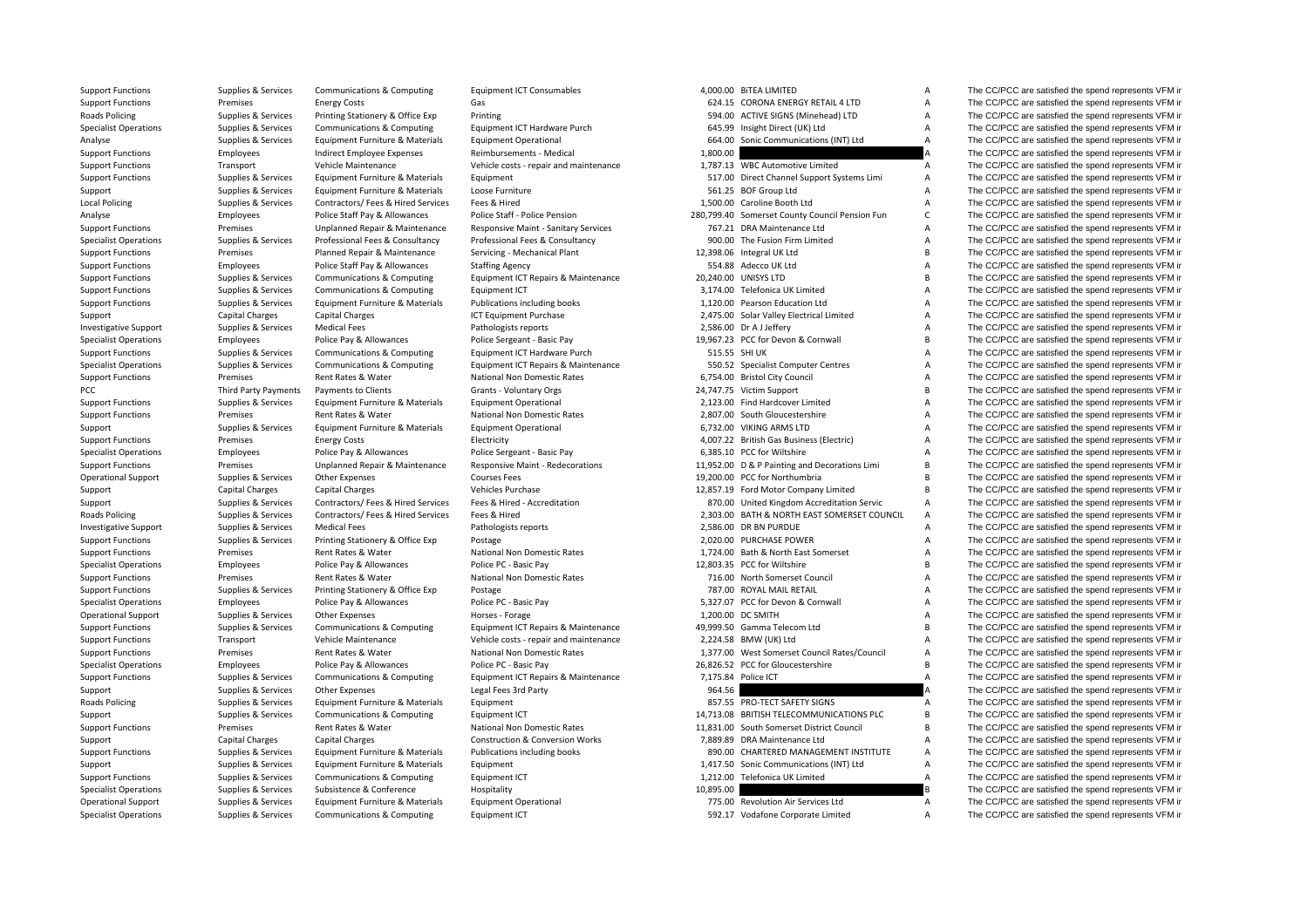| Support                              | Capital Charges             | <b>Capital Charges</b>             | Other Plant & Equipment                    |          | 1,301.20 SSE Contracting Ltd                  | Α              | The CC/PCC are satisfied the spend represents VFM in |
|--------------------------------------|-----------------------------|------------------------------------|--------------------------------------------|----------|-----------------------------------------------|----------------|------------------------------------------------------|
| <b>Local Policing</b>                | Supplies & Services         | <b>Other Expenses</b>              | <b>Courses Fees</b>                        |          | 675.00 Medic Skills Ltd                       | Α              | The CC/PCC are satisfied the spend represents VFM in |
| Support                              | Capital Charges             | <b>Capital Charges</b>             | <b>Vehicle Conversions</b>                 |          | 36.320.00 Cleartone Telecoms Ltd              | B.             | The CC/PCC are satisfied the spend represents VFM in |
| <b>Specialist Operations</b>         | Supplies & Services         | Communications & Computing         | <b>Equipment ICT</b>                       |          | 516.00 Telefonica UK Limited                  | A              | The CC/PCC are satisfied the spend represents VFM in |
| <b>Specialist Operations</b>         | Supplies & Services         | Equipment Furniture & Materials    | Loose Furniture                            |          | 561.25 BOF Group Ltd                          | Α              | The CC/PCC are satisfied the spend represents VFM in |
| Support                              | Capital Charges             | <b>Capital Charges</b>             | <b>Vehicle Conversions</b>                 |          | 3,375.54 Ford Motor Company Limited           | Α              | The CC/PCC are satisfied the spend represents VFM in |
| <b>Support Functions</b>             | Premises                    | <b>Energy Costs</b>                | Gas                                        |          | 516.21 CORONA ENERGY RETAIL 4 LTD             | A              | The CC/PCC are satisfied the spend represents VFM ir |
| <b>Support Functions</b>             | Transport                   | Vehicle Maintenance                | Vehicle costs - repair and maintenance     |          | 1,830.63 SJ Cook & Sons Ltd                   | Α              | The CC/PCC are satisfied the spend represents VFM in |
|                                      |                             |                                    |                                            |          |                                               |                |                                                      |
| <b>Specialist Operations</b>         | Supplies & Services         | Communications & Computing         | Equipment ICT                              |          | 503.37 Telefonica UK Limited                  | A              | The CC/PCC are satisfied the spend represents VFM in |
| <b>Support Functions</b>             | Premises                    | <b>Energy Costs</b>                | Gas                                        |          | 949.62 CORONA ENERGY RETAIL 4 LTD             | A              | The CC/PCC are satisfied the spend represents VFM in |
| <b>Criminal Justice Arrangements</b> | Supplies & Services         | <b>Medical Fees</b>                | Doctors - call out fees                    |          | 33,568.44 G4S Forensic & Medical Services Ltd | B              | The CC/PCC are satisfied the spend represents VFM in |
| Investigations                       | Transport                   | Vehicle Allowances                 | <b>Travel fares</b>                        | 1.109.65 |                                               |                | The CC/PCC are satisfied the spend represents VFM in |
| <b>Support Functions</b>             | Supplies & Services         | Printing Stationery & Office Exp   | Postage                                    |          | 1,086.63 SOMERSET COUNTY COUNCIL              | A              | The CC/PCC are satisfied the spend represents VFM in |
| Analyse                              | Capital Financing           | <b>External Interest</b>           | Debt Charges - Interest                    |          | 20,005.26 Public Works Loan Board             | B              | The CC/PCC are satisfied the spend represents VFM in |
| Analyse                              | Supplies & Services         | Equipment Furniture & Materials    | <b>Equipment Operational</b>               |          | 882.00 Sonic Communications (INT) Ltd         | A              | The CC/PCC are satisfied the spend represents VFM in |
| Support                              | Supplies & Services         | Subsistence & Conference           | Accommodation                              | 677.98   |                                               |                | The CC/PCC are satisfied the spend represents VFM in |
| <b>Support Functions</b>             | Premises                    | <b>Energy Costs</b>                | Electricity                                |          | 4,458.92 EDF ENERGY 1 LIMITED                 | Α              | The CC/PCC are satisfied the spend represents VFM in |
| <b>Support Functions</b>             | Transport                   | Vehicle Maintenance                | Vehicle costs - tyres and tubes            |          | 647.55 GOODYEAR DUNLOP TYRES UK LTD           | A              | The CC/PCC are satisfied the spend represents VFM in |
| Support                              | Employees                   | Police Pay & Allowances            | Police Chief Inspector - Basic Pay         |          | 6,394.85 PCC for Devon & Cornwall             | Α              | The CC/PCC are satisfied the spend represents VFM in |
| Support                              | Capital Charges             | <b>Capital Charges</b>             | Additions: Non Enhanc Cn&Wk B&I            |          | 3,468.53 Integral UK Ltd                      | A              | The CC/PCC are satisfied the spend represents VFM in |
| <b>Support Functions</b>             | Supplies & Services         | Other Expenses                     | Legal Costs & Services                     | 923.00   |                                               |                | The CC/PCC are satisfied the spend represents VFM in |
| Support                              | Capital Charges             | <b>Capital Charges</b>             | <b>Construction &amp; Conversion Works</b> |          | 5.526.00 AVON ARMOUR LTD                      | A              | The CC/PCC are satisfied the spend represents VFM in |
|                                      |                             |                                    | National Non Domestic Rates                |          | 68.497.00 North Somerset Council              | $\mathsf{C}$   |                                                      |
| <b>Support Functions</b>             | Premises                    | Rent Rates & Water                 |                                            |          |                                               |                | The CC/PCC are satisfied the spend represents VFM in |
| PCC                                  | Supplies & Services         | Printing Stationery & Office Exp   | Reprographics                              |          | 1.595.00 Studio Diva                          | A              | The CC/PCC are satisfied the spend represents VFM in |
| <b>Investigative Support</b>         | Supplies & Services         | <b>Medical Fees</b>                | <b>Forensic Science Services</b>           |          | 4,701.50 ORCHID CELLMARK LTD                  | A              | The CC/PCC are satisfied the spend represents VFM ir |
| <b>Specialist Operations</b>         | Supplies & Services         | Subsistence & Conference           | Accommodation                              | 1,101.68 |                                               |                | The CC/PCC are satisfied the spend represents VFM in |
| <b>Specialist Operations</b>         | Supplies & Services         | Subsistence & Conference           | Accommodation                              | 534.79   |                                               |                | The CC/PCC are satisfied the spend represents VFM in |
| Dealing with the Public              | Supplies & Services         | Communications & Computing         | Airwave                                    |          | 87,241.56 AIRWAVE SOLUTIONS LTD               | $\mathsf{C}$   | The CC/PCC are satisfied the spend represents VFM in |
| <b>Specialist Operations</b>         | Supplies & Services         | Subsistence & Conference           | Accommodation                              | 615.49   |                                               |                | The CC/PCC are satisfied the spend represents VFM ir |
| <b>Support Functions</b>             | Transport                   | Vehicle Maintenance                | Vehicle costs - fuel                       |          | 539.00 Arval UK Ltd                           | A              | The CC/PCC are satisfied the spend represents VFM in |
| <b>Criminal Justice Arrangements</b> | Supplies & Services         | <b>Medical Fees</b>                | Doctors - call out fees                    |          | 29.680.00 G4S Forensic & Medical Services Ltd | B              | The CC/PCC are satisfied the spend represents VFM in |
| <b>Support Functions</b>             | Transport                   | Vehicle Maintenance                | Vehicle costs - licences                   |          | 3,860.00 Corporate Support HQ Imprest         | A              | The CC/PCC are satisfied the spend represents VFM in |
| Support                              | Supplies & Services         | Other Expenses                     | Legal Fees 3rd Party                       | 7,090.75 |                                               |                | The CC/PCC are satisfied the spend represents VFM in |
| <b>Support Functions</b>             | Transport                   | Vehicle Maintenance                | Vehicle costs - repair and maintenance     |          | 1,696.63 WBC Automotive Limited               | Α              | The CC/PCC are satisfied the spend represents VFM in |
| <b>Support Functions</b>             | Premises                    | Rent Rates & Water                 | Rents                                      |          | 8,250.00 FPG (UK) Ltd                         | Α              | The CC/PCC are satisfied the spend represents VFM in |
| <b>Support Functions</b>             | Transport                   | Vehicle Maintenance                | Vehicle costs - tyres and tubes            |          | 759.50 CABOT TYRE SERVICE LTD                 | A              | The CC/PCC are satisfied the spend represents VFM ir |
|                                      | Capital Charges             | <b>Capital Charges</b>             | ICT Equipment Purchase                     |          | 29,060.47 Specialist Computer Centres         | <sub>B</sub>   | The CC/PCC are satisfied the spend represents VFM in |
| Support                              |                             |                                    |                                            |          |                                               |                |                                                      |
| <b>Support Functions</b>             | Employees                   | Police Staff Overtime              | Police Staff - Overtime                    | 5,697.00 |                                               |                | The CC/PCC are satisfied the spend represents VFM in |
| <b>Specialist Operations</b>         | Premises                    | Rent Rates & Water                 | Rents                                      |          | 41,250.00 Colliers International              | B              | The CC/PCC are satisfied the spend represents VFM in |
| Analyse                              | Supplies & Services         | Equipment Furniture & Materials    | <b>Equipment Operational</b>               |          | 1,200.00 Sonic Communications (INT) Ltd       | Α              | The CC/PCC are satisfied the spend represents VFM in |
| Support                              | Capital Charges             | <b>Capital Charges</b>             | <b>Vehicle Conversions</b>                 |          | 3,375.54 Ford Motor Company Limited           | A              | The CC/PCC are satisfied the spend represents VFM in |
| <b>Support Functions</b>             | Premises                    | <b>Energy Costs</b>                | Gas                                        |          | 1,110.60 CORONA ENERGY RETAIL 4 LTD           | Α              | The CC/PCC are satisfied the spend represents VFM in |
| <b>Support Functions</b>             | Supplies & Services         | Contractors/ Fees & Hired Services | Fees & Hired                               |          | 32,500.00 Police Now Enterprises Ltd          | B              | The CC/PCC are satisfied the spend represents VFM ir |
| <b>Operational Support</b>           | Supplies & Services         | Other Expenses                     | Dogs - Purchase                            |          | 1,500.00 Corfield Service Dogs                | Α              | The CC/PCC are satisfied the spend represents VFM in |
| Support                              | Supplies & Services         | Clothing Uniforms & Laundry        | Clothing & Uniforms - non-stock            |          | 6,717.60 Level Peaks Associates Limited       | A              | The CC/PCC are satisfied the spend represents VFM in |
| <b>Support Functions</b>             | Premises                    | Cleaning & Domestic Supplies       | <b>Cleaning Charges</b>                    |          | 625.25 Sodexo Limited                         | Α              | The CC/PCC are satisfied the spend represents VFM ir |
| <b>Criminal Justice Arrangements</b> | Third Party Payments        | Payments to Clients                | Grants - Voluntary Orgs                    |          | 46,118.42 Swanswell Charitable Trust          | B              | The CC/PCC are satisfied the spend represents VFM ir |
| <b>Support Functions</b>             | Transport                   | Vehicle Maintenance                | Vehicle costs - repair and maintenance     |          | 524.40 Mill Autoquip                          | A              | The CC/PCC are satisfied the spend represents VFM in |
| <b>Operational Support</b>           | <b>Third Party Payments</b> | Other Local Authorities or Forces  | Contributions to Other Forces              |          | 5,200.13 PCC for Devon & Cornwall             | A              | The CC/PCC are satisfied the spend represents VFM in |
| Support                              | Supplies & Services         | Other Expenses                     | <b>Courses Fees</b>                        |          | 500.00 PGI Cyber                              | A              | The CC/PCC are satisfied the spend represents VFM in |
| Support                              | Capital Charges             | <b>Capital Charges</b>             | Furniture Purchase                         |          | 833.00 BOF Group Ltd                          | Α              | The CC/PCC are satisfied the spend represents VFM in |
|                                      | Supplies & Services         | Other Expenses                     | Legal Fees 3rd Party                       | 3,304.52 |                                               |                | The CC/PCC are satisfied the spend represents VFM in |
| Support                              |                             |                                    |                                            |          | 52,836.00 SOMERSET COUNTY COUNCIL             | C              |                                                      |
| <b>Local Policing</b>                | <b>Third Party Payments</b> | Payments to Clients                | Grants - Voluntary Orgs                    |          |                                               |                | The CC/PCC are satisfied the spend represents VFM in |
| <b>Criminal Justice Arrangements</b> | Supplies & Services         | <b>Medical Fees</b>                | Doctors - call out fees                    |          | 33,568.44 G4S Forensic & Medical Services Ltd | B              | The CC/PCC are satisfied the spend represents VFM ir |
| Support                              | Capital Charges             | <b>Capital Charges</b>             | <b>Vehicle Conversions</b>                 |          | 11,901.54 Ford Motor Company Limited          | <sub>B</sub>   | The CC/PCC are satisfied the spend represents VFM in |
| <b>Support Functions</b>             | Employees                   | Indirect Employee Expenses         | Reimbursements - Medical                   | 1,800.00 |                                               |                | The CC/PCC are satisfied the spend represents VFM in |
| <b>Support Functions</b>             | Premises                    | <b>Energy Costs</b>                | Electricity                                |          | 1,506.84 South Gloucestershire Council        | $\overline{A}$ | The CC/PCC are satisfied the spend represents VFM in |
| <b>Roads Policing</b>                | Supplies & Services         | Subsistence & Conference           | Accommodation                              | 1,481.90 |                                               |                | The CC/PCC are satisfied the spend represents VFM in |
| Sunnort Eunctions                    | Supplies & Services         | Clothing Uniforms & Laundry        | Clothing & Uniforms - Issues               |          | 515.06 SRI Tac Dro Itd                        | $\Lambda$      | The CC/PCC are estiglied the spend represents VEM in |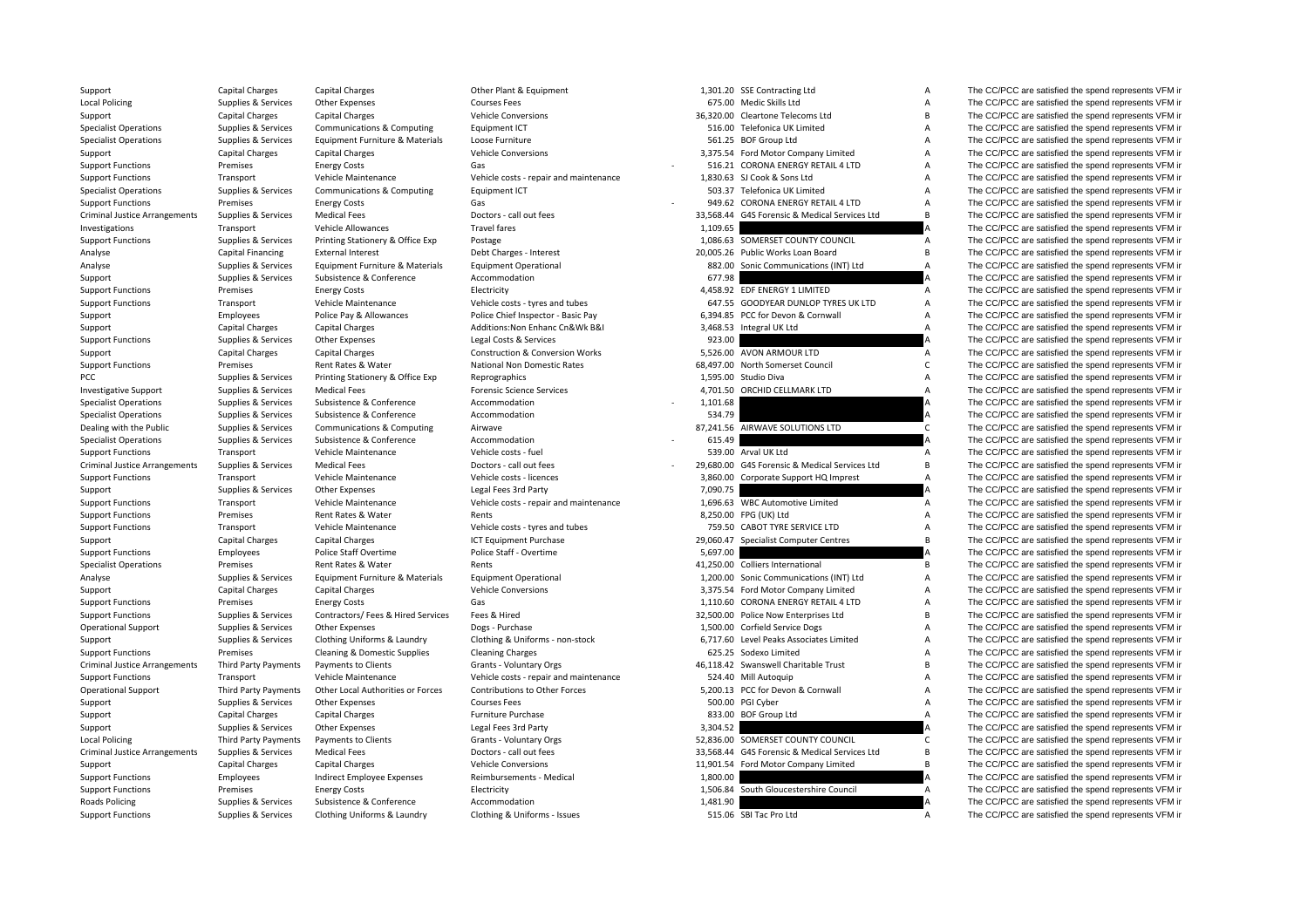| 912.10    | Carco Group Ltd                     |
|-----------|-------------------------------------|
| 1,800.00  |                                     |
| 500.00    | Corporate Support HQ Imprest        |
| 800.00    | Hall's Electrical Ltd               |
| 2,818.39  | <b>CORONA ENERGY RETAIL 4 LTD</b>   |
| 647.16    |                                     |
| 2,000.00  |                                     |
| 3,970.37  | PCC for Gloucestershire             |
| 924.00    | The Traditional Leather Lead Compan |
| 908.75    | <b>TrustFirstParts</b>              |
| 4,060.36  | Sodexo Limited                      |
| 1,211.00  | North Somerset Council              |
| 1,800.00  |                                     |
| 900.00    |                                     |
| 5,937.55  | PCC for Devon & Cornwall            |
| 41,125.77 | <b>Specialist Computer Centres</b>  |
| 15,500.91 | South Gloucestershire               |
| 1,769.61  | <b>DRA Maintenance Ltd</b>          |
| 2,362.50  | Primetake Ltd                       |
| 13,871.00 | Ford Motor Company Limited          |

Support Functions Premises Rent Rates & Water National Non Domestic Rates 850.00 Bristol City Council A The CC/PCC are satisfied the spend represents VFM in<br>Support Functions Transport Vehicle Maintenance Vehicle costs - r Support Functions Transport Vehicle Maintenance Vehicle costs - repair and maintenance 912.10 Carco Group Ltd A The CC/PCC are satisfied the spend represents VFM in Support Functions Employees Indirect Employee Expenses Reimbursements - Medical 1,800.00 A The CC/PCC are satisfied the spend represents VFM in Support Functions Support Functions Support Functions Support Equipment in Sup Support Functions Supplies & Services Equipment Furniture & Materials Equipment Support Functions Support HQ Imprest Support HQ Imprest A The CC/PCC are satisfied the spend represents VFM in Support Functions Transport Weh Support Support Vehicle Maintenance Vehicle costs - repair and maintenance and the Support Vehicle Costs Functions Costs Costs Functions Costs and maintenance and the Support A The CC/PCC are satisfied the spend represents Support Functions Premises Energy Costs Gas Gas CRONA ENERGY RETAIL 4 LTD A The CC/PCC are satisfied the spend represents VFM in Investigations Supplies & Services Professional Fees & Consultancy Professional Fees & Consultancy Professional Fees & Consultancy 647.16 647.16 A The CC/PCC are satisfied the spend represents VFM in Support Supplies & Services Other Expenses Legal Fees 3rd Party 2,000.00 2000.00 Cass 2,000.00 Support A The CC/PCC are satisfied the spend represents VFM in Support Cass of Party 1,970.37 PCC for Support Cass of the SC/PC Support Employees Police Pay & Allowances Police PC · Basic Pay 3,970.37 PCC for Gloucestershire A The CC/PCC are satisfied the spend represents VFM in Operational Support Supplies & Services Other Expenses Dogs - Equipment Dogs - Equipment 924.00 The Traditional Leather Lead Compan A The CC/PCC are satisfied the spend represents VFM in Support Functions Transport Vehicle Maintenance Vehicle costs - repair and maintenance 908.75 TrustFirstParts A The CC/PCC are satisfied the spend represents VFM in Support Functions Support Functions Premises Cleaning & Domestic Supplies Cleaning Charges Cleaning Charges A Comes A The CC/PCC are satisfied the spend represents VFM in<br>A The CC/PCC are satisfied the spend represents VFM Specialist Operations Premises Rent Rates & Water National Non Domestic Rates 1,211.00 North Somerset Council A The CC/PCC are satisfied the spend represents VFM in Support Functions Employees Indirect Employee Expenses Reimbursements - Medical 1,800.00 A The CC/PCC are satisfied the spend represents VFM in<br>Support Functions Support The CC/PCC are satisfied the spend represents VFM in Support Functions Employees Indirect Employee Expenses Reimbursements - Medical 900.00 900.00 A The CC/PCC are satisfied the spend represents VFM in Specialist Operations Employees Police Staff Pay & Allowances Police Staff - Basic Pay Face Pay 5,937.55 PCC for Devon & Cornwall A The CC/PCC are satisfied the spend represents VFM in Superations Capital Charges Capital C The CC/PCC are satisfied the spend represents VFM in Support Functions Premises Premises Rent Rates & Water National Non Domestic Rates 15,500.91 South Gloucestershire B The CC/PCC are satisfied the spend represents VFM in Support Functions Premises Dunlanned Reprint Respons Support Functions Premises Unplanned Repair & Maintenance Responsive Maint - Mechanical Plant 1,769.61 DRA Maintenance Ltd A The CC/PCC are satisfied the spend represents VFM in Support Capital Changes Capital Changes Capi Support Capital Charges Capital Charges Capital Charges Other Plant & Equipment 2,362.50 Primetake Ltd A The CC/PCC are satisfied the spend represents VFM in Support Capital Charges Capital Charges Vehicles Purchase Vehicles Purchase 13,871.00 Ford Motor Company Limited B The CC/PCC are satisfied the spend represents VFM in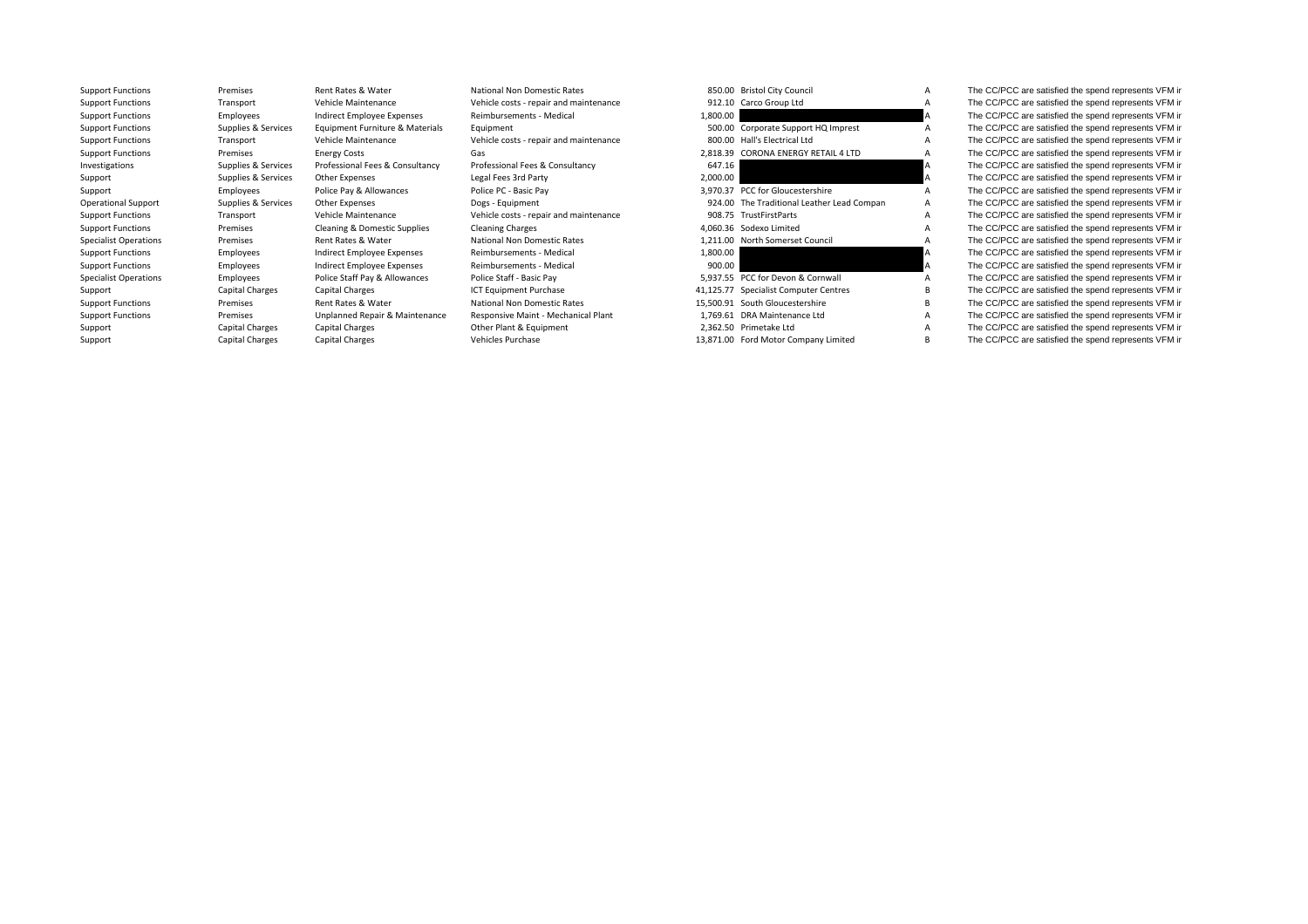n accordance with the requirements of category A n accordance with the requirements of category A n accordance with the requirements of category A n accordance with the requirements of category A n accordance with the requirements of category B n accordance with the requirements of category A n accordance with the requirements of category A n accordance with the requirements of category A n accordance with the requirements of category B n accordance with the requirements of category A n accordance with the requirements of category A n accordance with the requirements of category B n accordance with the requirements of category A n accordance with the requirements of category B n accordance with the requirements of category A n accordance with the requirements of category A n accordance with the requirements of category A n accordance with the requirements of category A n accordance with the requirements of category A n accordance with the requirements of category B n accordance with the requirements of category B n accordance with the requirements of category A n accordance with the requirements of category B n accordance with the requirements of category A n accordance with the requirements of category B n accordance with the requirements of category A n accordance with the requirements of category B n accordance with the requirements of category B n accordance with the requirements of category B n accordance with the requirements of category A n accordance with the requirements of category A n accordance with the requirements of category A n accordance with the requirements of category B n accordance with the requirements of category A n accordance with the requirements of category A n accordance with the requirements of category A n accordance with the requirements of category A n accordance with the requirements of category A n accordance with the requirements of category A n accordance with the requirements of category A n accordance with the requirements of category A n accordance with the requirements of category A n accordance with the requirements of category A n accordance with the requirements of category A n accordance with the requirements of category A n accordance with the requirements of category A n accordance with the requirements of category A n accordance with the requirements of category B n accordance with the requirements of category A n accordance with the requirements of category B n accordance with the requirements of category A n accordance with the requirements of category A n accordance with the requirements of category B n accordance with the requirements of category A n accordance with the requirements of category A n accordance with the requirements of category A n accordance with the requirements of category A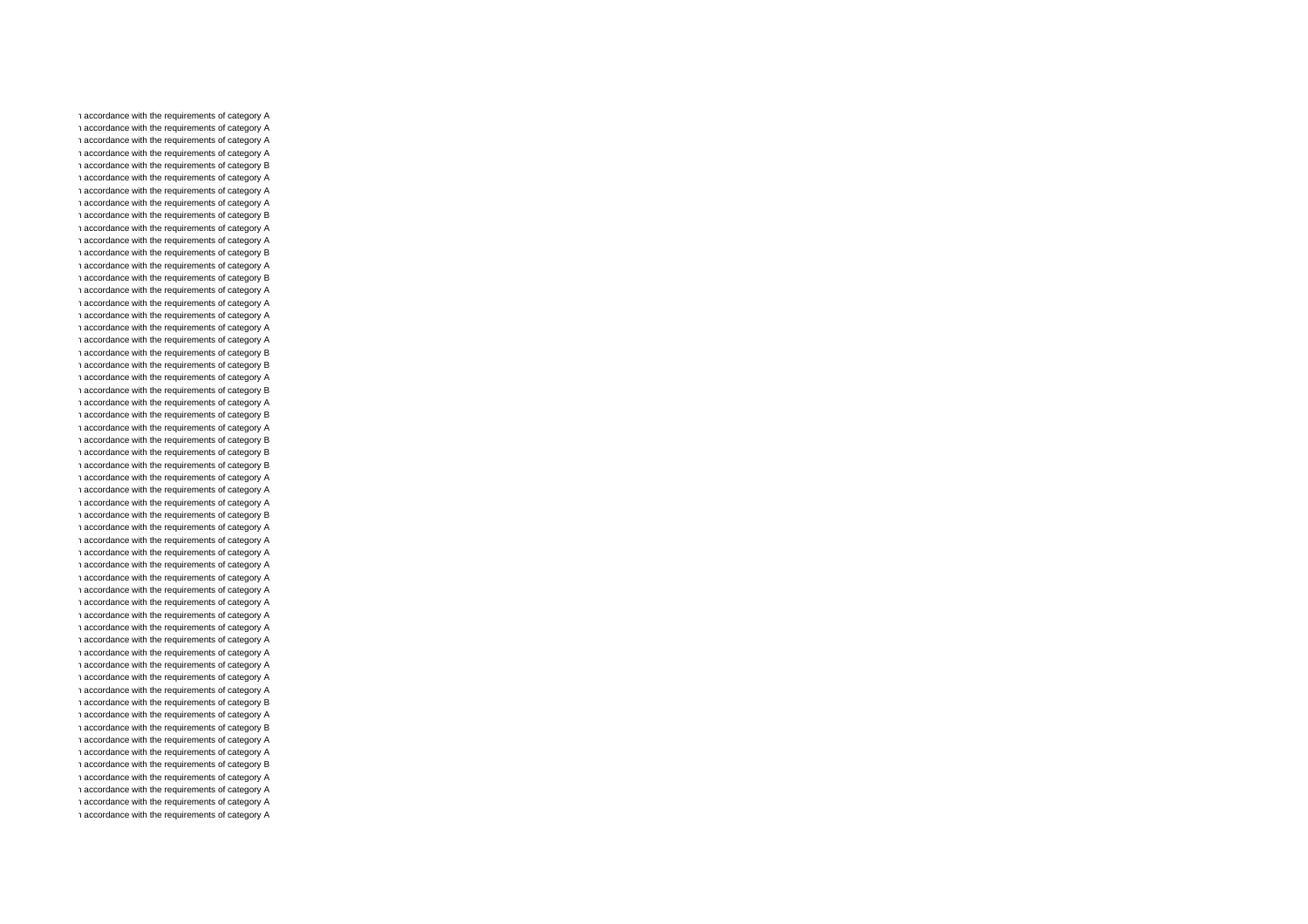n accordance with the requirements of category A n accordance with the requirements of category A n accordance with the requirements of category A n accordance with the requirements of category A n accordance with the requirements of category A n accordance with the requirements of category A n accordance with the requirements of category B n accordance with the requirements of category A n accordance with the requirements of category A n accordance with the requirements of category A n accordance with the requirements of category A n accordance with the requirements of category A n accordance with the requirements of category A n accordance with the requirements of category B n accordance with the requirements of category B n accordance with the requirements of category A n accordance with the requirements of category B n accordance with the requirements of category A n accordance with the requirements of category A n accordance with the requirements of category A n accordance with the requirements of category A n accordance with the requirements of category A n accordance with the requirements of category A n accordance with the requirements of category A n accordance with the requirements of category A n accordance with the requirements of category B n accordance with the requirements of category A n accordance with the requirements of category A n accordance with the requirements of category A n accordance with the requirements of category A n accordance with the requirements of category A n accordance with the requirements of category A n accordance with the requirements of category A n accordance with the requirements of category B n accordance with the requirements of category A n accordance with the requirements of category B n accordance with the requirements of category A n accordance with the requirements of category A n accordance with the requirements of category A n accordance with the requirements of category A n accordance with the requirements of category A n accordance with the requirements of category A n accordance with the requirements of category A n accordance with the requirements of category B n accordance with the requirements of category A n accordance with the requirements of category C n accordance with the requirements of category B n accordance with the requirements of category A n accordance with the requirements of category A n accordance with the requirements of category A n accordance with the requirements of category A n accordance with the requirements of category A n accordance with the requirements of category A n accordance with the requirements of category B n accordance with the requirements of category A n accordance with the requirements of category A n accordance with the requirements of category B n accordance with the requirements of category A n accordance with the requirements of category A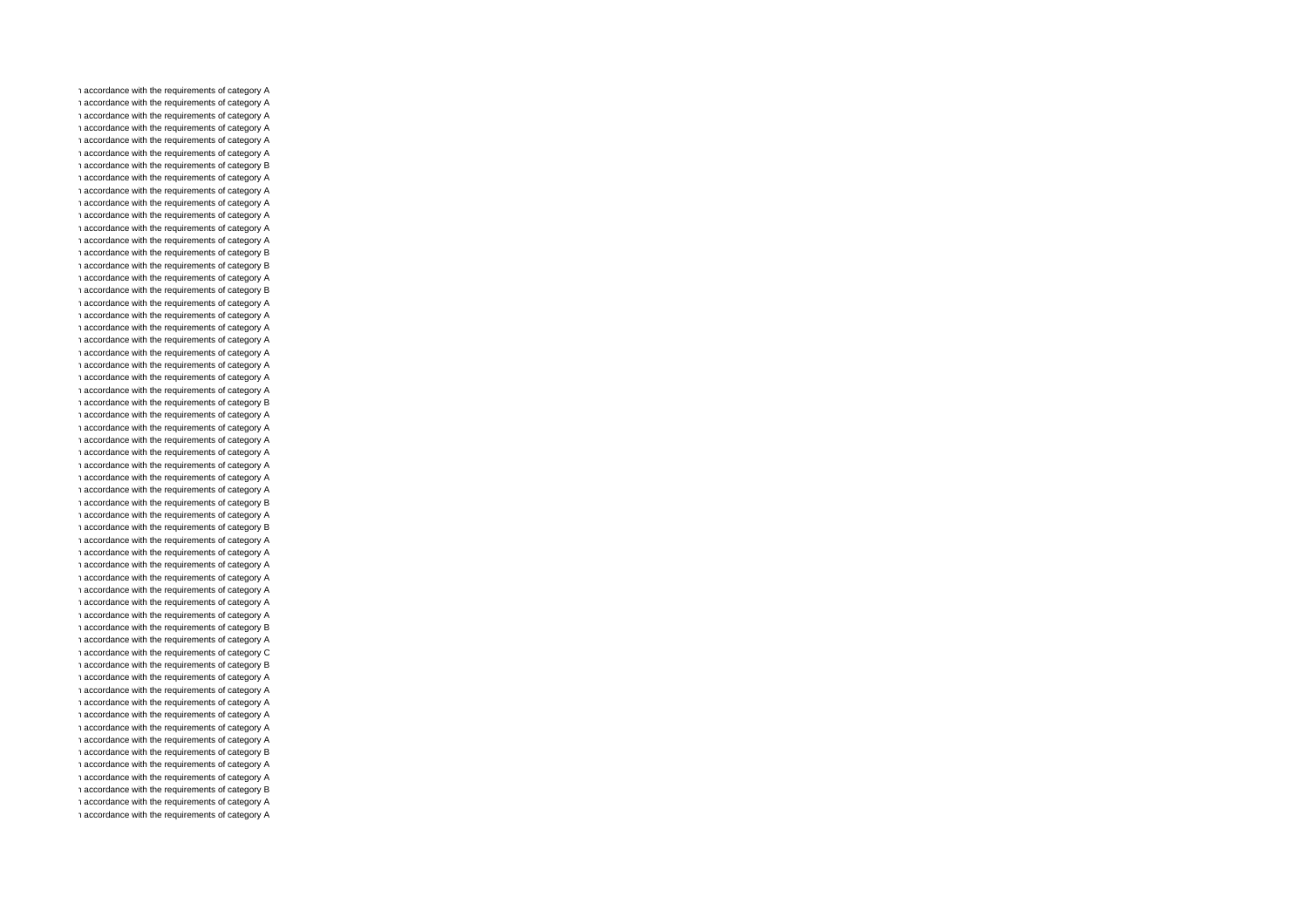n accordance with the requirements of category A n accordance with the requirements of category A n accordance with the requirements of category A n accordance with the requirements of category A n accordance with the requirements of category A n accordance with the requirements of category A n accordance with the requirements of category A n accordance with the requirements of category A n accordance with the requirements of category B n accordance with the requirements of category A n accordance with the requirements of category B n accordance with the requirements of category A n accordance with the requirements of category A n accordance with the requirements of category A n accordance with the requirements of category B n accordance with the requirements of category A n accordance with the requirements of category B n accordance with the requirements of category A n accordance with the requirements of category A n accordance with the requirements of category A n accordance with the requirements of category A n accordance with the requirements of category A n accordance with the requirements of category A n accordance with the requirements of category A n accordance with the requirements of category C n accordance with the requirements of category A n accordance with the requirements of category A n accordance with the requirements of category A n accordance with the requirements of category A n accordance with the requirements of category A n accordance with the requirements of category A n accordance with the requirements of category A n accordance with the requirements of category B n accordance with the requirements of category A n accordance with the requirements of category A n accordance with the requirements of category A n accordance with the requirements of category A n accordance with the requirements of category A n accordance with the requirements of category B n accordance with the requirements of category A n accordance with the requirements of category A n accordance with the requirements of category A n accordance with the requirements of category B n accordance with the requirements of category A n accordance with the requirements of category A n accordance with the requirements of category A n accordance with the requirements of category A n accordance with the requirements of category B n accordance with the requirements of category A n accordance with the requirements of category A n accordance with the requirements of category A n accordance with the requirements of category A n accordance with the requirements of category A n accordance with the requirements of category A n accordance with the requirements of category A n accordance with the requirements of category A n accordance with the requirements of category A n accordance with the requirements of category A n accordance with the requirements of category A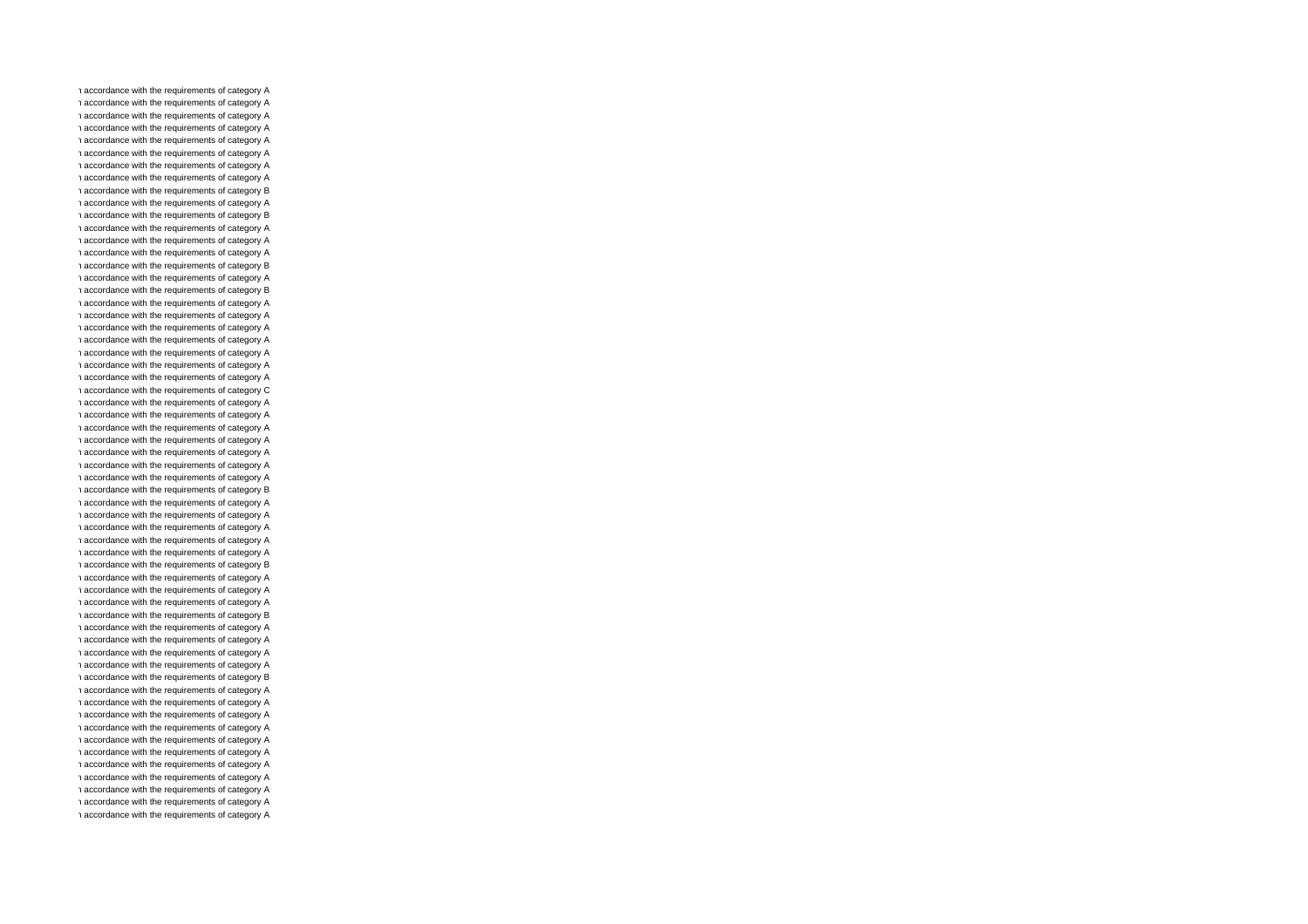n accordance with the requirements of category B n accordance with the requirements of category A n accordance with the requirements of category A n accordance with the requirements of category A n accordance with the requirements of category A n accordance with the requirements of category A n accordance with the requirements of category A n accordance with the requirements of category A n accordance with the requirements of category A n accordance with the requirements of category A n accordance with the requirements of category A n accordance with the requirements of category A n accordance with the requirements of category A n accordance with the requirements of category A n accordance with the requirements of category A n accordance with the requirements of category A n accordance with the requirements of category A n accordance with the requirements of category A n accordance with the requirements of category A n accordance with the requirements of category A n accordance with the requirements of category A n accordance with the requirements of category A n accordance with the requirements of category C n accordance with the requirements of category B n accordance with the requirements of category A n accordance with the requirements of category A n accordance with the requirements of category A n accordance with the requirements of category A n accordance with the requirements of category B n accordance with the requirements of category A n accordance with the requirements of category A n accordance with the requirements of category A n accordance with the requirements of category A n accordance with the requirements of category A n accordance with the requirements of category A n accordance with the requirements of category C n accordance with the requirements of category A n accordance with the requirements of category A n accordance with the requirements of category A n accordance with the requirements of category A n accordance with the requirements of category A n accordance with the requirements of category A n accordance with the requirements of category A n accordance with the requirements of category A n accordance with the requirements of category C n accordance with the requirements of category A n accordance with the requirements of category A n accordance with the requirements of category A n accordance with the requirements of category A n accordance with the requirements of category A n accordance with the requirements of category A n accordance with the requirements of category B n accordance with the requirements of category B n accordance with the requirements of category B n accordance with the requirements of category A n accordance with the requirements of category B n accordance with the requirements of category A n accordance with the requirements of category A n accordance with the requirements of category A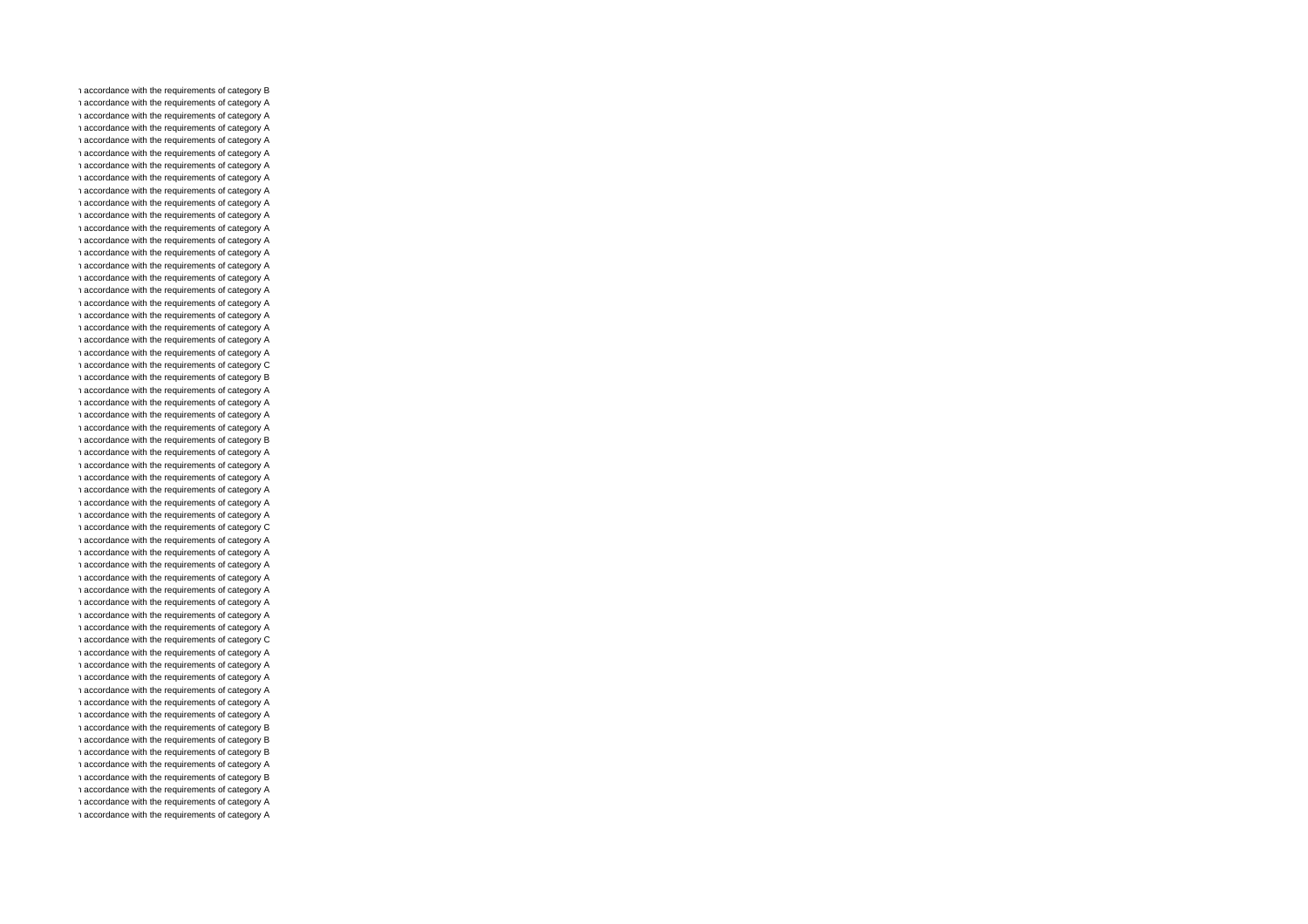n accordance with the requirements of category A n accordance with the requirements of category B n accordance with the requirements of category A n accordance with the requirements of category A n accordance with the requirements of category A n accordance with the requirements of category B n accordance with the requirements of category B n accordance with the requirements of category A n accordance with the requirements of category A n accordance with the requirements of category A n accordance with the requirements of category A n accordance with the requirements of category A n accordance with the requirements of category A n accordance with the requirements of category C n accordance with the requirements of category A n accordance with the requirements of category A n accordance with the requirements of category A n accordance with the requirements of category A n accordance with the requirements of category A n accordance with the requirements of category A n accordance with the requirements of category C n accordance with the requirements of category A n accordance with the requirements of category B n accordance with the requirements of category A n accordance with the requirements of category A n accordance with the requirements of category B n accordance with the requirements of category A n accordance with the requirements of category A n accordance with the requirements of category A n accordance with the requirements of category A n accordance with the requirements of category A n accordance with the requirements of category C n accordance with the requirements of category A n accordance with the requirements of category A n accordance with the requirements of category A n accordance with the requirements of category A n accordance with the requirements of category A n accordance with the requirements of category A n accordance with the requirements of category C n accordance with the requirements of category A n accordance with the requirements of category A n accordance with the requirements of category A n accordance with the requirements of category A n accordance with the requirements of category A n accordance with the requirements of category B n accordance with the requirements of category A n accordance with the requirements of category A n accordance with the requirements of category A n accordance with the requirements of category A n accordance with the requirements of category A n accordance with the requirements of category A n accordance with the requirements of category B n accordance with the requirements of category A n accordance with the requirements of category A n accordance with the requirements of category A n accordance with the requirements of category A n accordance with the requirements of category A n accordance with the requirements of category A n accordance with the requirements of category B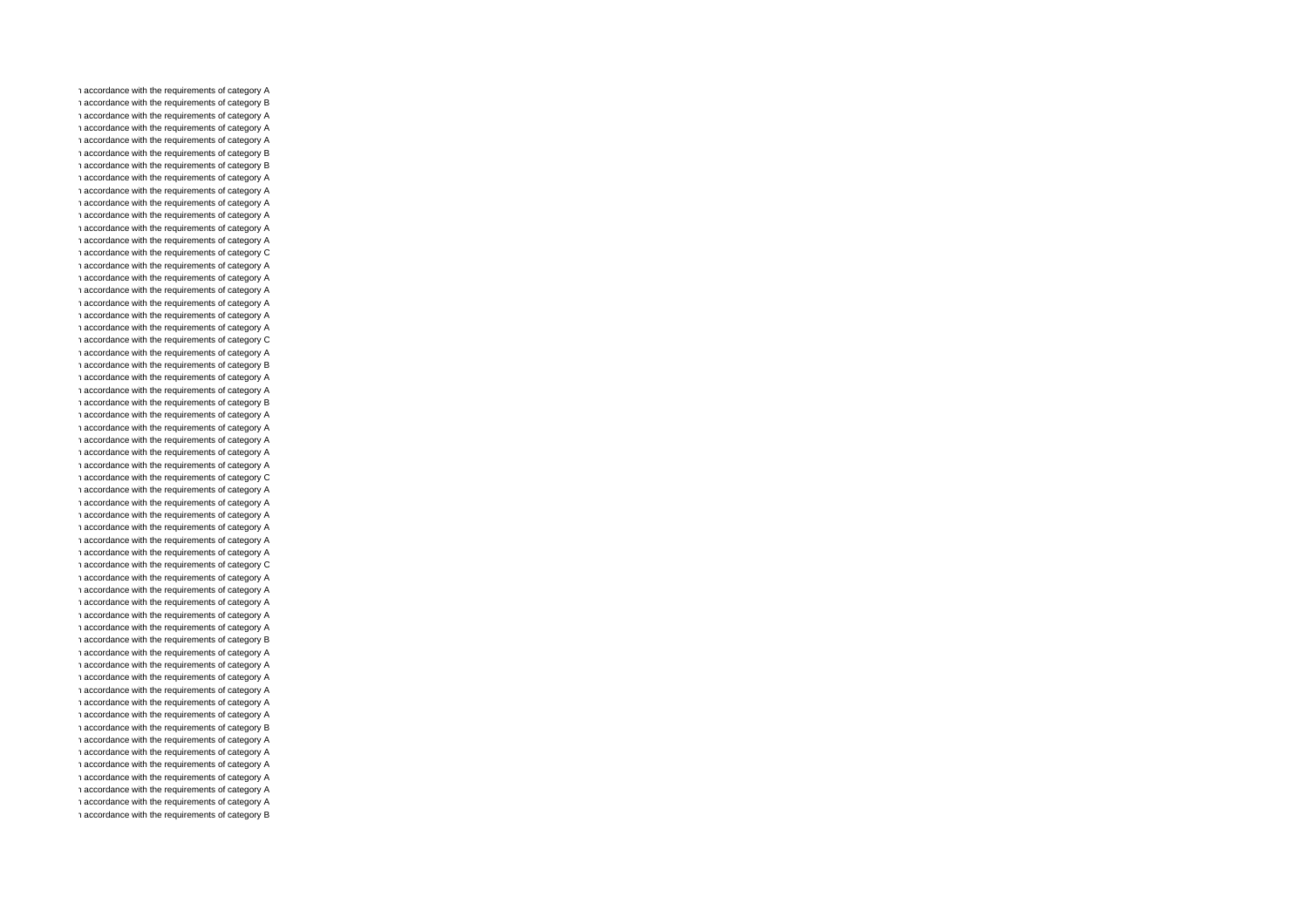n accordance with the requirements of category B n accordance with the requirements of category A n accordance with the requirements of category A n accordance with the requirements of category A n accordance with the requirements of category B n accordance with the requirements of category A n accordance with the requirements of category B n accordance with the requirements of category A n accordance with the requirements of category B n accordance with the requirements of category A n accordance with the requirements of category A n accordance with the requirements of category A n accordance with the requirements of category A n accordance with the requirements of category A n accordance with the requirements of category B n accordance with the requirements of category A n accordance with the requirements of category A n accordance with the requirements of category C n accordance with the requirements of category C n accordance with the requirements of category A n accordance with the requirements of category A n accordance with the requirements of category A n accordance with the requirements of category B n accordance with the requirements of category A n accordance with the requirements of category A n accordance with the requirements of category A n accordance with the requirements of category A n accordance with the requirements of category A n accordance with the requirements of category A n accordance with the requirements of category A n accordance with the requirements of category A n accordance with the requirements of category A n accordance with the requirements of category A n accordance with the requirements of category A n accordance with the requirements of category A n accordance with the requirements of category C n accordance with the requirements of category A n accordance with the requirements of category A n accordance with the requirements of category A n accordance with the requirements of category A n accordance with the requirements of category A n accordance with the requirements of category A n accordance with the requirements of category A n accordance with the requirements of category A n accordance with the requirements of category A n accordance with the requirements of category C n accordance with the requirements of category A n accordance with the requirements of category A n accordance with the requirements of category A n accordance with the requirements of category A n accordance with the requirements of category A n accordance with the requirements of category A n accordance with the requirements of category A n accordance with the requirements of category B n accordance with the requirements of category A n accordance with the requirements of category C n accordance with the requirements of category B n accordance with the requirements of category A n accordance with the requirements of category A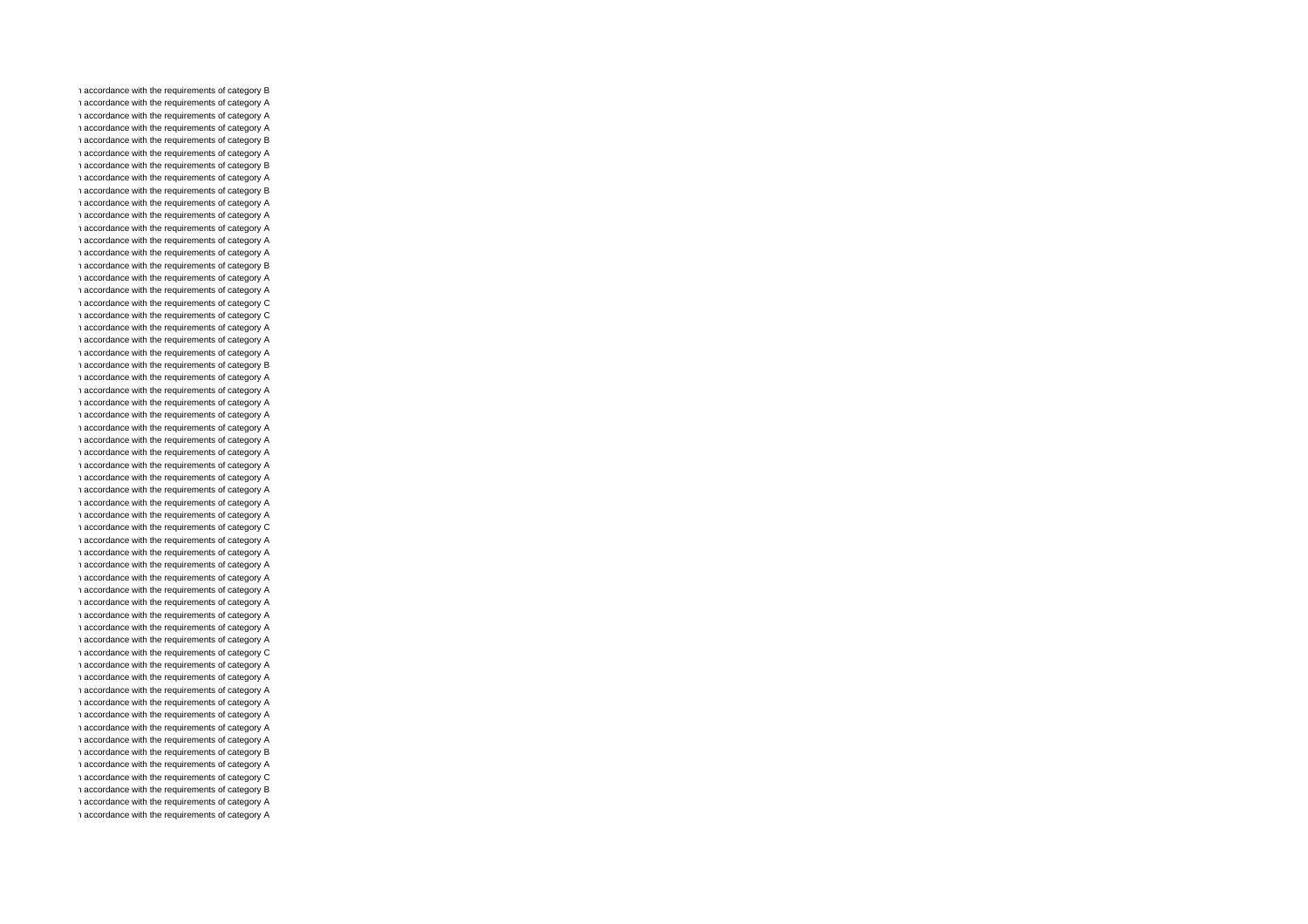n accordance with the requirements of category A n accordance with the requirements of category B n accordance with the requirements of category A n accordance with the requirements of category A n accordance with the requirements of category A n accordance with the requirements of category A n accordance with the requirements of category B n accordance with the requirements of category A n accordance with the requirements of category B n accordance with the requirements of category B n accordance with the requirements of category A n accordance with the requirements of category B n accordance with the requirements of category A n accordance with the requirements of category C n accordance with the requirements of category A n accordance with the requirements of category A n accordance with the requirements of category A n accordance with the requirements of category A n accordance with the requirements of category A n accordance with the requirements of category A n accordance with the requirements of category B n accordance with the requirements of category A n accordance with the requirements of category A n accordance with the requirements of category A n accordance with the requirements of category A n accordance with the requirements of category C n accordance with the requirements of category A n accordance with the requirements of category A n accordance with the requirements of category C n accordance with the requirements of category B n accordance with the requirements of category C n accordance with the requirements of category B n accordance with the requirements of category A n accordance with the requirements of category A n accordance with the requirements of category A n accordance with the requirements of category B n accordance with the requirements of category A n accordance with the requirements of category A n accordance with the requirements of category A n accordance with the requirements of category B n accordance with the requirements of category B n accordance with the requirements of category A n accordance with the requirements of category A n accordance with the requirements of category B n accordance with the requirements of category A n accordance with the requirements of category A n accordance with the requirements of category B n accordance with the requirements of category A n accordance with the requirements of category A n accordance with the requirements of category A n accordance with the requirements of category A n accordance with the requirements of category A n accordance with the requirements of category A n accordance with the requirements of category A n accordance with the requirements of category A n accordance with the requirements of category A n accordance with the requirements of category A n accordance with the requirements of category A n accordance with the requirements of category A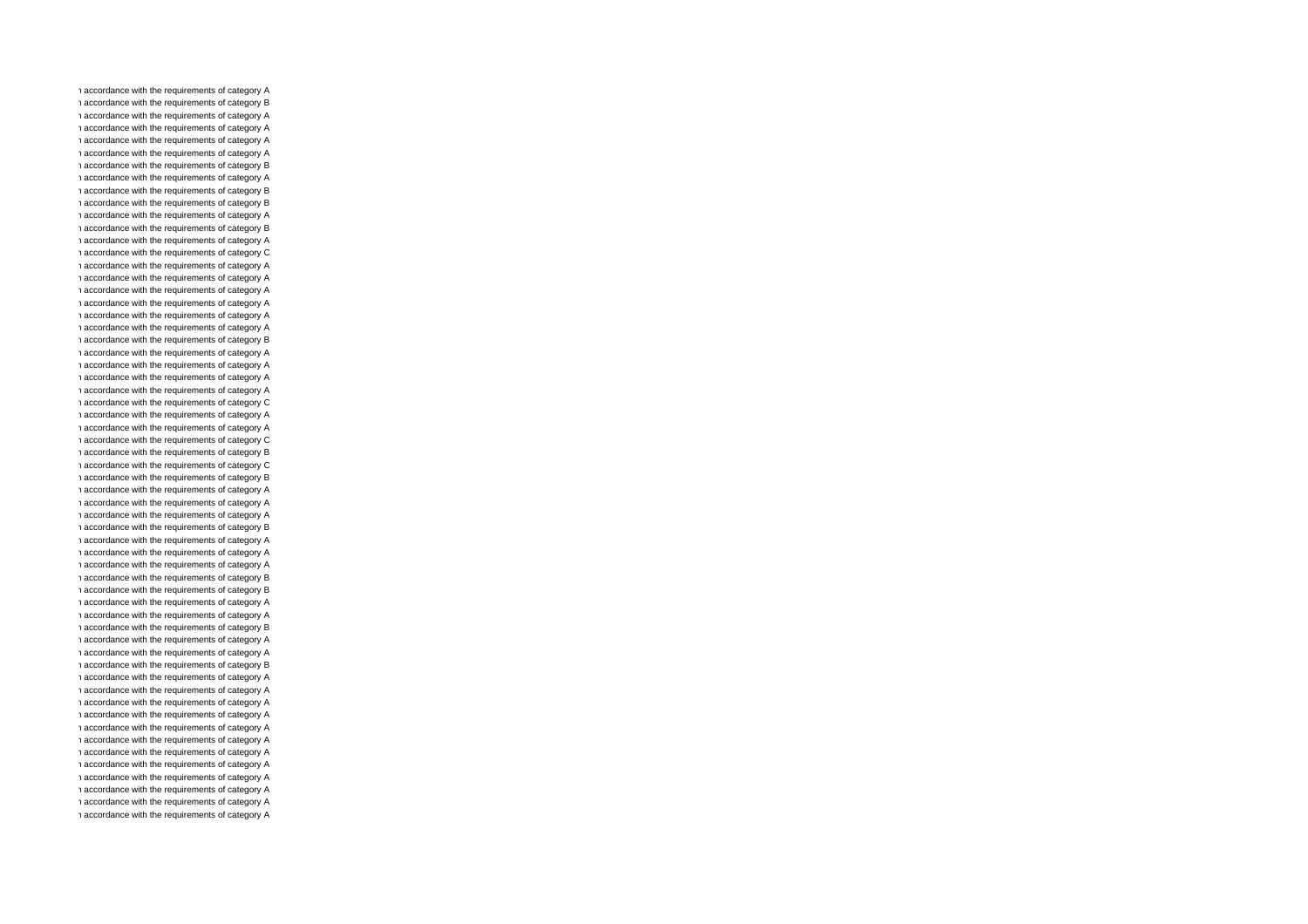n accordance with the requirements of category A n accordance with the requirements of category A n accordance with the requirements of category A n accordance with the requirements of category A n accordance with the requirements of category A n accordance with the requirements of category A n accordance with the requirements of category A n accordance with the requirements of category A n accordance with the requirements of category A n accordance with the requirements of category A n accordance with the requirements of category A n accordance with the requirements of category A n accordance with the requirements of category B n accordance with the requirements of category A n accordance with the requirements of category B n accordance with the requirements of category A n accordance with the requirements of category A n accordance with the requirements of category A n accordance with the requirements of category A n accordance with the requirements of category A n accordance with the requirements of category A n accordance with the requirements of category A n accordance with the requirements of category B n accordance with the requirements of category A n accordance with the requirements of category A n accordance with the requirements of category A n accordance with the requirements of category A n accordance with the requirements of category A n accordance with the requirements of category A n accordance with the requirements of category B n accordance with the requirements of category B n accordance with the requirements of category A n accordance with the requirements of category A n accordance with the requirements of category B n accordance with the requirements of category A n accordance with the requirements of category C n accordance with the requirements of category B n accordance with the requirements of category A n accordance with the requirements of category A n accordance with the requirements of category A n accordance with the requirements of category B n accordance with the requirements of category B n accordance with the requirements of category A n accordance with the requirements of category A n accordance with the requirements of category A n accordance with the requirements of category B n accordance with the requirements of category A n accordance with the requirements of category A n accordance with the requirements of category A n accordance with the requirements of category A n accordance with the requirements of category A n accordance with the requirements of category B n accordance with the requirements of category A n accordance with the requirements of category A n accordance with the requirements of category A n accordance with the requirements of category A n accordance with the requirements of category B n accordance with the requirements of category A n accordance with the requirements of category B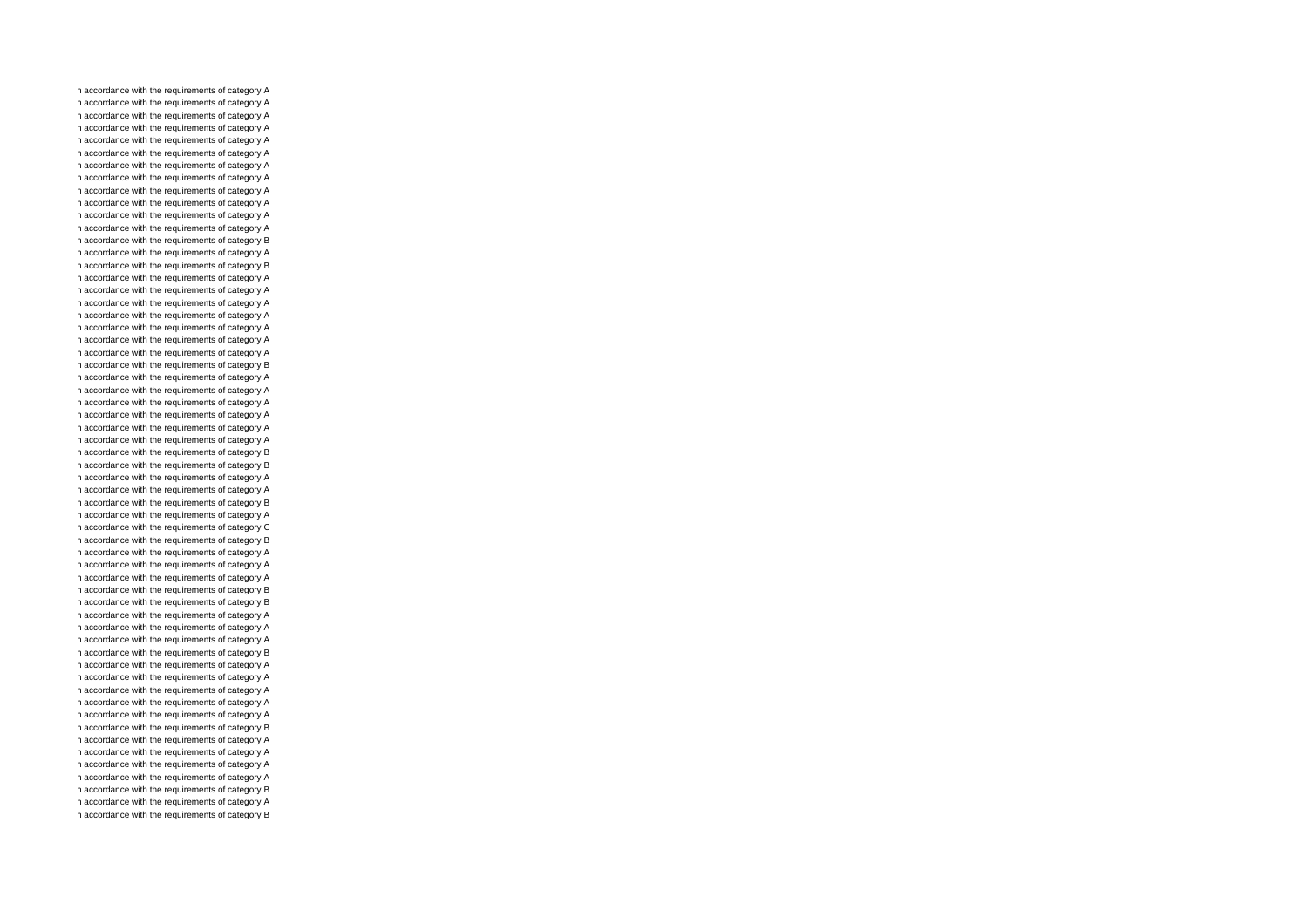n accordance with the requirements of category A n accordance with the requirements of category A n accordance with the requirements of category A n accordance with the requirements of category A n accordance with the requirements of category A n accordance with the requirements of category A n accordance with the requirements of category A n accordance with the requirements of category A n accordance with the requirements of category A n accordance with the requirements of category A n accordance with the requirements of category C n accordance with the requirements of category A n accordance with the requirements of category A n accordance with the requirements of category B n accordance with the requirements of category A n accordance with the requirements of category B n accordance with the requirements of category A n accordance with the requirements of category A n accordance with the requirements of category A n accordance with the requirements of category A n accordance with the requirements of category B n accordance with the requirements of category A n accordance with the requirements of category A n accordance with the requirements of category A n accordance with the requirements of category B n accordance with the requirements of category A n accordance with the requirements of category A n accordance with the requirements of category A n accordance with the requirements of category A n accordance with the requirements of category A n accordance with the requirements of category B n accordance with the requirements of category B n accordance with the requirements of category B n accordance with the requirements of category A n accordance with the requirements of category A n accordance with the requirements of category A n accordance with the requirements of category A n accordance with the requirements of category A n accordance with the requirements of category B n accordance with the requirements of category A n accordance with the requirements of category A n accordance with the requirements of category A n accordance with the requirements of category A n accordance with the requirements of category B n accordance with the requirements of category A n accordance with the requirements of category A n accordance with the requirements of category B n accordance with the requirements of category A n accordance with the requirements of category A n accordance with the requirements of category A n accordance with the requirements of category B n accordance with the requirements of category B n accordance with the requirements of category A n accordance with the requirements of category A n accordance with the requirements of category A n accordance with the requirements of category A n accordance with the requirements of category B n accordance with the requirements of category A n accordance with the requirements of category A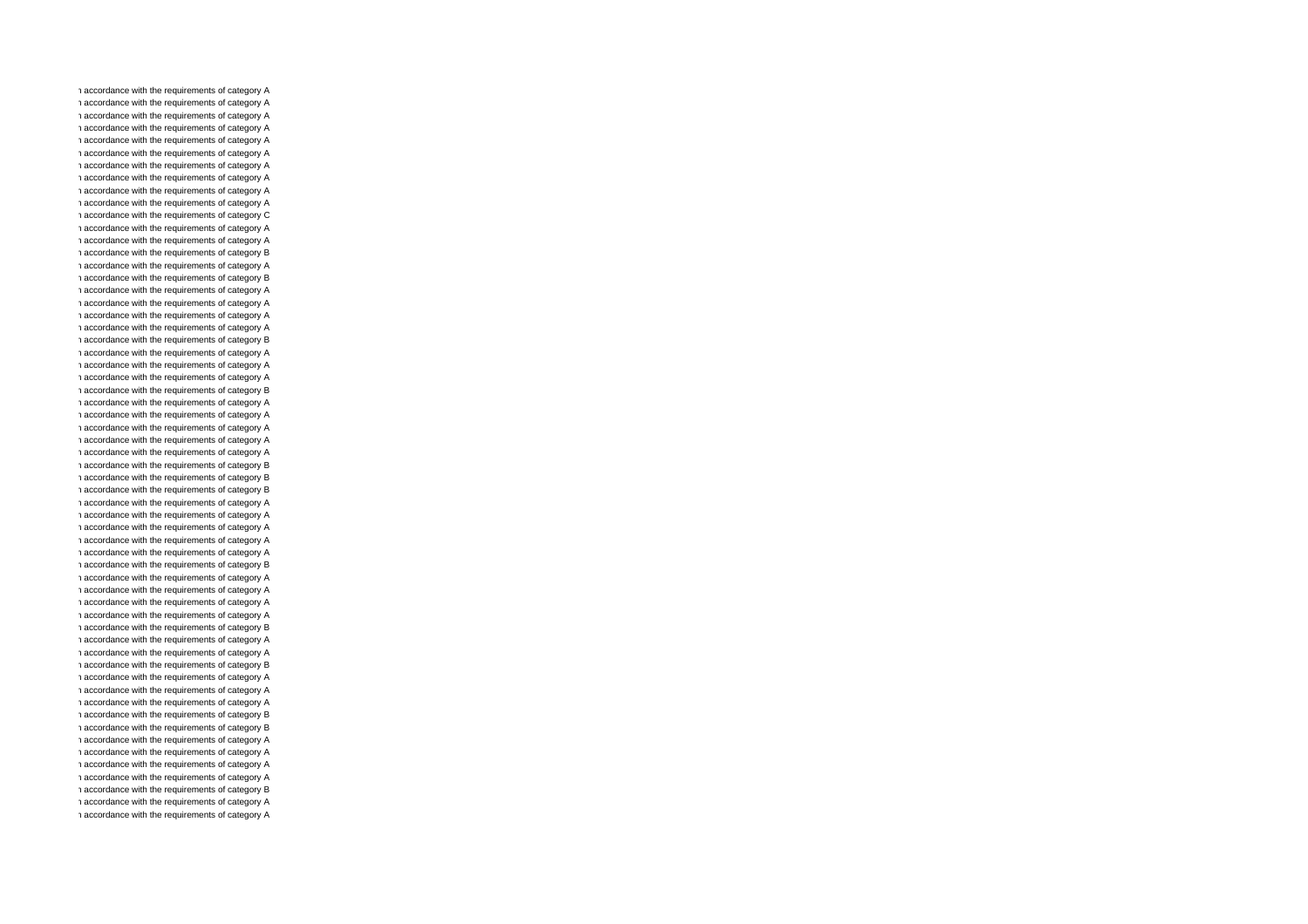n accordance with the requirements of category A n accordance with the requirements of category A n accordance with the requirements of category B n accordance with the requirements of category A n accordance with the requirements of category A n accordance with the requirements of category A n accordance with the requirements of category A n accordance with the requirements of category A n accordance with the requirements of category A n accordance with the requirements of category A n accordance with the requirements of category B n accordance with the requirements of category A n accordance with the requirements of category A n accordance with the requirements of category B n accordance with the requirements of category A n accordance with the requirements of category A n accordance with the requirements of category A n accordance with the requirements of category A n accordance with the requirements of category A n accordance with the requirements of category A n accordance with the requirements of category A n accordance with the requirements of category A n accordance with the requirements of category C n accordance with the requirements of category A n accordance with the requirements of category A n accordance with the requirements of category A n accordance with the requirements of category A n accordance with the requirements of category C n accordance with the requirements of category A n accordance with the requirements of category A n accordance with the requirements of category B n accordance with the requirements of category A n accordance with the requirements of category A n accordance with the requirements of category A n accordance with the requirements of category A n accordance with the requirements of category A n accordance with the requirements of category B n accordance with the requirements of category A n accordance with the requirements of category B n accordance with the requirements of category A n accordance with the requirements of category A n accordance with the requirements of category A n accordance with the requirements of category B n accordance with the requirements of category A n accordance with the requirements of category A n accordance with the requirements of category A n accordance with the requirements of category B n accordance with the requirements of category A n accordance with the requirements of category A n accordance with the requirements of category A n accordance with the requirements of category A n accordance with the requirements of category A n accordance with the requirements of category C n accordance with the requirements of category B n accordance with the requirements of category B n accordance with the requirements of category A n accordance with the requirements of category A n accordance with the requirements of category A n accordance with the requirements of category A